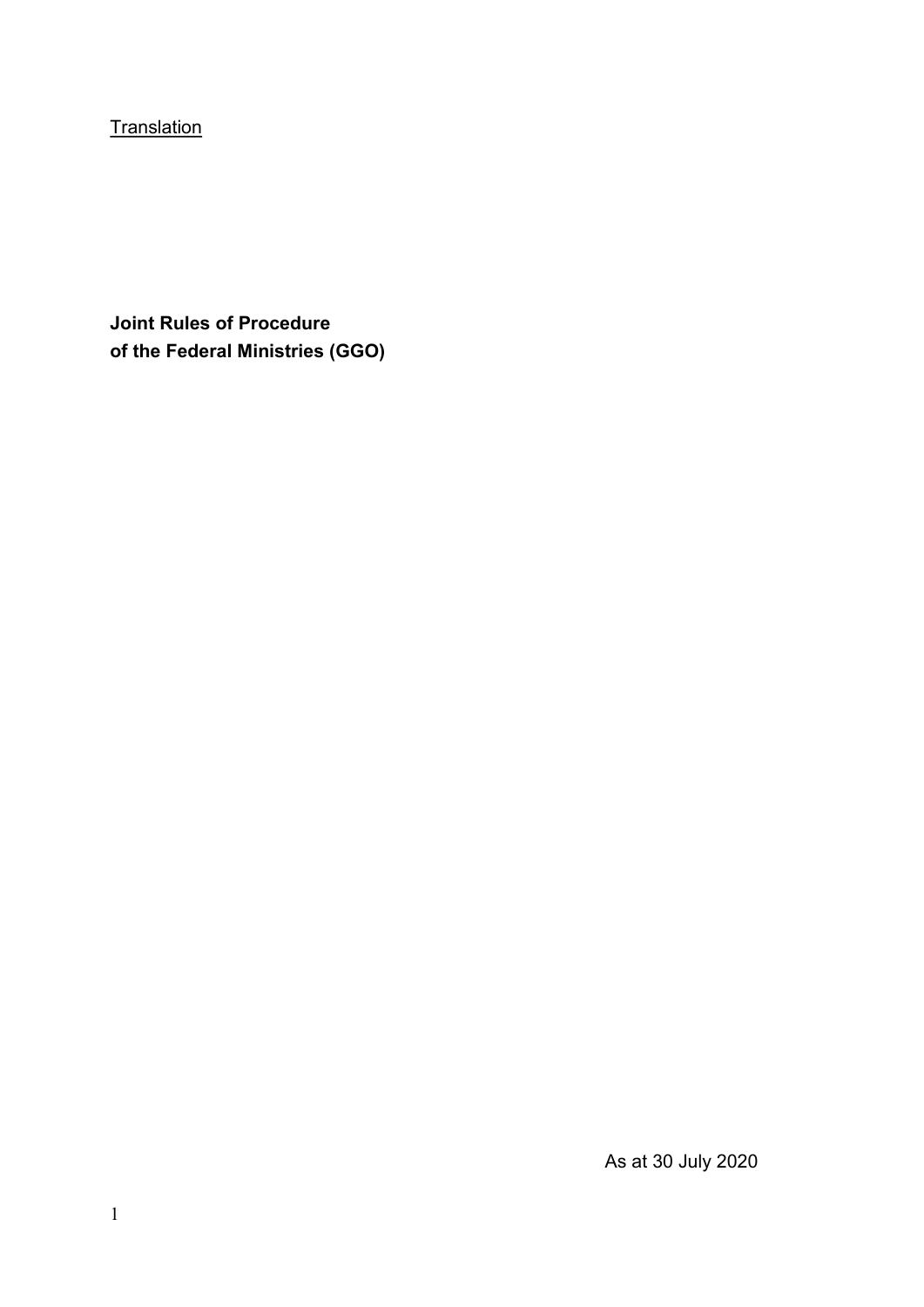# **Contents**

| <b>Chapter 1</b> |                                                                           |
|------------------|---------------------------------------------------------------------------|
|                  |                                                                           |
| <b>Section 2</b> |                                                                           |
| <b>Chapter 2</b> |                                                                           |
| <b>Section 3</b> |                                                                           |
| <b>Section 4</b> | Organisational principles for Federal Ministries 8                        |
| <b>Section 5</b> | Electronic information and communications systems 9                       |
| <b>Chapter 3</b> |                                                                           |
| <b>Section 6</b> | The top-level management of Federal Ministries 9                          |
| <b>Section 7</b> | Structure of Federal Ministries and allocation of duties  9               |
| <b>Section 8</b> |                                                                           |
|                  |                                                                           |
|                  |                                                                           |
| <b>Chapter 4</b> |                                                                           |
|                  | Section 11 Management, self-responsibility and co-operation  11           |
|                  |                                                                           |
|                  |                                                                           |
|                  |                                                                           |
|                  |                                                                           |
|                  |                                                                           |
|                  |                                                                           |
|                  |                                                                           |
|                  |                                                                           |
|                  | Division 1 Co-operation within the Federal Government14                   |
|                  | Section 19 Co-operation between the Federal Ministries  14                |
|                  | Section 20 Interministerial committees on organisational, information and |
|                  |                                                                           |
|                  | Section 21 Co-operation with Federal Government Commissioners, Federal    |
|                  | Commissioners, and Federal Government Co-ordinators 15                    |
|                  |                                                                           |
|                  |                                                                           |
|                  |                                                                           |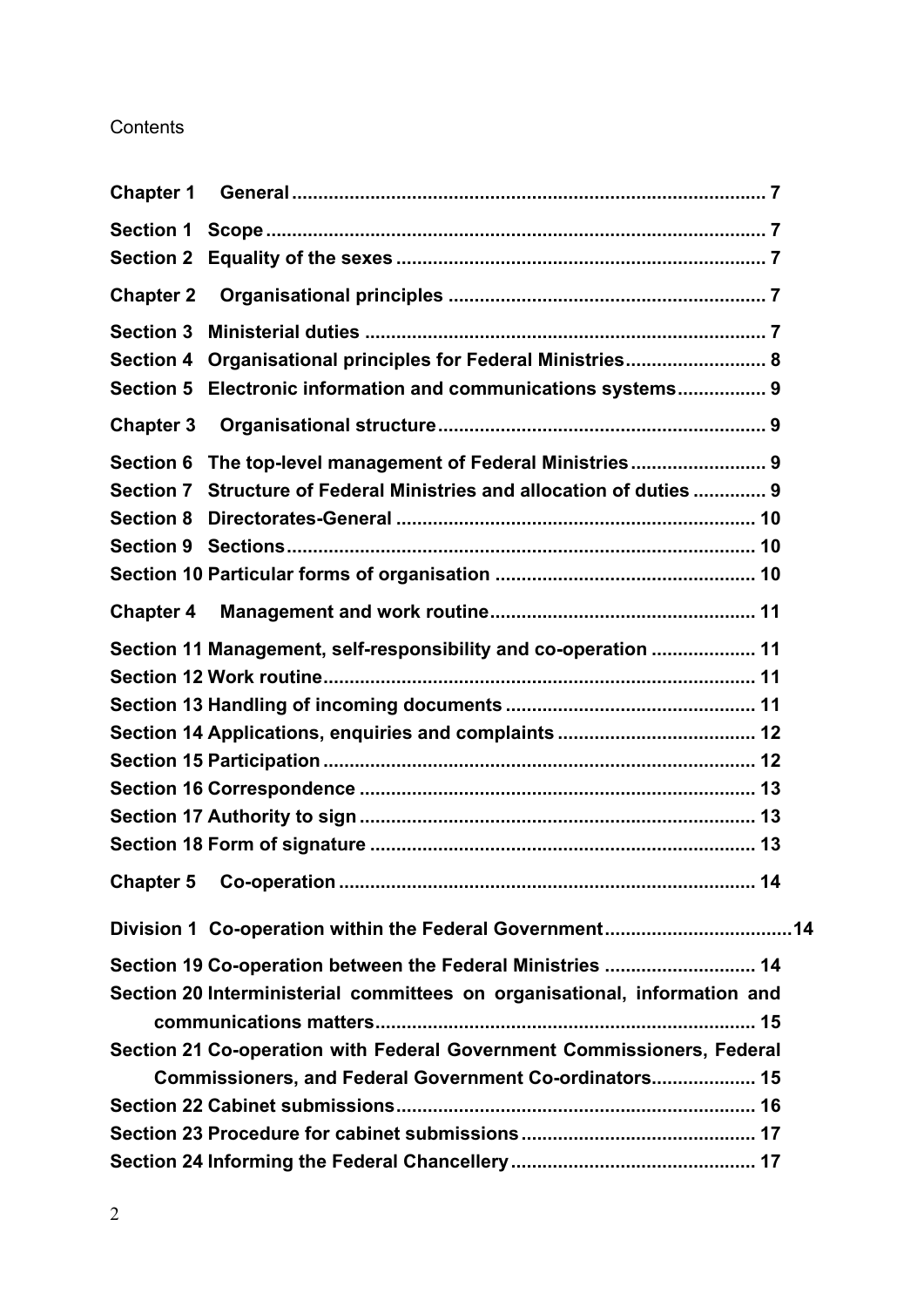| Section 26 Co-operation with non-departmental public bodies within the             |  |
|------------------------------------------------------------------------------------|--|
| remit of another ministry or the Federal Chancellery  18                           |  |
|                                                                                    |  |
|                                                                                    |  |
|                                                                                    |  |
|                                                                                    |  |
|                                                                                    |  |
| Section 31 Applications from the floor of the German Bundestag  21                 |  |
| Section 32 Informing the German Bundestag of budgetary development                 |  |
|                                                                                    |  |
| Division 3 Co-operation with the Bundesrat and the Mediation Committee 21          |  |
|                                                                                    |  |
|                                                                                    |  |
| Division 4 Proceedings before the Federal Constitutional Court22                   |  |
| Section 35 Proceedings before the Federal Constitutional Court 22                  |  |
|                                                                                    |  |
|                                                                                    |  |
|                                                                                    |  |
| Section 38 Co-operation with foreign states and international organisations<br>24  |  |
|                                                                                    |  |
|                                                                                    |  |
|                                                                                    |  |
|                                                                                    |  |
|                                                                                    |  |
|                                                                                    |  |
|                                                                                    |  |
| Bills containing provisions regulating the access to, or the<br><b>Section 42a</b> |  |
|                                                                                    |  |
|                                                                                    |  |
|                                                                                    |  |
|                                                                                    |  |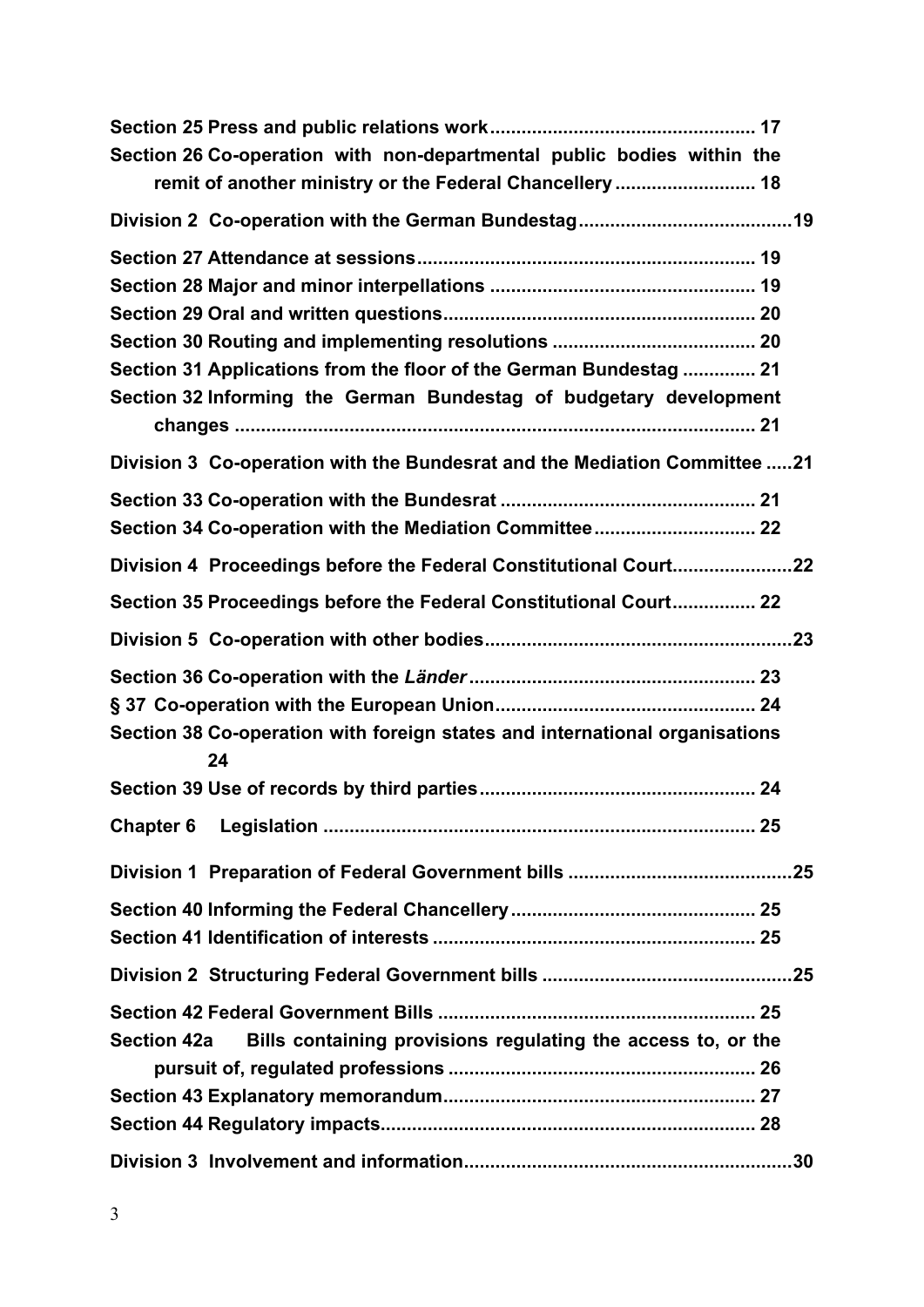| Section 45 Involvement within the Federal Government  30                    |  |
|-----------------------------------------------------------------------------|--|
| Section 46 Examination of draft legislation in accordance with systematic   |  |
|                                                                             |  |
| Section 47 Involvement of the Länder, national associations of local        |  |
| authorities, the expert community and associations 31                       |  |
|                                                                             |  |
|                                                                             |  |
|                                                                             |  |
| Division 4 The treatment of bills by the Federal Government33               |  |
|                                                                             |  |
| Section 52 Equal accountability for bills; wording assistance to the German |  |
|                                                                             |  |
| Section 53 Counterstatement by the Federal Government in response to the    |  |
|                                                                             |  |
| Section 54 Procedure under Article 113 of the Basic Law 34                  |  |
| Section 55 Procedure under Article 77 of the Basic Law 35                   |  |
|                                                                             |  |
|                                                                             |  |
|                                                                             |  |
|                                                                             |  |
|                                                                             |  |
|                                                                             |  |
|                                                                             |  |
| Division 6 Preparation, issuance and promulgation of ordinances40           |  |
|                                                                             |  |
| Section 63 Submission of draft ordinances by the Bundesrat (Article 80 (3)  |  |
|                                                                             |  |
|                                                                             |  |
| Section 65 Consequences of the decision by the Bundesrat 41                 |  |
|                                                                             |  |
|                                                                             |  |
|                                                                             |  |
|                                                                             |  |
|                                                                             |  |
| Section 70 Structure and submission of administrative regulations 43        |  |
| Section 71 Issuance of the original of an administrative regulation 43      |  |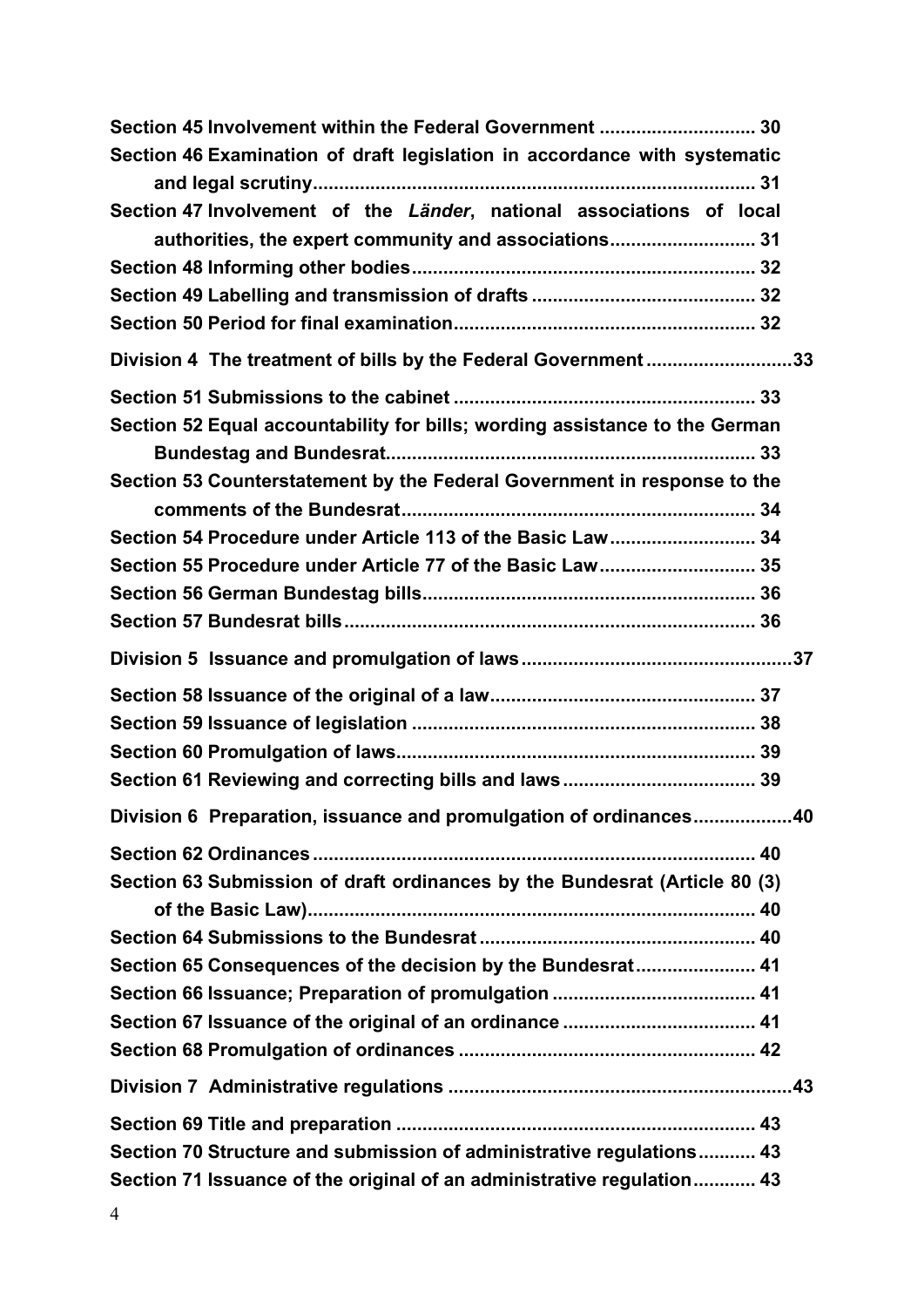**[Section 72 International treaties ..................................................................... 43](#page-42-0) Section 73 Procedure in connection with ratifying legislation under Article 59 [\(2\) first sentence of the Basic Law and regulations on international](#page-44-0)  instruments............................................................................................... 45 Section 74 [Legislative projects of the European Union ................................ 46](#page-45-0) Section 75 Procedure in connection with laws and regulations implementing [EU Acts and other decisions by the European Union binding on Member](#page-45-0)  States ........................................................................................................ 46 Division 9 [Publication in official gazettes ...........................................................](#page-46-0). 47 Section 76 [Publication in official gazettes ..................................................... 47](#page-46-0) Chapter 7 [Concluding provisions ................................................................ 48](#page-47-0) Section 77 [Supplementary provisions ............................................................ 48](#page-47-0) Section 78 [Scope of application ...................................................................... 49](#page-48-0) Section 79 [Entry into force and repeal ........................................................... 49](#page-48-0) [Annexes............................................................................................................. 51](#page-50-0) [Annex 1 to section 13 \(2\) of the Joint Rules of Procedure ........................... 51](#page-50-0) [Handling of incoming documents ................................................................... 51](#page-50-0) [Annex 2 to section 13 \(2\) of the Joint Rules of Procedure ........................... 53](#page-52-0) [Annotations in the course of business........................................................... 53](#page-52-0) [I. Hard-copy case files ...................................................................................... 53](#page-52-0) [II. Electronic case files ..................................................................................... 53](#page-52-0) [Annex 3 to section 42 \(1\) of the Joint Rules of Procedure ........................... 54](#page-53-0) [Annex 5 to section 43 \(1\) No. 3 of the Joint Rules of Procedure .................. 57](#page-56-0) [Checklist for identifying opportunities for self-regulation ............................ 57](#page-56-0) [Annex 6 to section 45 \(1\), section 74 \(5\) of the Joint Rules of Procedure ... 58](#page-57-0) [The following authorities shall be involved in the legislative procedure: ... 58](#page-57-0)**

**Division 8 [International treaties and legislative projects of the European Un](#page-42-0)ion**

**43**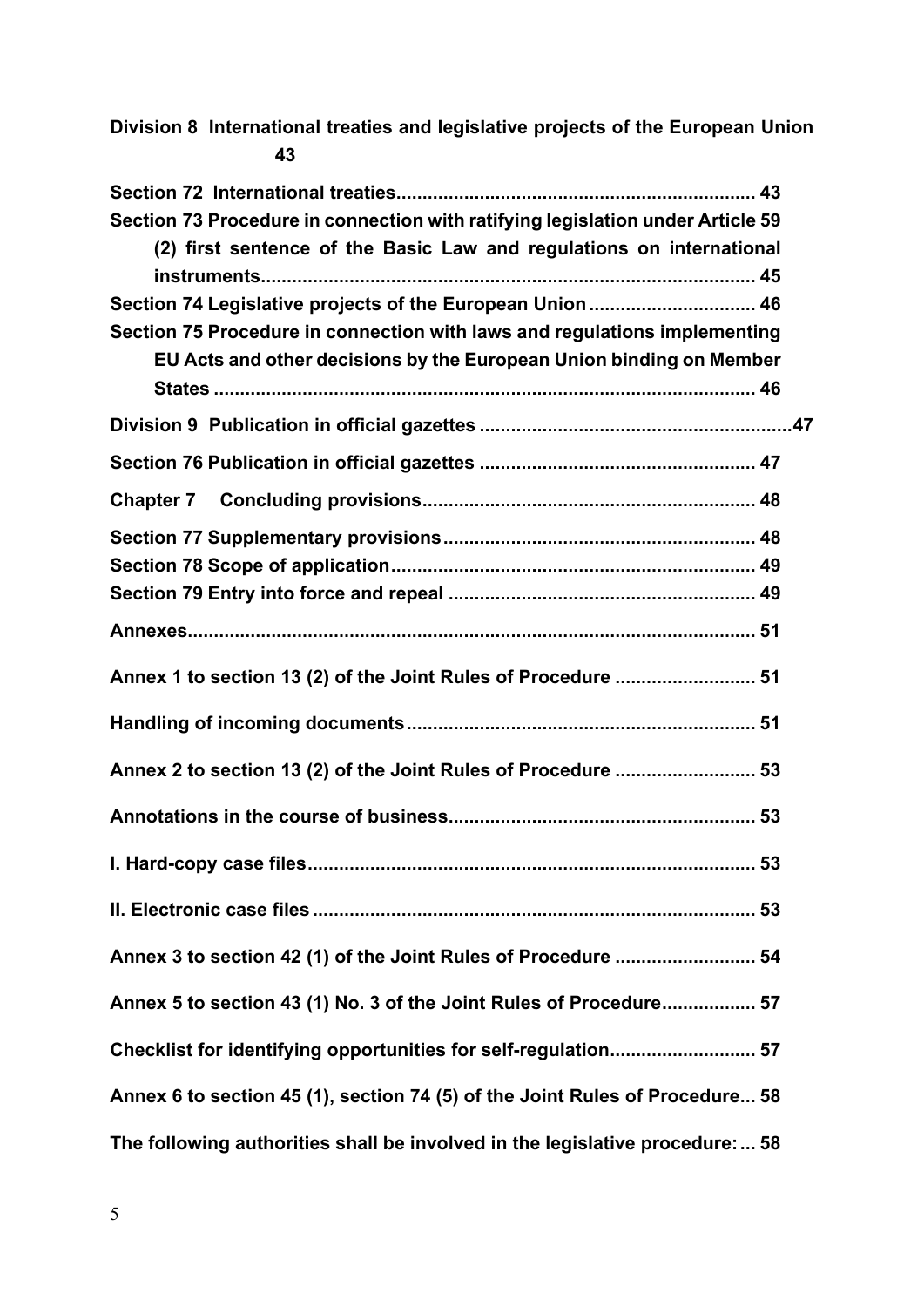| Procedural principles for review of compliance with the principles of                                                                |  |
|--------------------------------------------------------------------------------------------------------------------------------------|--|
|                                                                                                                                      |  |
| Review questionnaire for review of compliance with the principles of<br>subsidiary and proportionality by the Federal Ministries  63 |  |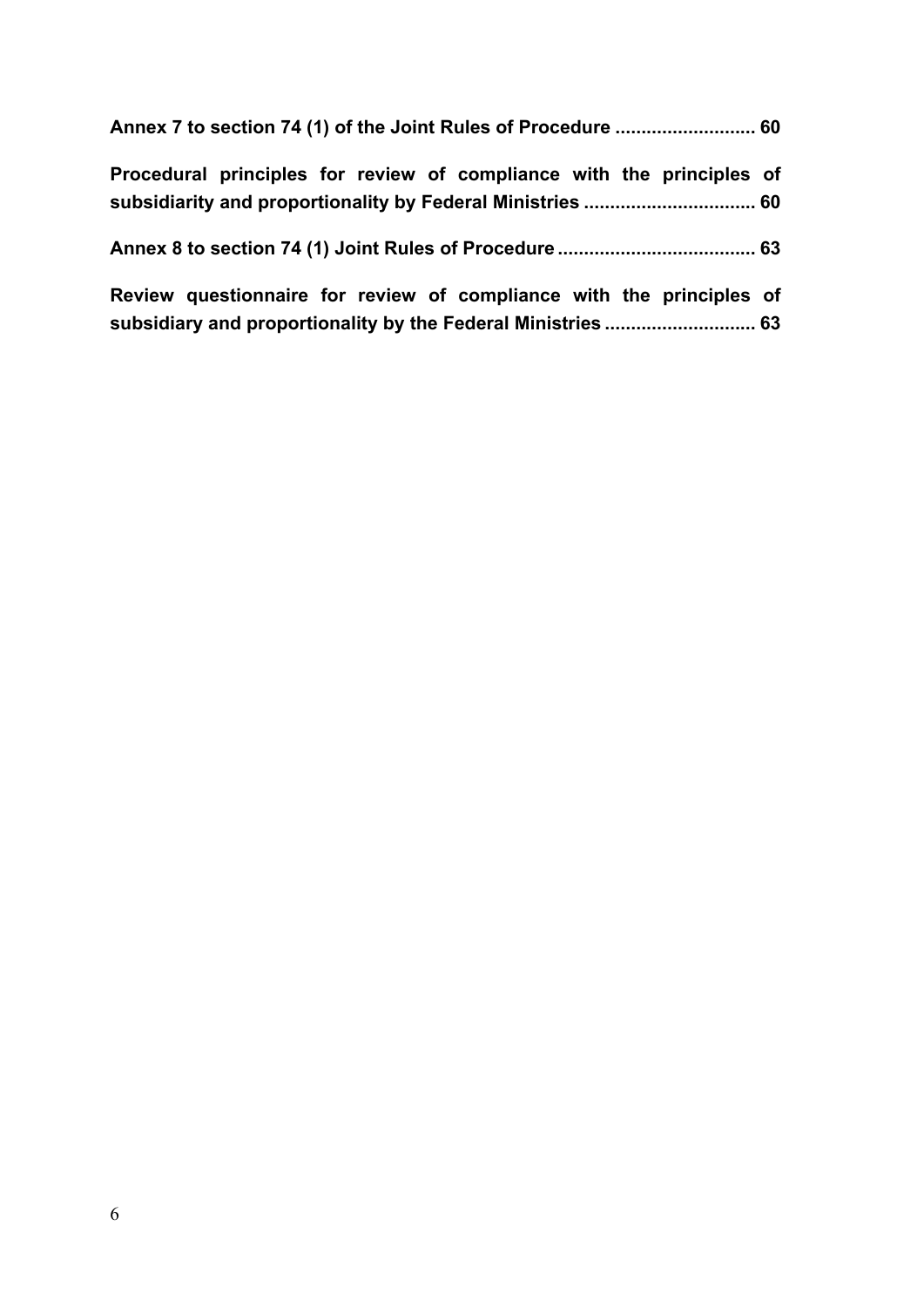### <span id="page-6-0"></span>**Chapter 1 General**

#### **Section 1 Scope**

- (1) The Joint Rules of Procedure shall apply to the Federal Ministries.
- (2) The Joint Rules of Procedure shall govern the principles for the organisation of the Federal Ministries, the co-operation between the Federal Ministries and with Federal constitutional bodies as well as for external course of business. They shall govern the participation in legislation.

#### **Section 2 Equality of the sexes**

Equality between men and women is a consistent guiding principle and should be promoted by all political, legislative and administrative actions of the Federal Ministries in their respective areas (gender mainstreaming).

#### **Chapter 2 Organisational principles**

#### **Section 3 Ministerial duties**

- (1) The Federal Ministries perform duties which are designed to meet or support government functions. This includes in particular strategic design and coordination of policy areas, realisation of political objectives, focal points and programmes, international co-operation, involvement in the legislative process and exercising management and supervisory functions over non-departmental public bodies within their respective remits. Expert supervision is a key element of federal administration management and oversight. The primary aim of expert supervision is to ensure that administrative action is lawful and effective.<sup>[1](#page-6-1)</sup> Alignment to core ministerial tasks must be ensured by constant critical review of tasks.
- <span id="page-6-2"></span>(2) The Federal Ministries shall perform executive tasks only in exceptional cases, if they concern matters of special political importance or if a different assignment

<span id="page-6-1"></span>[<sup>1</sup>](#page-6-2) See the current version of *Grundsätze zur Ausübung der Fachaufsicht der Bundesministerien über den Geschäftsbereich* (Principles of expert supervision in the federal ministries for their remit), published on the federal intranet.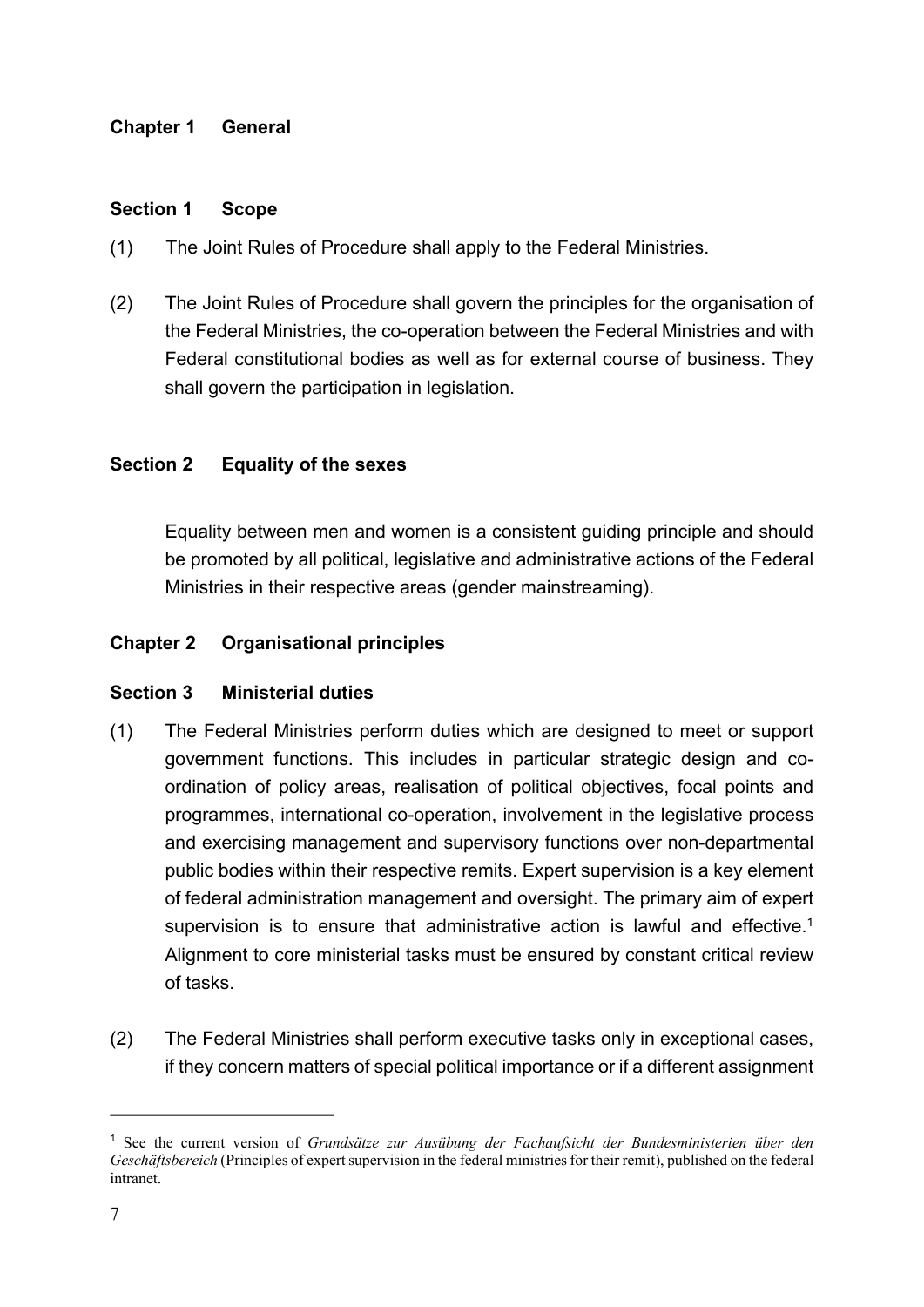<span id="page-7-0"></span>would not be pertinent.

- (3) Federal Ministries must exercise their duties in such a way as to ensure the ability of the Federal Government to function and to present a consistent image.
- (4) Similar duties, such as those within the scope of internal service areas, should be performed centrally by a single Federal Ministry, where appropriate and efficient.

# **Section 4 Organisational principles for Federal Ministries**

- (1) Federal Ministries organise themselves in such a way that they can respond flexibly to changing social, political and financial conditions.
- (2) Organisational arrangements should assist in performing duties autonomously, independently and in a cost- and quality-conscious manner, while at the same time contributing to improving staff motivation and job satisfaction.
- (3) Federal Ministries pursue an organisational and personnel development, taking into account actual requirements.
- (4) The organisational units set up should be of appropriate size, with few hierarchical levels, their remit to be decided in the light of the scope and severity of the duties involved.
- (5) Duties, powers and responsibilities should be combined at each processing level.
- (6) The Federal Ministries should try and test management and steering instruments, such as guiding models, agreed targets, controlling, personnel and quality management and introduce them where appropriate. Cost-Output Accounting<sup>[2](#page-7-1)</sup> should be introduced in suitable areas.
- <span id="page-7-2"></span>(7) Federal Ministry staff should assist in improving the organisation and working results through a suggestion scheme. Ideas for improvement should be encouraged and implemented at all times.

<span id="page-7-1"></span> $2$  COA manual (Regulation Series– VSF – Federal financial administration H 90 01)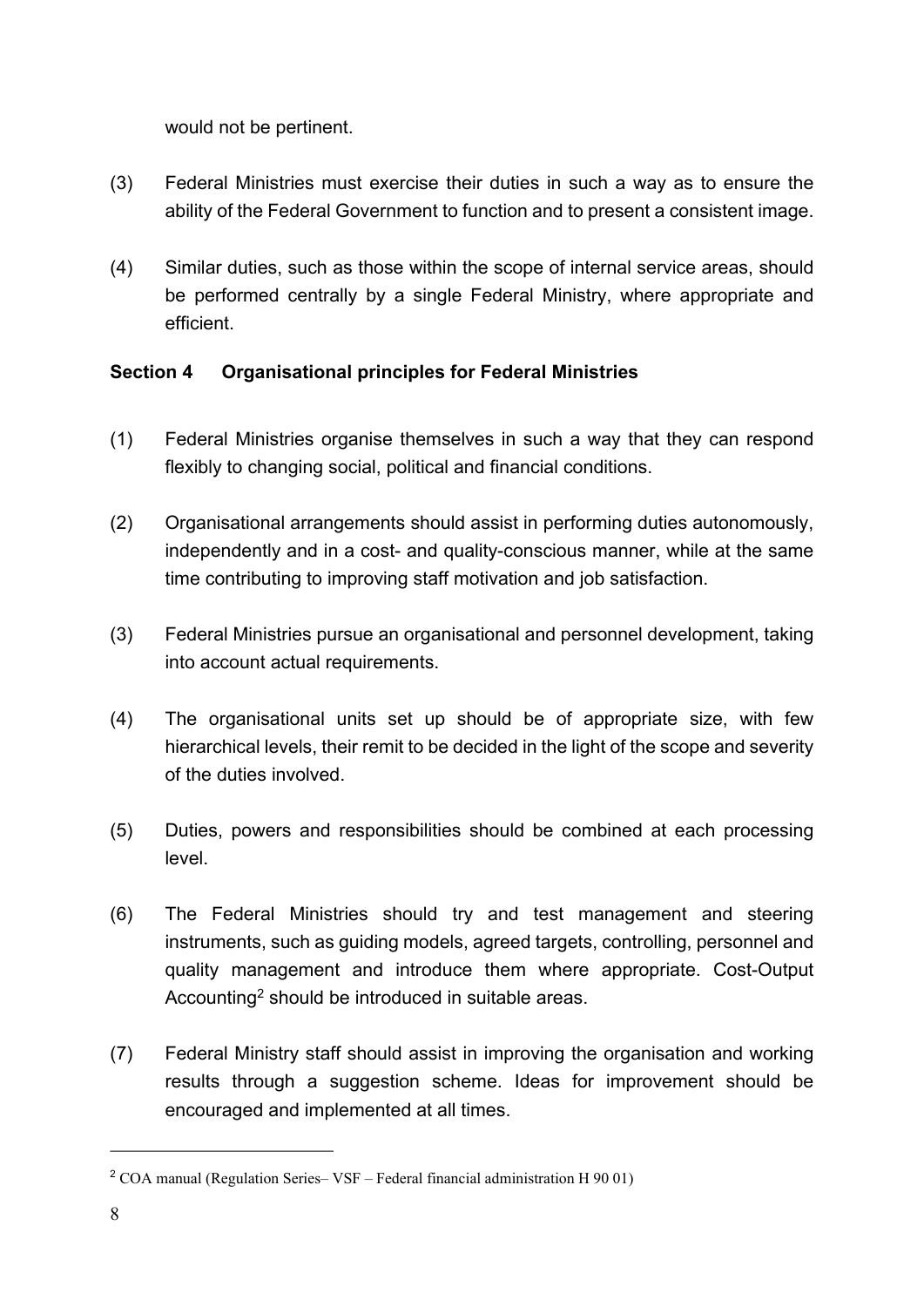### <span id="page-8-0"></span>**Section 5 Electronic information and communications systems**

- (1) Federal Ministries will create the conditions for providing information, exchanging it between departments and using it in electronic form.
- (2) A secure interministerial communications infrastructure shall be in operation to ensure protected electronic communications between Federal Ministries.

### **Chapter 3 Organisational structure**

# **Section 6 The top-level management of Federal Ministries**

- (1) Federal Ministries are headed by Federal Ministers. They are represented by the State Secretary or by State Secretaries in their respective areas of competence unless laid down otherwise, without prejudice to the provisions of §Section 14 (3), 14a of the Federal Government's Rules of Procedure.
- (2) State Secretaries are in charge of administration, and are responsible for performing the Federal Ministry's duties in goal-oriented fashion. They generally have the final decision in administrative matters.
- (3) In principle, State Secretaries represent one another within a Federal Ministry on a mutual basis. The provisions of the first sentence apply to Parliamentary State Secretaries *mutatis mutandis*.
- (4) If no State Secretary is present, [the Ministry] will be represented by the appropriate head of section unless laid down otherwise.

# **Section 7 Structure of Federal Ministries and allocation of duties**

- (1) In principle, Federal Ministries break down into directorates-general and sections, the key unit within the structure of a Federal Ministry normally being the section, which is the initial decision-making authority in all matters assigned to it within its area of competence.
- (2) Between sections, and within each section, remits are defined by the subject areas they support, so that authority and responsibilities are clearly visible. Tasks which are related substantively are normally performed by a single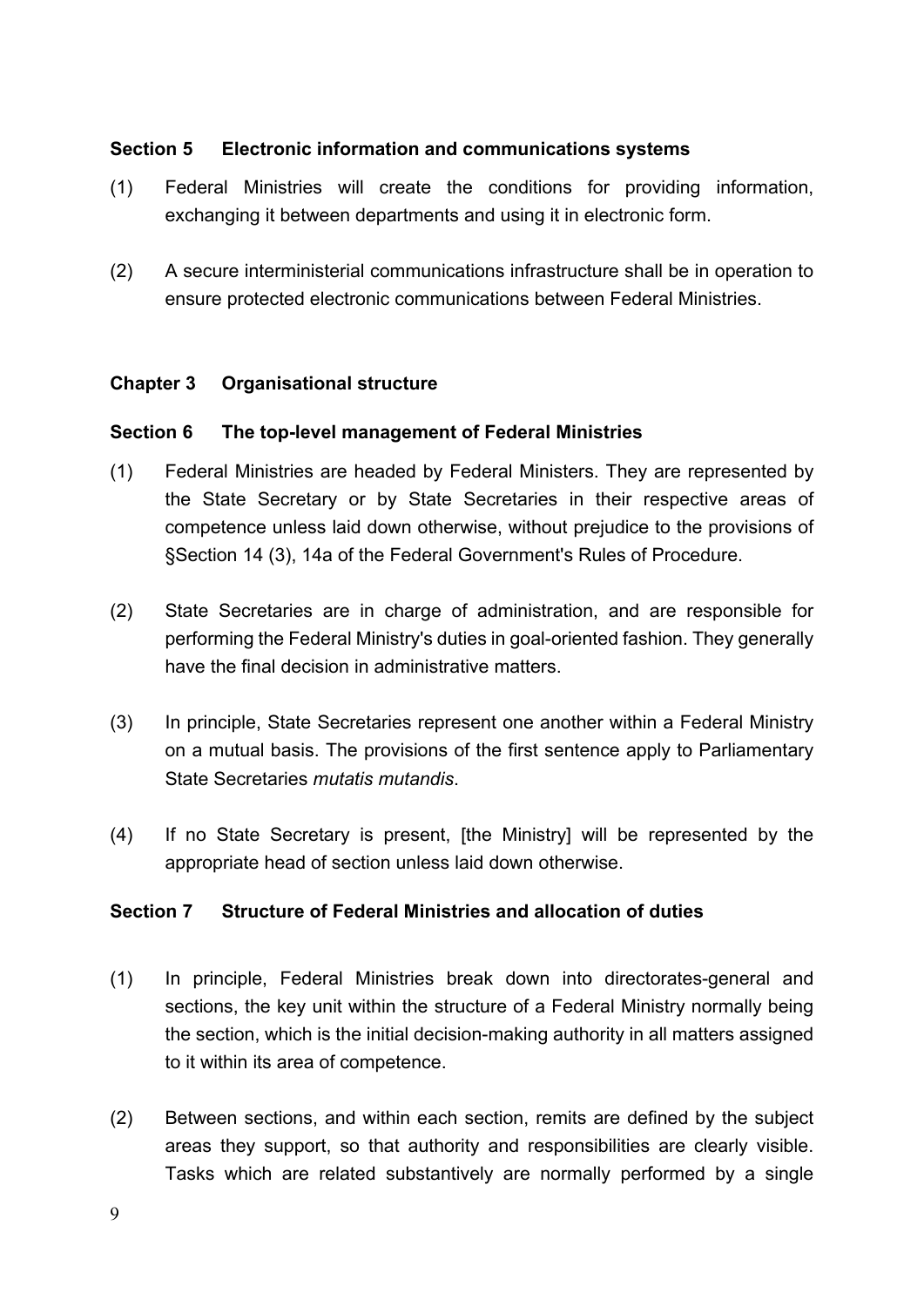<span id="page-9-0"></span>organisational unit. Duties are assigned under a business assignment plan.

- (3) In principle, no-one should ever be employed by more than one section, or report to more than one immediate superior, at the same time. Subject to the provisions of collective agreements and labour representation rules, the Directors-General may depart from the business assignment plan and second staff to another section within the Directorate-General and entrust them with equivalent duties for up to six months. Staff may be transferred from one Directorate-General to another, if the Directors-General involved agree. The sections in charge of staff and organisational matters must be involved.
- (4) The organisational structure of the Federal Ministry must be published.

# **Section 8 Directorates-General**

 A Directorate-General is headed by a Director-General, and normally consists of at least five sections. Directorates are not set up unless objectively necessary; this usually involves merging not less than five sections.

# **Section 9 Sections**

- (1) As a general rule, a section consists of not less than four staff, in addition to the head of section.
- (2) In addition to management and leadership duties, heads of section should also handle matters specific to the section themselves.

# **Section 10 Particular forms of organisation**

- (1) Organisational units with staff functions may be set up for certain duties, especially with regard to the management of the Federal Ministry.
- (2) For temporary but complex tasks requiring personnel from across the Ministry preferably project groups should be set up. Details of the management, objectives, authority and human and material resources should be laid down in the project mandate.
- (3) The provisions of sections 8 and 9 (1) shall not apply.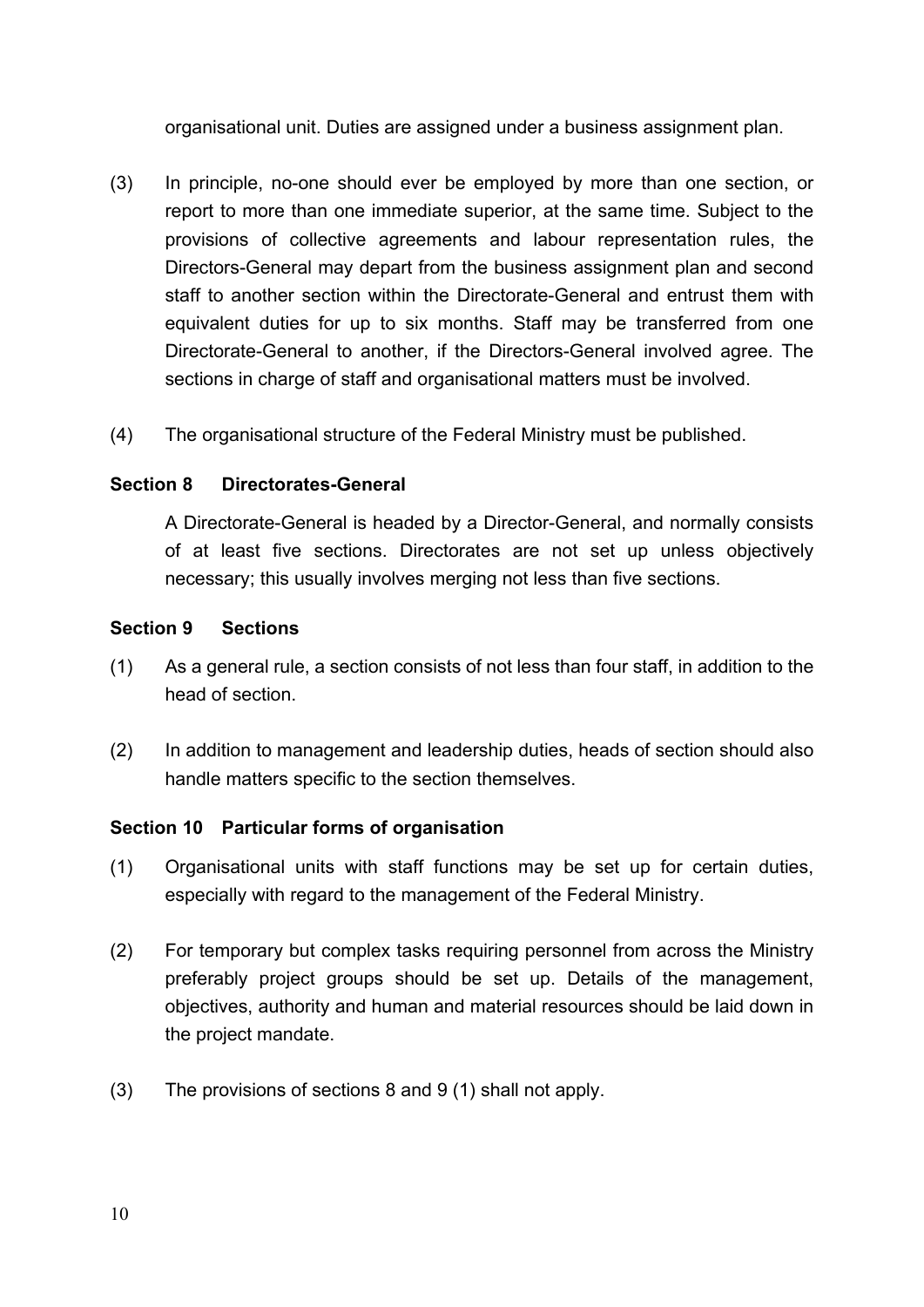## <span id="page-10-0"></span>**Chapter 4 Management and work routine**

#### **Section 11 Management, self-responsibility and co-operation**

- (1) Within their respective areas of responsibility, superiors involve their staff in decisions arising within their organisational unit. They encourage their staff to perform, to be prepared to work together and assume responsibility, and to be creative. This can be done in particular through dialogue with staff, agreements on targets, institutionalising feedback mechanisms between superiors and staff, and conflict moderation.
- (2) Superiors are responsible for ensuring that duties are assigned appropriately, for balancing matters, if any of their staff are over-worked or under-worked, and for work routines within their operational unit.
- (3) Superiors will hold regular review meetings with their staff. As well as performing management duties, such review meetings also serve to exchange information and experience and co-ordinate work.
- (4) Each member of staff is responsible for performing the duties entrusted to them properly and on time and in an economical fashion, and should take the initiative and work autonomously within their remit.
- (5) All section members will support one another in performing their duties, and will inform one another of all matters which are important to performing their duties and representation.

#### **Section 12 Work routine**

- (1) Electronic procedures must be used in work routines as far as possible.
- (2) The progress and status of work must be traceable from electronic or hard copy records at all times (within retention periods). Document and file management are governed by the Records Management Guideline [RegR].

#### **Section 13 Handling of incoming documents**

(1) Incoming documents are any documents which are sent to the Federal Ministry electronically or in paper form.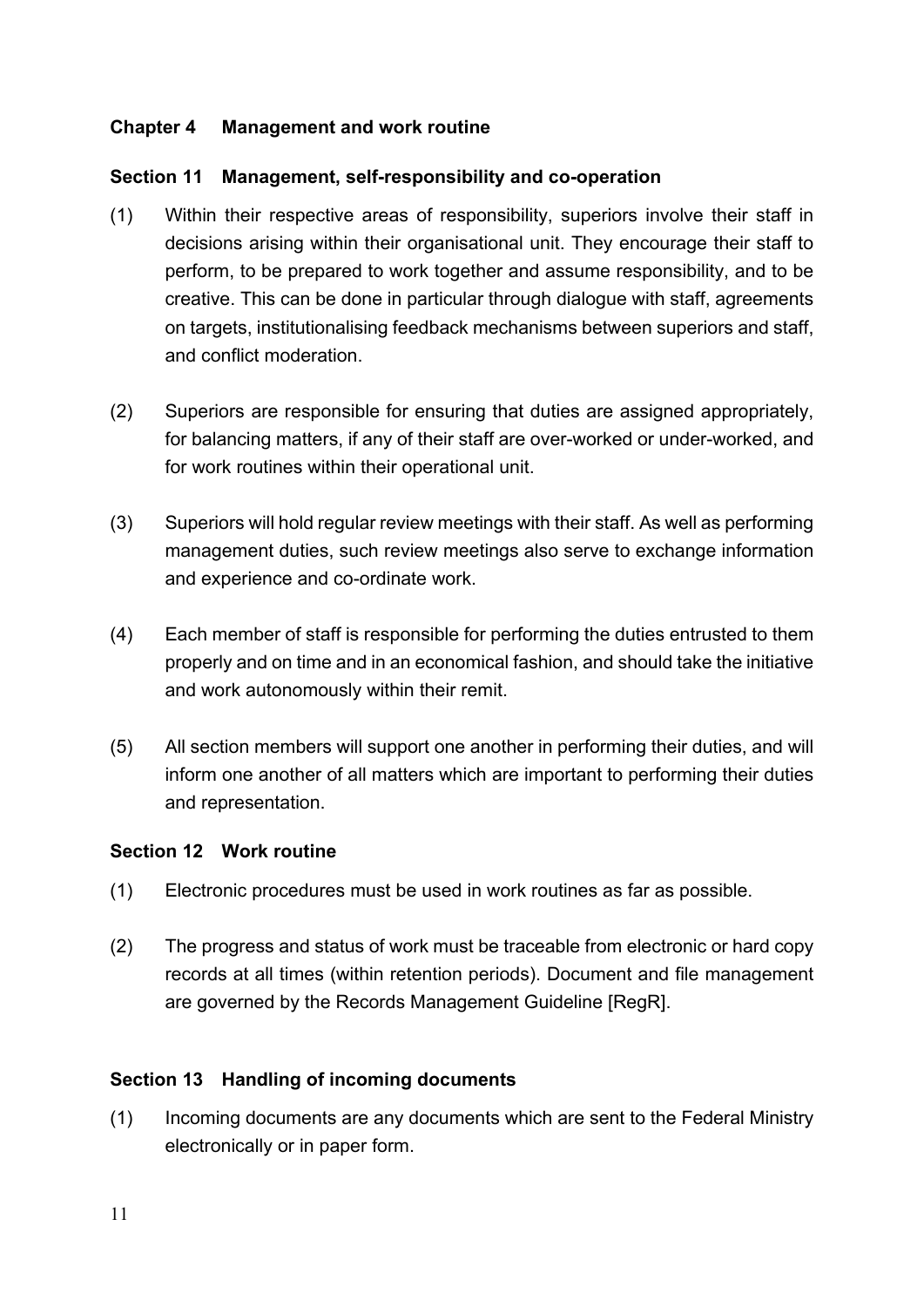- <span id="page-11-0"></span>(2) Incoming documents must be dealt with as laid down in Annex 1 and routed directly to the head of the appropriate unit unless indicated otherwise. The head of this unit will decide on whether to inform and involve superiors, and will route incoming documents to the competent staff as quickly as possible. Incoming documents may have progress notes attached to them as shown in Annex 2.
- (3) In particular, the following documents must be passed on to the head of the Federal Ministry:
	- Incoming documents of fundamental political importance
	- Letters from Members of the German Bundestag
	- Letters from Members of the European Parliament or of a Land Parliament (Landtag).

# **Section 14 Applications, enquiries and complaints**

- (1) Applications, enquiries and complaints must be settled as quickly and as simply as possible. Interim reports must be sent out, if an answer takes more than four weeks.
- (2) With regard to complaints concerning administrative action, the letter in reply must be submitted to one's immediate superior prior to being sent out.
- (3) Information may be given without using a specific form in response to questions of substance from members of the public. If in the case of oral enquiries there is a risk of misunderstanding, the person making the enquiry shall be informed that he/she can apply in writing. If in the case of enquiries in electronic form there are doubts as to the identity of the person making the enquiry, he/she shall be informed of the option of using the conventional post. No response shall be made to enquiries submitted anonymously or under an obvious pseudonym. No legal information which entails legal examination of a specific case shall be given.
- (4) Any media queries must be referred to the PR section.

### **Section 15 Participation**

(1) If a case involves a number of organisational units, the lead organisational unit must involve them in good time, the lead organisation being that which has the overall responsibility under the business assignment plan, or which is appointed in the case concerned. In the event of doubt, responsibility will be established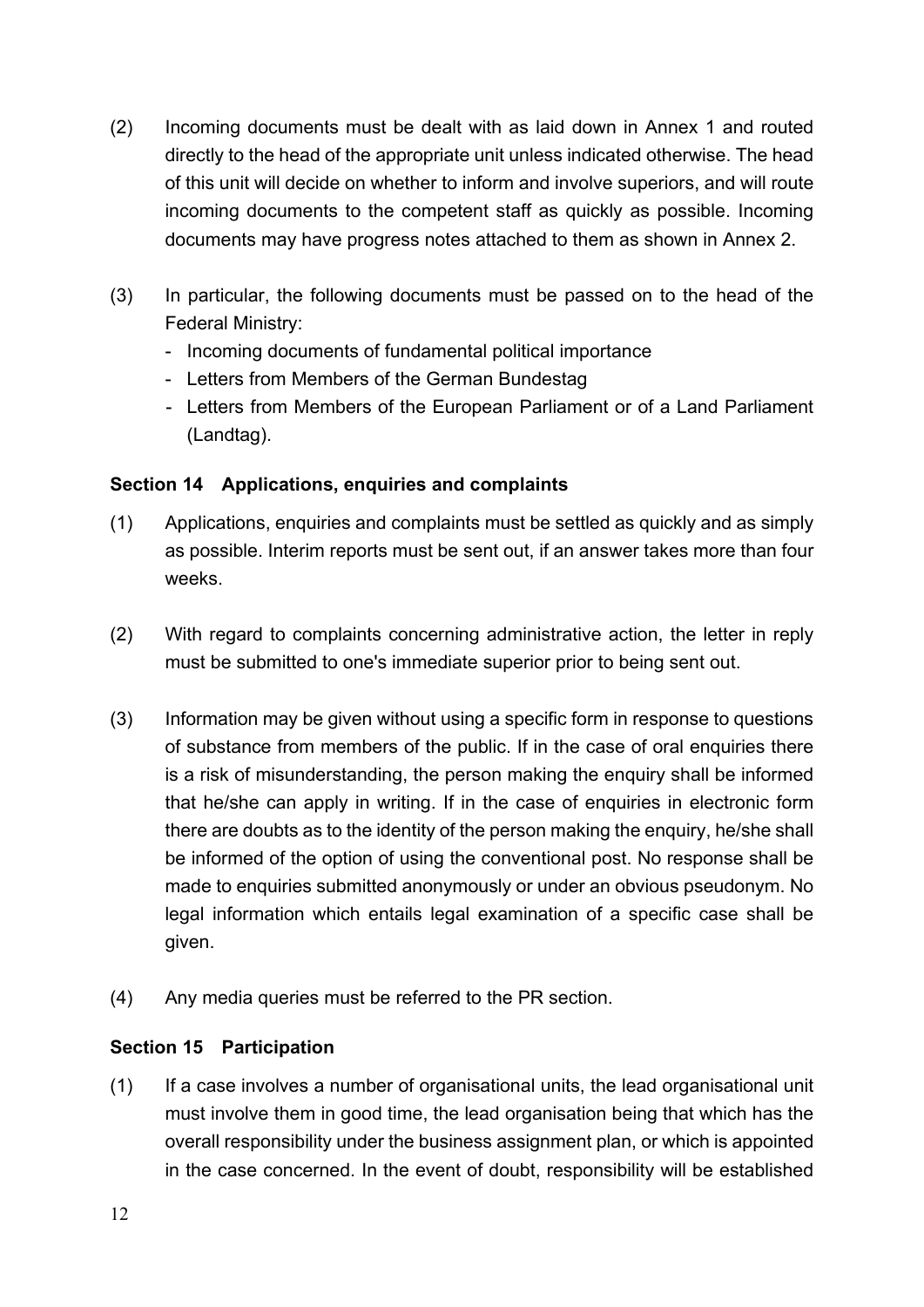<span id="page-12-0"></span>by the organisational section.

- (2) The lead organisational unit decides on the nature and scope of the involvement, unless this derives from other provisions.
- (3) Where texts are extensive, indications must be given as to where the involvement took place.
- (4) Involvement by way of co-signature must be restricted to cases of importance. Co-signing implies taking technical responsibility for the area represented.
- (5) It must be apparent from the case files what organisational units handled, cosigned and signed them.

### **Section 16 Correspondence**

- (1) External correspondence is conducted under the official name of the authority. If letters are written jointly by a number of Federal Ministries, the Ministries involved must be shown in their official order of precedence.
- (2) Letters must be precise, complete as to content, understandable and polite.
- (3) Electronic communications between Federal Ministries shall use the communications infrastructure described in section 5 (2).

### **Section 17 Authority to sign**

- (1) In principle, staff sign any correspondence they produce themselves. Their superiors sign where this is prescribed by statutory and administrative regulations, the importance of the matter so dictates or where they have reserved the authority to sign in exceptional cases.
- (2) Unless laid down otherwise, the Federal Minister signs letters of fundamental importance and submissions and important communications to
	- the constitutional bodies of the Federal Republic of Germany, the *Länder* and foreign states:
	- other members of the Federal Government.

# **Section 18 Form of signature**

13 (1) In external correspondence, the Federal Minister signs without any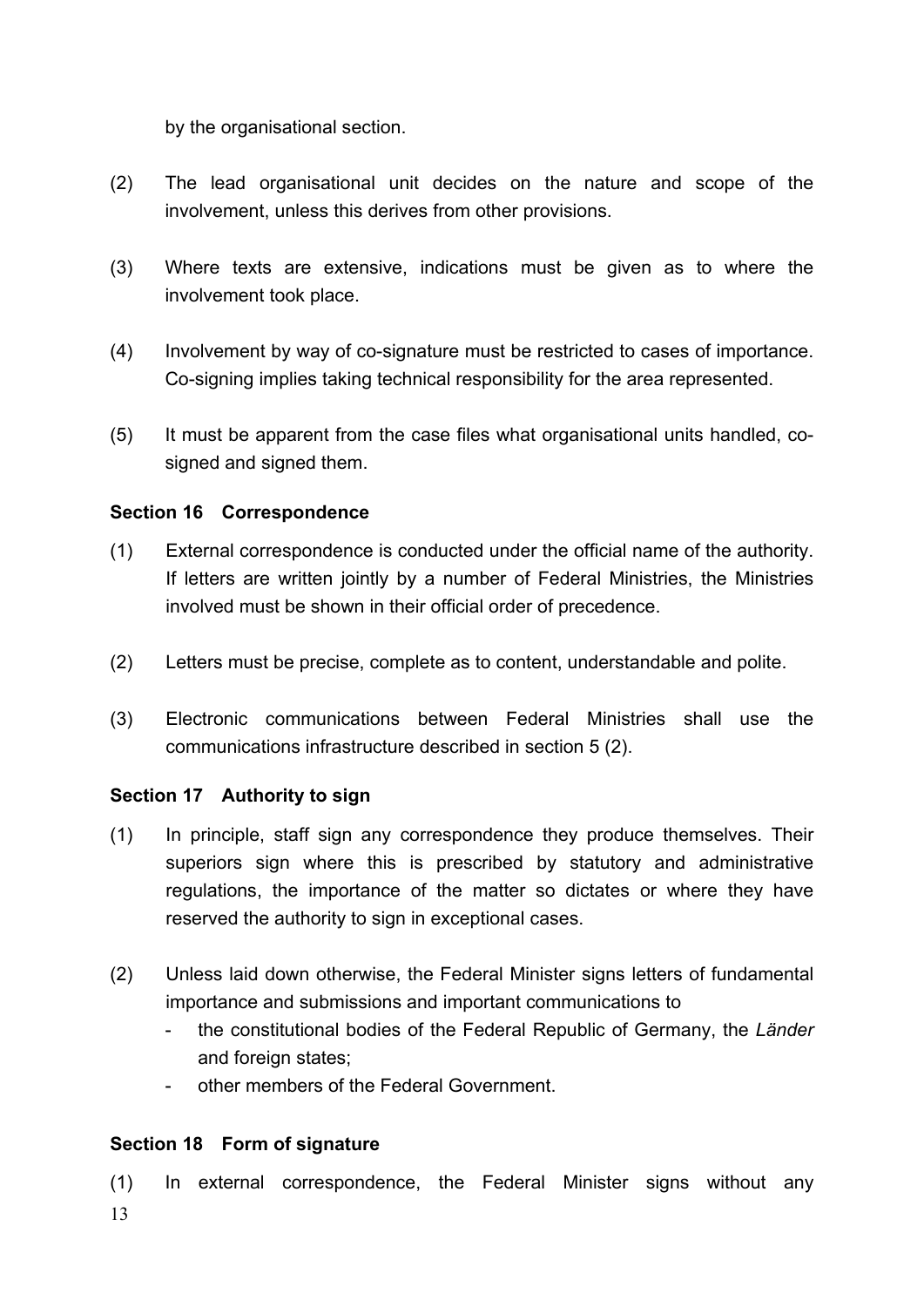<span id="page-13-0"></span>supplements. The persons authorised to act as representatives under section 6 sign 'On behalf of the Federal Minister'. If State Secretaries are represented by Directors-General, the signature will be 'On behalf of the State Secretary'. All other authorised signatories will sign 'For the Federal Ministry'.

- (2) Fair copies must normally be signed by hand. Where large numbers of similar letters are involved, signatures may be reproduced.
- (3) Letters produced and sent electronically must state the writer's name under the electronic document. If a letter has immediate effect in law, or if it is of particular political significance, it must be signed electronically as required under the signature law.
- (4) Steps must be taken to ensure that the issuing office is clearly identifiable from the sender's address and ascribed to the person signing it.

#### **Chapter 5 Co-operation**

#### **Division 1 Co-operation within the Federal Government**

#### **Section 19 Co-operation between the Federal Ministries**

- (1) In matters affecting the remits of more than one Federal Ministry, those Ministries will work together to ensure that the Federal Government speaks and acts consistently. Prompt and comprehensive involvement is the responsibility of the lead Federal Ministry. In simple cases, verbal involvement is sufficient, but must be recorded in the files.
- (2) Drafts from other Federal Ministries arriving for co-signature must be processed and forwarded more speedily. Opinions must be brought to the attention of the Federal Ministries concerned. As long as any differences of opinion persist, the lead Federal Ministry must not take any generally binding decisions requiring the other Federal Ministries' approval.
- (3) In the case of cross-sectional duties, the competent Federal Ministry may take initiatives which are required to prepare a cabinet submission in accordance with section 15a of the Rules of Procedure of the Federal Government. The competent Federal Ministry may demand of the lead Federal Ministry that a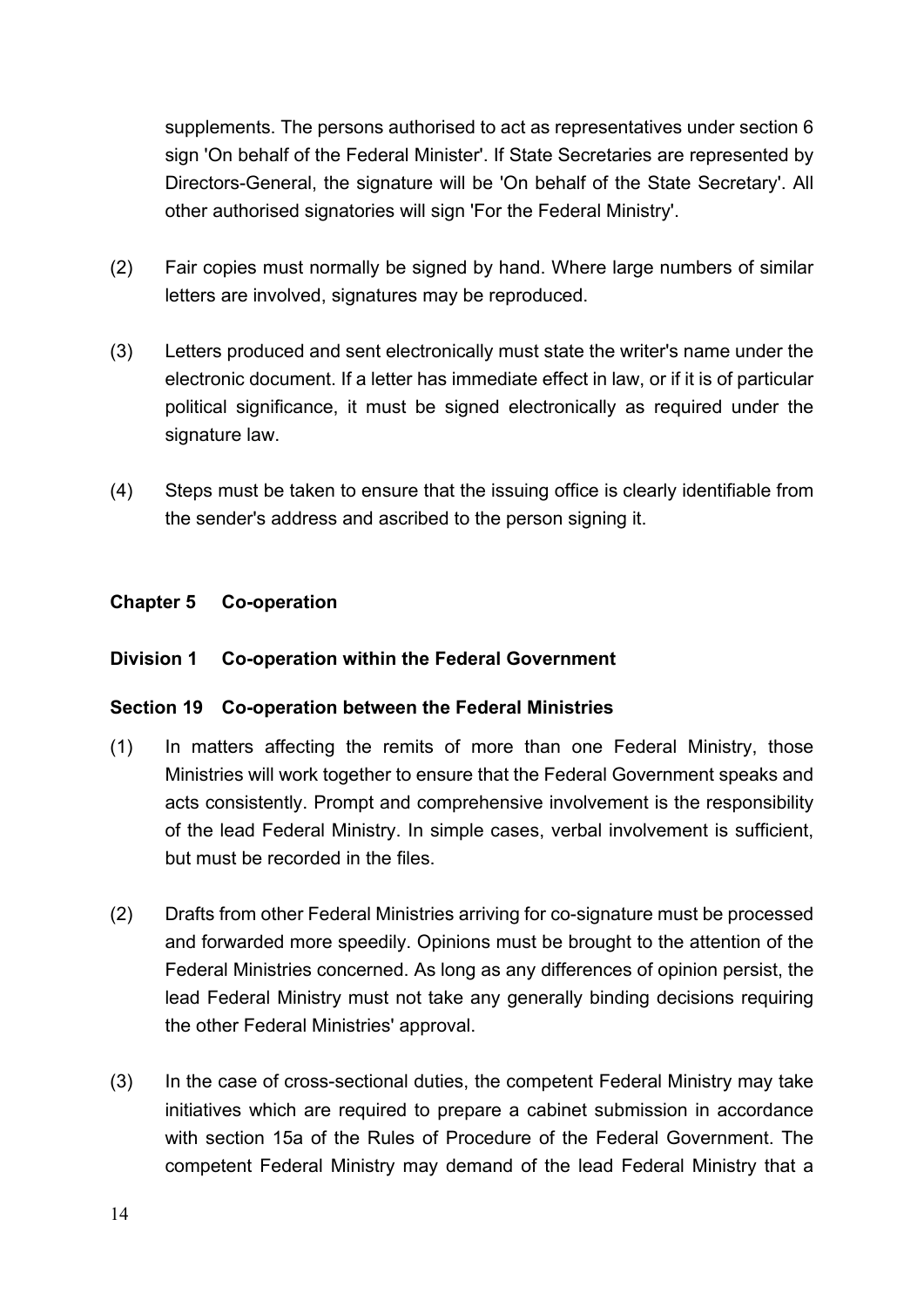matter within its remit be reviewed and the results communicated.

# <span id="page-14-0"></span>**Section 20 Interministerial committees on organisational, information and communications matters**

- (1) Representatives of the organisational, information and communication areas of the Federal Ministries work together on inter-departmental committees. The Federal Court of Audit, the Federal Commissioner for Data Protection and Freedom of Information, and the Federal Commissioner for Efficiency in Public Administration sit on committees in an advisory capacity. The committees are chaired and managed by the Federal Ministry of the Interior.
- (2) The committees decide on the organisational and technical standards required for co-operation between the Federal Ministries, and act in an advisory and coordinating capacity to ensure that the Federal Ministries and authorities are constantly improving their structures within their remits in organisational, economic and technical terms.
- (3) The committees inform one another of all material matters within their respective remits; they co-ordinate their working programmes and decisions on cross-remit items of business.
- (4) The committees lay down their aims, duties and the form of co-operation in joint rules of procedure.

# **Section 21 Co-operation with Federal Government Commissioners, Federal Commissioners, and Federal Government Co-ordinators**

- (1) Federal Government Commissioners, Federal Commissioners, and Federal Government Co-ordinators must be involved from an early stage in any projects affecting their duties.
- (2) Federal Government Commissioners, Federal Commissioners, and Federal Government Co-ordinators shall inform the Federal Ministries – unless stipulated otherwise by law – at an early stage of matters of fundamental political importance, insofar as duties of the Federal Ministries are affected.
- (3) The Federal Ministry of the Interior shall keep a list of the offices mentioned in paragraph 1 and publish it on the federal intranet. The list shall be regularly updated in consultation with the offices mentioned in paragraph 1, with the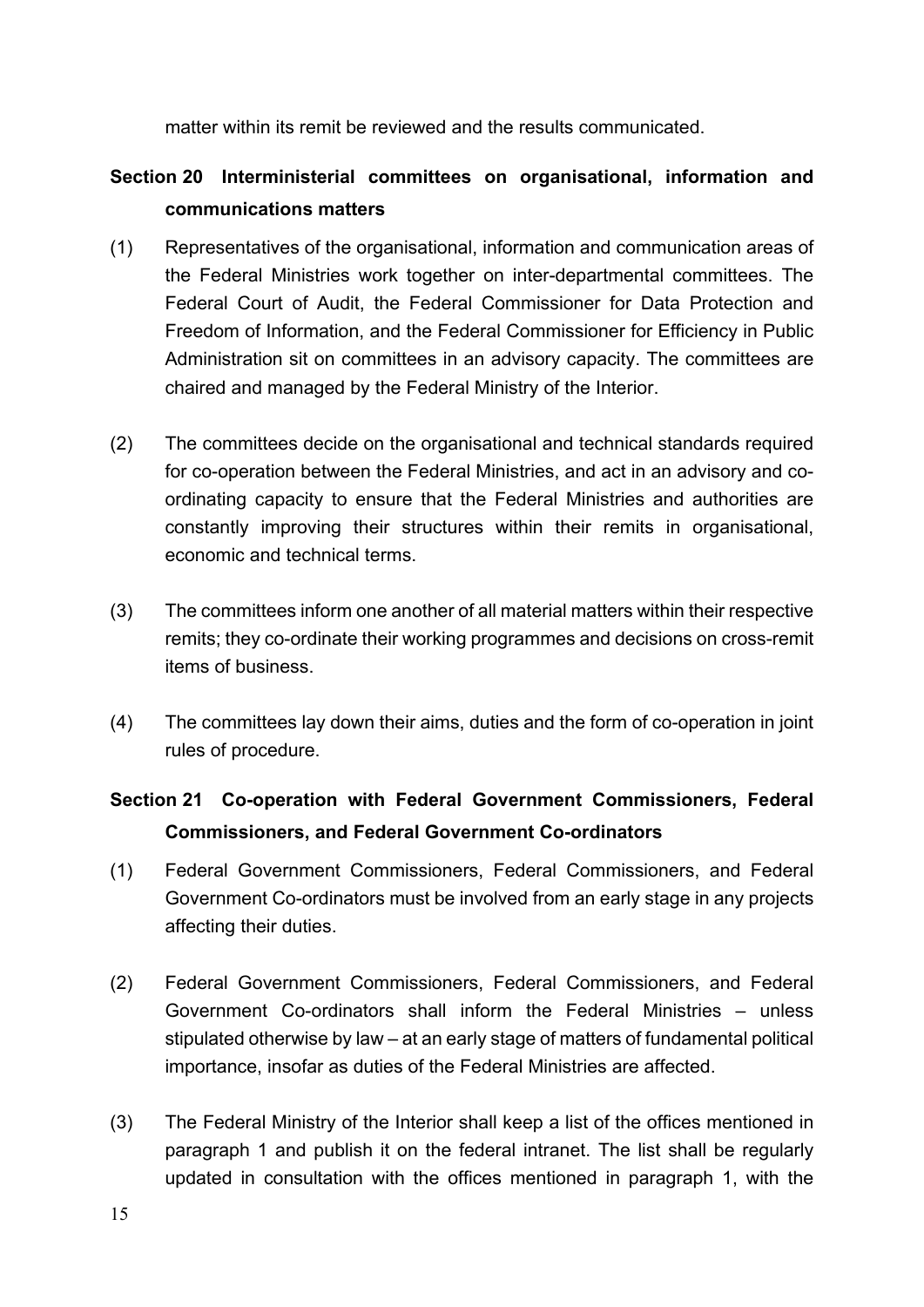Federal Ministries, and with the Federal Chancellery, where these are affected.

## <span id="page-15-0"></span>**Section 22 Cabinet submissions**

- (1) Decisions by the Federal Government are prepared for by way of written cabinet submissions. Without prejudice to the provisions of section 51, covering letters must contain:
	- 1. a brief outline of the matter and a statement of reasons for the decision proposal;
	- 2. a reference to the form in which the decision should be taken (section 20 of the Federal Government Rules of Procedure), and in particular whether an oral debate at cabinet level is considered necessary, and whether a decision needs to be taken particularly urgently;
	- 3. details of which Federal Ministries were involved and with what results;
	- 4. the results of any associations involved, and in particular presenting the main suggestions which should not be followed;
	- 5. details of which Land Governments were involved, the results of that involvement and any problems expected, especially if a Bundesrat procedure has to be conducted;
	- 6. the opinions of the offices involved under section 21 (1);
	- 7. the foreseeable costs and budgetary effects of implementing the decision proposal under section 44 (2), (3) and (5).
- (2) The covering letter must contain enclosed the decision proposal and the speaking notes for the Federal Government spokesperson. If any further documents are required, they should be included as additional enclosures.
- (3) With regard to cross-sectional tasks, the consent of the competent Federal Ministries should be obtained. With regard to proposed appointments for positions in a body, it should be stated whether efforts were taken to create or maintain equal opportunities for participation of women and men in these bodies.
- (4) If a personal attempt at achieving agreement under section 17 of the Federal Government Rules of Procedure is made to no avail, the cabinet submission must state this. The material points at issue must be stated, together with proposals for solutions. The Federal Ministry striving for a dissenting solution must send the lead Federal Ministry a contribution which must be included in the cabinet submission.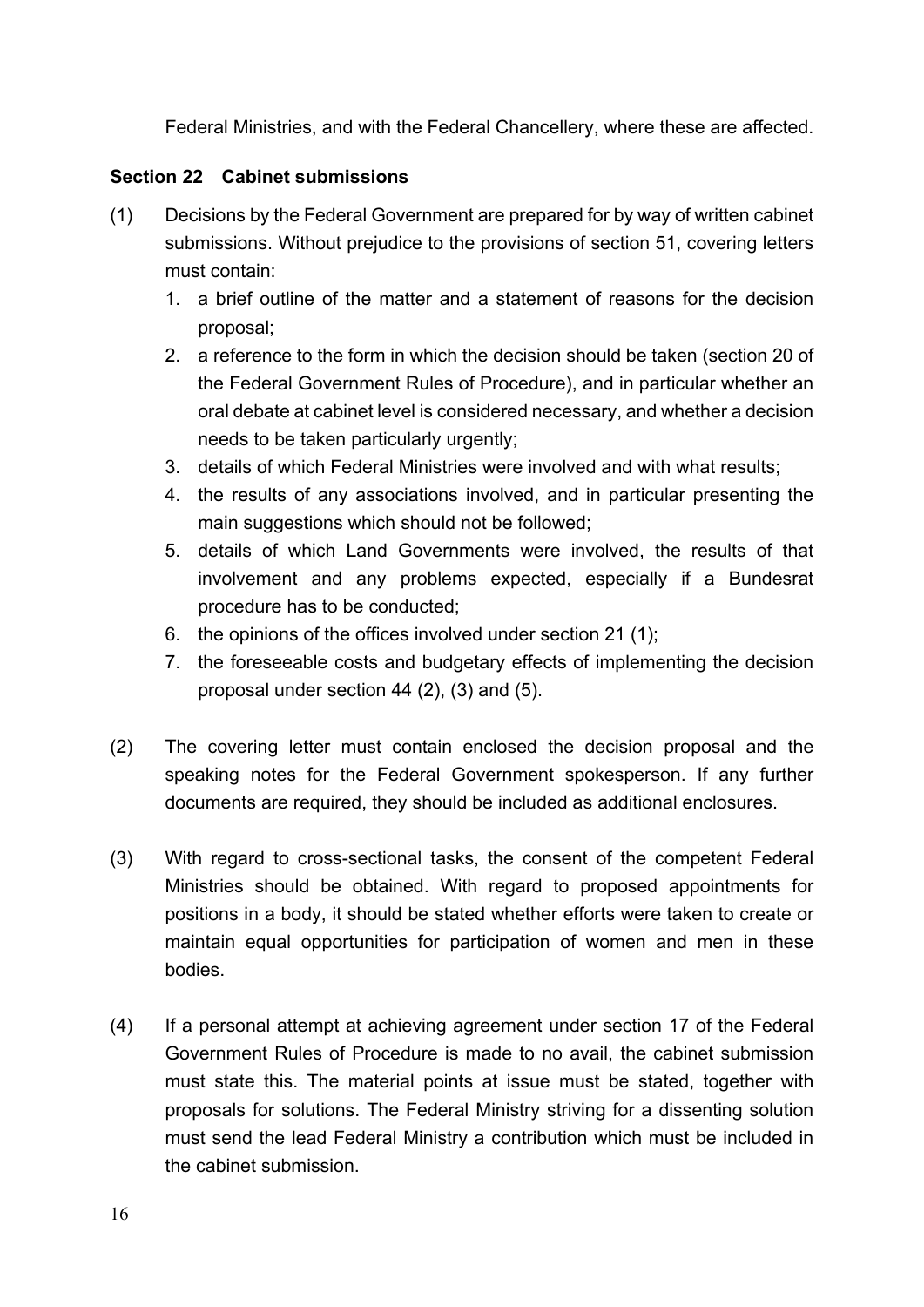#### <span id="page-16-0"></span>**Section 23 Procedure for cabinet submissions**

- (1) Cabinet submissions must be addressed to the head of the Federal Chancellery; they shall also be sent to the heads of the respective Federal Ministries, the head of the Office of the Federal President and the President of the Federal Court of Audit in the quantities specified by the Federal Chancellery at the same time. The offices involved under section 21 (1) will be sent the cabinet submission for information.
- (2) Cabinet submissions are signed by the head of the Federal Ministry or, if he/she is incapacitated, by his/her representative specified under section 6 (1).
- (3) At least eight days should elapse between when the cabinet submission reaches the Federal Chancellery and when it is debated by the Federal Government, except in cases of urgency.

#### **Section 24 Informing the Federal Chancellery**

- (1) The Federal Ministries will inform the Federal Chancellery in good time of all matters of fundamental political importance.
- (2) When dealing with interpellations, queries and applications, as well as during the legislative procedures, the lead Federal Ministry will inform the Federal Chancellery and Federal Ministries involved of co-operation with the German Bundestag, the Bundesrat and the Mediation Committee by forwarding correspondence for information.
- (3) Should the lead pass to another Federal Ministry, the outgoing Federal Ministry must inform the Federal Chancellery and the Federal Ministries involved immediately. The incoming Federal Ministry will confirm that it is assuming the lead to the Federal Chancellery and the Federal Ministries involved.
- (4) The Federal Chancellery will inform the lead Federal Ministry of co-operation with constitutional bodies in accordance with the provisions of paragraph 1.

#### **Section 25 Press and public relations work**

(1) The Press and Information Office of the Federal Government will use the resources of PR work to inform citizens and the media of the Federal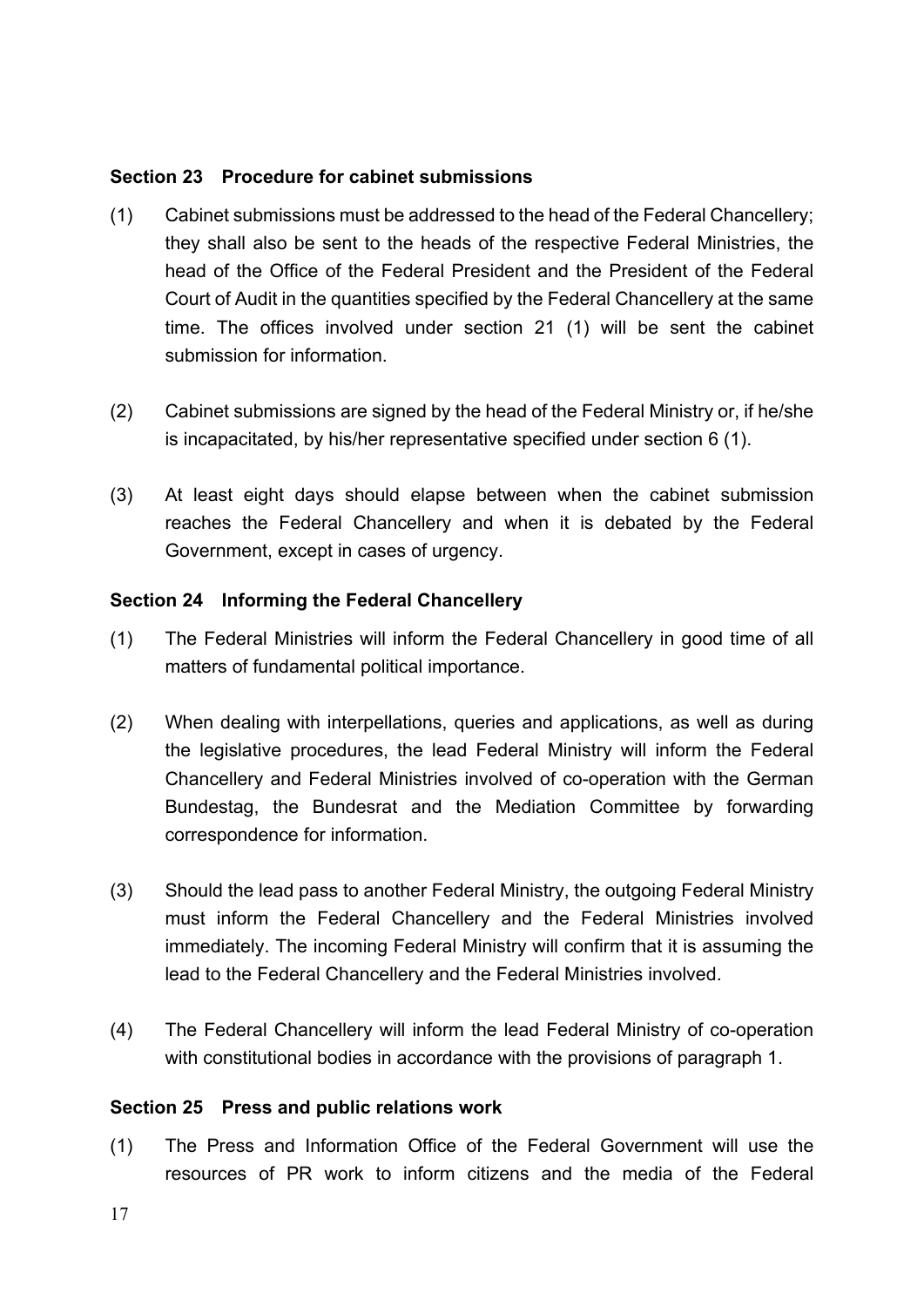<span id="page-17-0"></span>Government's aims and proposals.

- (2) Communications by the Federal Government's Press and Information Office to the media on the work of a Federal Ministry will require the latter's consent, unless the Federal Ministry sent them to the Federal Government's Press and Information Office.
- (3) Any interministerial PR projects of the Federal Government's Press and Information Office which affect the remit of a Federal Ministry must be discussed with that Ministry.
- (4) Each Federal Ministry informs the citizens and the media of its work and aims via its press and PR work. Federal Ministry press releases must be sent to the Federal Government's Press and Information Office in the first instance.
- (5) Interministerial PR work by Federal Ministries must be agreed with the Federal Government's Press and Information Office.

# **Section 26 Co-operation with non-departmental public bodies within the remit of another ministry or the Federal Chancellery**

- (1) Generally, Federal Ministries and authorities within the remit of another Federal Ministry or the Federal Chancellery work together directly. When co-operating with the Federal Office for the Protection of the Constitution, the Federal Criminal Police Office, the Federal Office for Information Security, the Federal Police, the Federal Office of Economics and Export Control, the Customs Criminological Office, the Military Counterintelligence Office, the Federal Intelligence Service and the Public Prosecutor General of the Federal Court of Justice, the competent Federal Ministry or, in case of the Federal Intelligence Service the Federal Chancellery, must be notified without delay. Notification is also required in cases of importance. The right of the competent Federal Ministry and Federal Chancellery to instruct shall remain unaffected.
- (2) Co-operation with German delegations abroad is arranged via the Federal Foreign Office, unless there are special rules for working with German delegations under inter-governmental or supra-governmental treaties and conventions, or no arrangementis achieved in cases of urgency.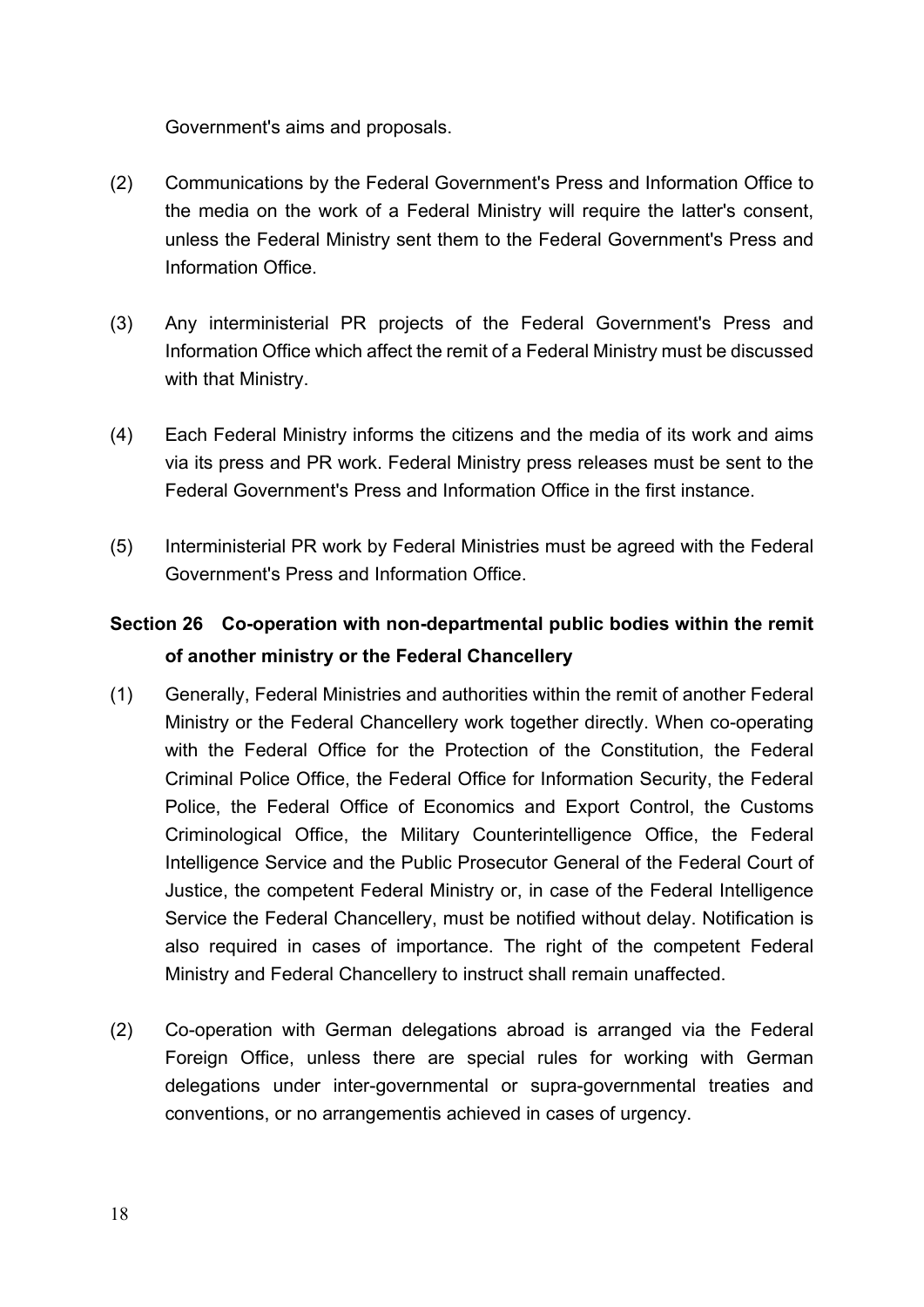### <span id="page-18-0"></span>**Division 2 Co-operation with the German Bundestag**

#### **Section 27 Attendance at sessions**

- (1) The business of the German Bundestag is governed by its Rules of Procedure.
- (2) Members of Federal Ministries should not attend sessions of the German Bundestag or its committees unless necessary. When attending committee meetings, they represent the views of the Federal Government and are bound by the instructions given to them.
- (3) Should questions arise during sessions which fall within the remit of another Federal Ministry, the lead Federal Ministry must inform that [Ministry] immediately; if such questions are also of fundamental political importance, the Federal Chancellery must also be informed.

#### **Section 28 Major and minor interpellations**

- (1) The Federal Chancellery will refer major and minor interpellations which the German Bundestag addresses to it to the lead Federal Ministry for answering, unless the Federal Chancellor or persons authorised to represent him or her answer themselves, because of the political importance of the interpellation. The lead Federal Ministry must involve the Federal Chancellery, if the answer affects policy guidelines (Article 65 of the Basic Law).
- (2) Interpellations are answered in the name of the Federal Government. Answers to major interpellations are normally settled under section 15 (1) of the Federal Government's Rules of Procedure; otherwise the lead Federal Ministry agrees matters with the Federal Chancellery.
- (3) When a major interpellation reaches the Federal Chancellery, the German Bundestag must be informed in writing immediately, and in any event within three weeks, whether and if so, when, the Federal Government will reply, subject to the provisions of section 102 of the German Bundestag's Rules of Procedure. If an answer is refused altogether, or within the next three weeks, reasons must be stated. As soon as it becomes foreseeable that the Federal Government will not be answering by the time as originally stated, the German Bundestag must be informed of the reasons preventing that and the time when a reply may be expected. The provisions of paragraph 5 second sentence apply *mutatis mutandis*.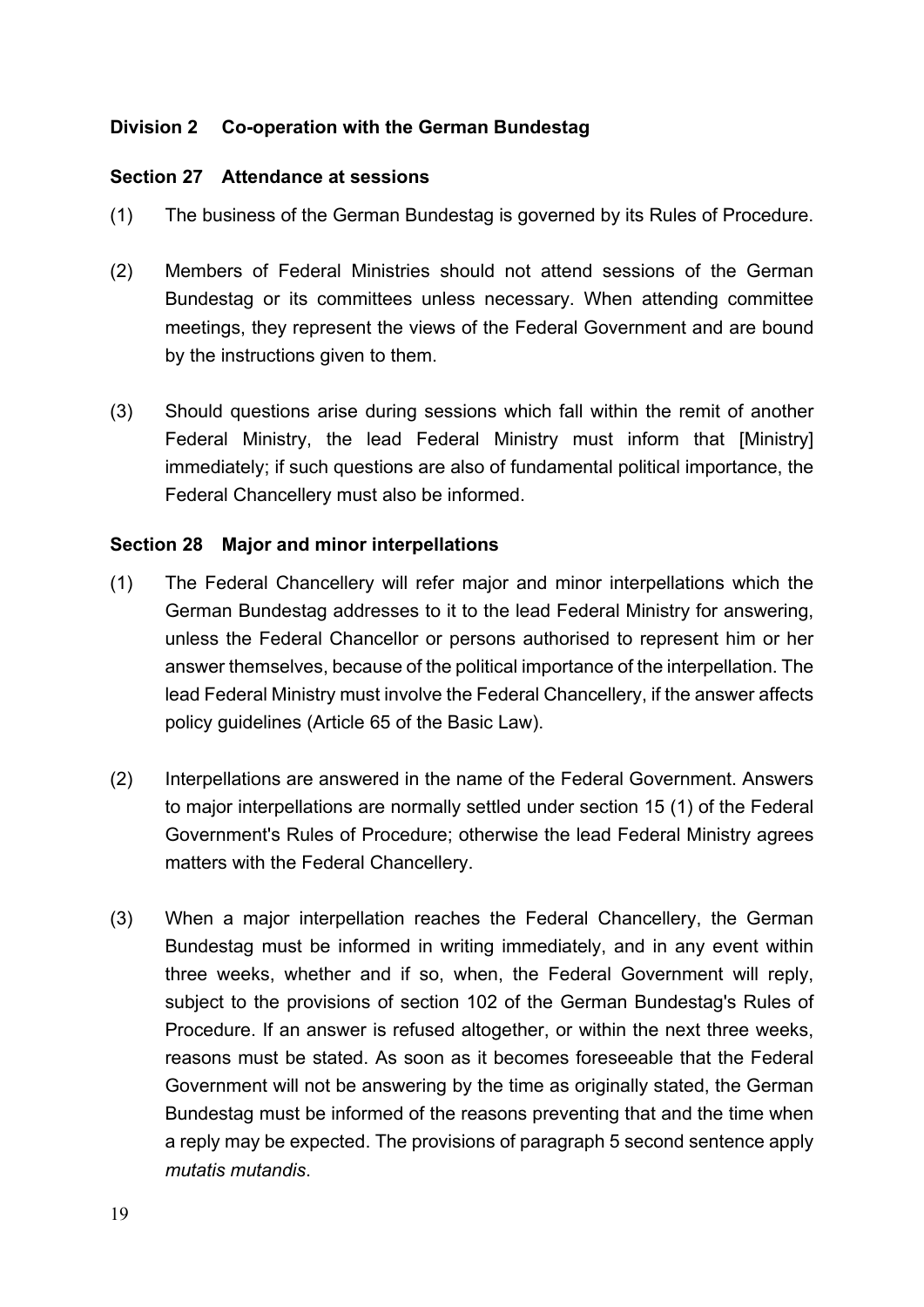- <span id="page-19-0"></span>(4) As a general rule, minor interpellations must be answered in writing within 14 days after receipt by the Federal Chancellery (section 104 (2) of the German Bundestag's Rules of Procedure). If no answer can be given within that time, the German Bundestag must be informed of the reasons preventing that immediately, stating when a reply may be expected. The provisions of paragraph 3 third sentence apply *mutatis mutandis*. Communication in good time giving reasons is required even if an answer is refused on the subject. The provisions of paragraph 5 second sentence apply *mutatis mutandis*.
- (5) For major and minor interpellations, a copy for the German Bundestag must be enclosed with the reply. If the reply is given by the Federal Chancellery, copies must also be sent to the lead Federal Ministry and Federal Ministries involved; if given by the lead Federal Ministry, to the Federal Chancellery and Federal Ministries involved.

#### **Section 29 Oral and written questions**

- (1) Oral and written questions will be answered by the head of the lead Federal Ministry as briefly a possible. The provisions of section 28 (1) apply *mutatis mutandis*. The Federal Chancellery will inform the German Bundestag as to what member of the top-level management will answer the tabled oral question in the plenary session. Under section 105 in conjunction with Annex 4 to the German Bundestag's Rules of Procedure, oral questions must be answered at the next question time and written questions within one week after receipt by the Federal Chancellery.
- (2) The German Bundestag, the Federal Chancellery, the Federal Ministries involved and the Press and Information Office of the Federal Government must each be sent a copy of the reply addressed to the questioner in response to written questions, and to oral questions, where these are to be answered in writing.

#### **Section 30 Routing and implementing resolutions**

 The Federal Chancellery will route resolutions by the German Bundestag containing requests to the Federal Government to the lead Federal Ministry and inform the Federal Ministries involved. The head of a Federal Ministry will reply to the German Bundestag in the name of the Federal Government where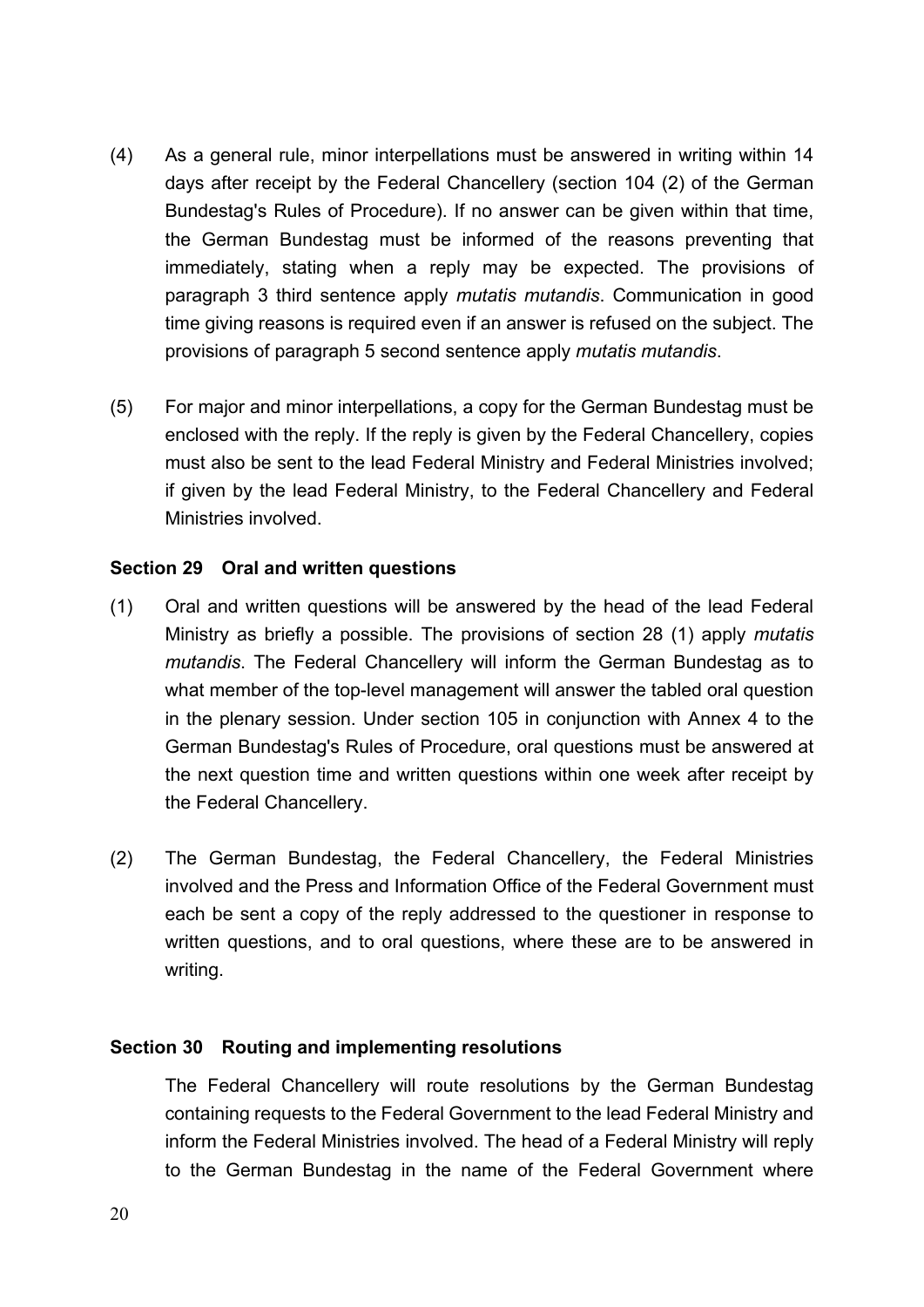necessary.

#### <span id="page-20-0"></span>**Section 31 Applications from the floor of the German Bundestag**

- (1) When applications are made from the floor of the German Bundestag, the competent Federal Ministry will verify whether the Federal Government is required to make a statement to the German Bundestag in session or to any of its committees, or whether any other action is required. The provisions of section 30 apply *mutatis mutandis*.
- (2) If a Member of the German Bundestag makes an application which would result in a decrease in revenue, or increase in expenditure, the competent Federal Ministry, in conjunction with the Federal Ministry of Finance, will assist in establishing the financial impacts (section 10 (3) of the Federal Budget Code).

# **Section 32 Informing the German Bundestag of budgetary development changes**

 If considerable changes to the budgetary development have occured whose effects on financial planning are more than merely minor, the Federal Ministry of Finance must submit a cabinet proposal to the Federal Chancellery in preparation for informing the Bundestag (section 10 (2) of the Federal Budget Regulations). Once the Federal Government has reached a decision, the Federal Chancellor will inform the President of the German Bundestag.

### **Division 3 Co-operation with the Bundesrat and the Mediation Committee**

#### **Section 33 Co-operation with the Bundesrat**

- (1) The business of the Bundesrat is governed by its Rules of Procedure. Questions by the Bundesrat to the Federal Government (section 19 of the Bundesrat's Rules of Procedure) and attendance at sessions of the Bundesrat (sections 18, 40 of the Bundesrat's Rules of Procedure) are subject to the provisions of sections 29, 27 (2) and (3) *mutatis mutandis*.
- (2) The provisions of section 30 apply to resolutions and interpellations by the Bundesrat which include requests to the Federal Government *mutatis mutandis*.
- (3) The provisions of section 32 apply to informing the Bundesrat of changes to the budgetary development *mutatis mutandis*.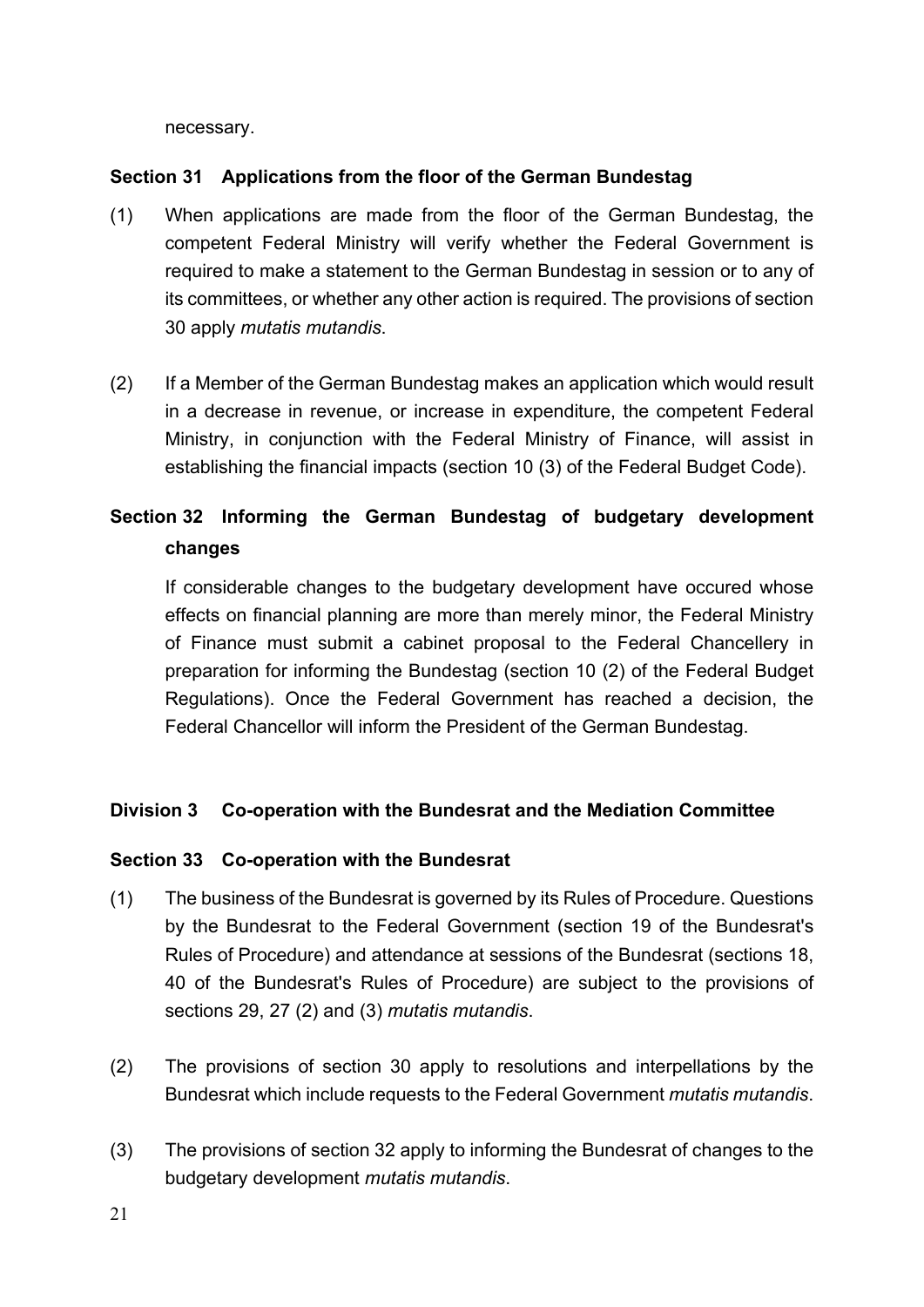### <span id="page-21-0"></span>**Section 34 Co-operation with the Mediation Committee**

- <span id="page-21-2"></span>(1) The business of the Mediation Committee is governed by the Joint Rules of Procedure of the German Bundestag and Bundesrat for the Committee under Article 77 of the Basic Law<sup>[3](#page-21-1)</sup>.
- (2) Members of the Federal Government may attend sessions of the Committee, and must do so, if the Committee so rules. If members of Federal Ministries are allowed to attend by resolution of the Committee, the provisions of section 27 apply *mutatis mutandis*.

# **Division 4 Proceedings before the Federal Constitutional Court**

# **Section 35 Proceedings before the Federal Constitutional Court**

- (1) In proceedings before the Federal Constitutional Court, the lead Federal Ministry responsible for the subject matter at hand represents the Federal Government. It must involve the Federal Ministries of the Interior and Justice and all substantively involved Federal Ministries at all stages of the proceedings in good time, especially in preparing applications which instigate proceedings, declarations of joinder, statements and oral proceedings. It determines who the representative(s) shall be in the hearing: they must be appointed by cabinet resolution, if the significance of the proceedings so requires.
- (2) The cabinet decides on whether to bring proceedings before the Federal Constitutional Court by the Federal Government or making itself party to existing proceedings.
- (3) Any procedural documents which the Federal Constitutional Court addresses to any of the parties immediately must be forwarded to the Federal Chancellery and the Federal Ministries to be involved immediately.
- (4) Once the involvement procedure is completed, the lead Federal Ministry will speak 'in the name of the Federal Government'. Opinions must be signed by the competent State Secretary, unless the head of the Federal Ministry rules

<span id="page-21-1"></span><sup>&</sup>lt;sup>[3](#page-21-2)</sup> Joint Rules of Procedure of the German Bundestag and Bundesrat for the Committee under Article 77 of the Basic Law (Mediation Committee) of 19 April 1951 (official announcement of 5 May 1951 – Federal Law Gazette, Part II, p. 103), as per official announcement of 16 May 1995 (Federal Law Gazette, Part I, p. 742).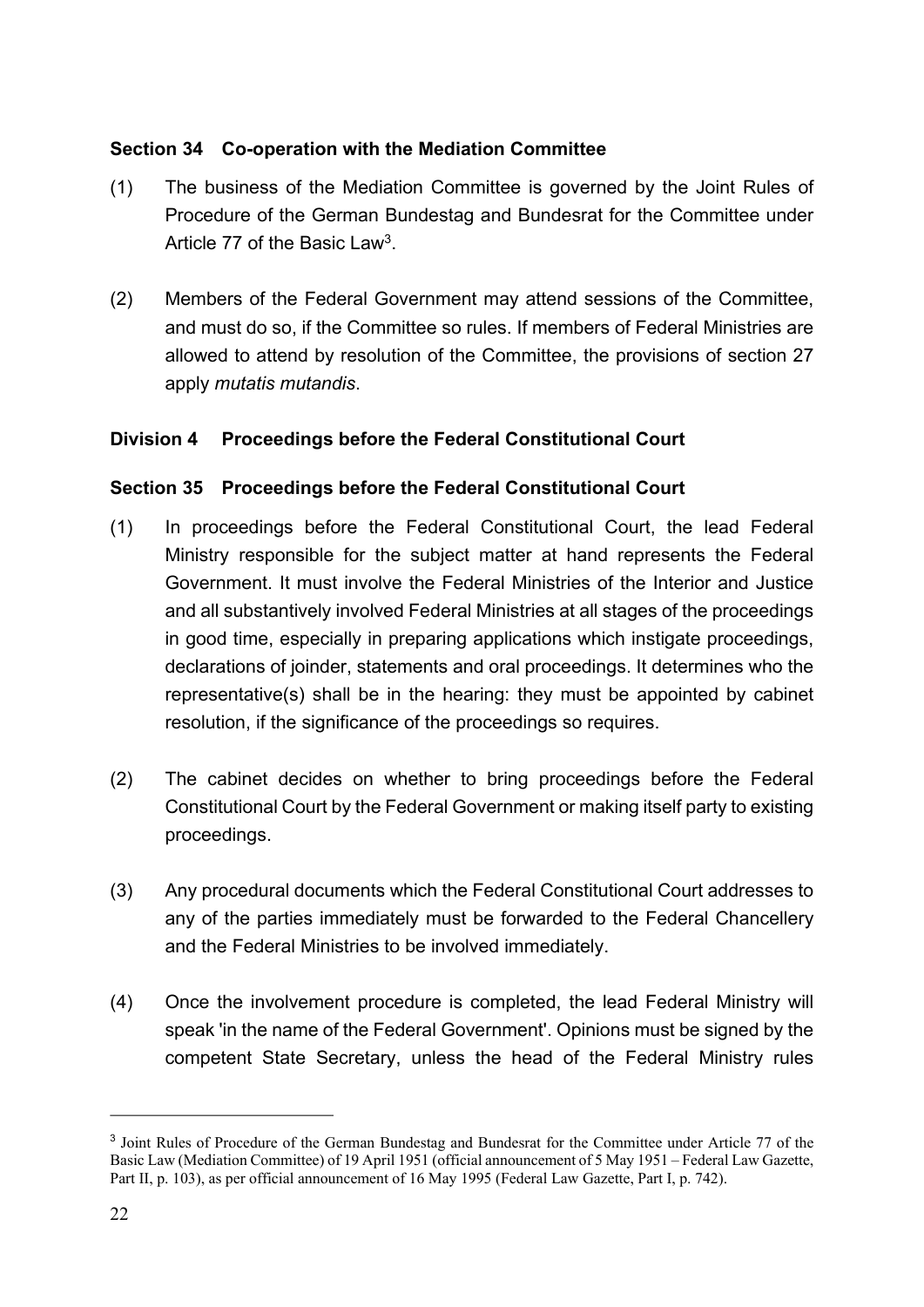<span id="page-22-0"></span>otherwise. A copy must be sent to the Federal Chancellery and each Federal Ministry involved.

- (5) The lead Federal Ministry may refrain from involving other Federal Ministries, if it furnishes information as to fact to the Federal Constitutional Court which are restricted to its remit.
- (6) If it is intended to appoint a professor in law or a lawyer as attorney to represent the Federal Government at hearings, the Federal Ministries of the Interior and of Justice must be involved.
- (7) Written powers of attorney under section 22 of the Federal Constitutional Court Act will be issued by the head of the lead Federal Ministry. No power of attorney is required, if the head of the lead Federal Ministry or a duly authorized representative under section 6 (1) represents the Federal Government. A power of attorney must be presented, if the Federal Government is represented by a professor in law, a lawyer or civil servant, without prejudice to the rules on issuing permission to give evidence.
- (8) The Federal Ministries involved may send observers to the hearings and pronouncements of the Federal Constitutional Court in consultation with the lead Federal Ministry.

### **Division 5 Co-operation with other bodies**

### **Section 36 Co-operation with the** *Länder*

- (1) Federal Ministries work directly with the supreme *Land* authorities.
- (2) If a Federal Ministry works with a *Land* Ministry with a different remit, it should inform the competent Federal Ministry in fundamental matters.
- (3) Working directly with other *Land* authorities or public law corporations and institutions under *Land* law is only allowed in the cases permitted under the Basic Law, under other legislation or by agreement with the *Land* government concerned.
- (4) Letters to the supreme *Land* authorities must also be sent to the representatives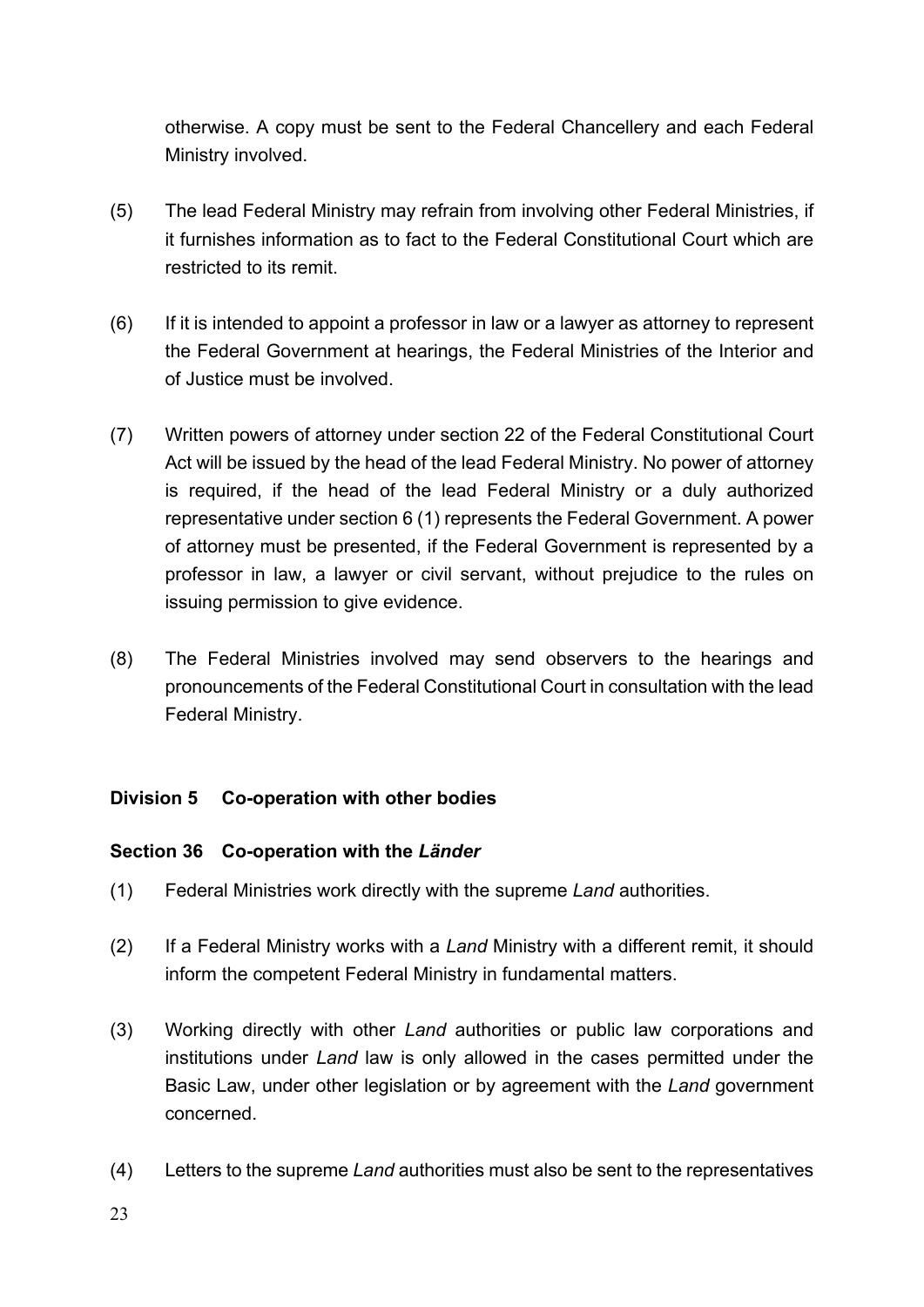<span id="page-23-3"></span>of the *Länder* to the Federation, if they are politically significant.

## <span id="page-23-0"></span>**§ 37 Co-operation with the European Union[4](#page-23-1)**

- (1) When matters within their own remits are concerned, generally Federal Ministries work directly with the bodies and offices of the European Union, unless European Union regulations stipulate otherwise.
- (2) In matters of fundamental importance, the Federal Foreign Office must be involved in the interests of a cohesive German policy on Europe.
- (3) The Federal Ministry of Finance must be involved in all matters affecting finance. Any measures which might result in reduced revenue or additional expenditure in the current financial year or in future financial years require the consent of the Federal Ministry of Finance. In matters of inter-ministerial importance, the appropriate Federal Ministries must be involved.

# <span id="page-23-4"></span>**Section 38 Co-operation with foreign states and international organisations[5](#page-23-2)**

- (1) The supreme Federal authorities only work directly with the authorities and representatives of foreign states and the bodies and offices of international organisations, if this is done under international or inter-governmental treaties or conventions, if the Federal Foreign Office agrees to direct co-operation or the Federal Government so expressly decides.
- (2) The Federal Foreign Office must be informed of matters of fundamental importance, if it is proposed to work directly with foreign bodies.

### **Section 39 Use of records by third parties**

(1) Unless otherwise regulated by law, Federal Ministries shall decide on access to their records after due consideration. Prior consent shall be obtained from other Federal Ministries before their records are released. If unpublished records of the German Bundestag or Bundesrat are also affected, their consent shall also be required.

<span id="page-23-1"></span><sup>&</sup>lt;sup>[4](#page-23-3)</sup> The guidelines for official communications with foreign countries and with foreign offices in Germany shall apply (published on the federal intranet).

<span id="page-23-2"></span><sup>&</sup>lt;sup>[5](#page-23-4)</sup> The guidelines for official communications with foreign countries and with foreign offices in Germany shall apply (published on the federal intranet).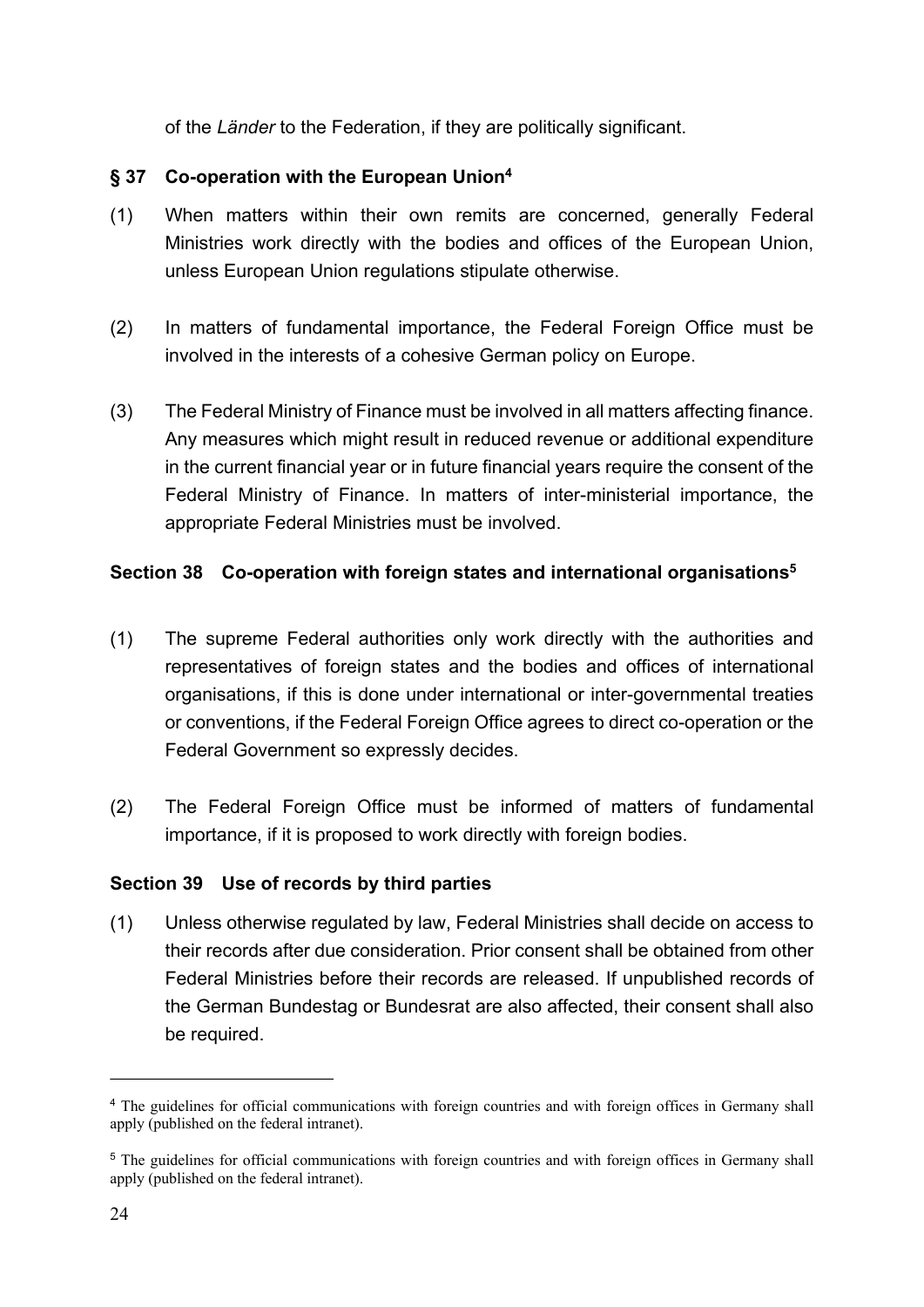- <span id="page-24-0"></span>(2) The following records may be considered for release:
	- 1. official projects (published by Federal Ministries or at their request) and
	- 2. research projects of official interest.
- (3) The decision may be subject to the requirement that the manuscript be presented to the relevant Federal Ministry prior to publication and, if the record has not been used in line with actual circumstances, that the objections be dealt with or an official counter-statement be added to the work. The general right of a Federal Ministry to counter views represented in the work shall be unaffected.

# **Chapter 6 Legislation**

# **Division 1 Preparation of Federal Government bills**

# **Section 40 Informing the Federal Chancellery**

 If a bill is to be drawn up, the Federal Chancellery must be informed, and must be kept informed as drafting progresses and of the proposed timetable for the legislative procedure. If work on the bill is affected by major events, the Federal Chancellery must be informed accordingly.

### **Section 41 Identification of interests**

<span id="page-24-2"></span> When drawing up bills which impinge on the interests of the *Länder* or local councils, the views of the *Länder* and the national associations of local authorities should be obtained before settling a draft.

# **Division 2 Structuring Federal Government bills[6](#page-24-1)**

### **Section 42 Federal Government Bills**

(1) Bills consist of the draft text of the law (bill), the explanatory memorandum for the bill (explanatory memorandum) and an introductory summary (cover sheet) as defined in Annex 3.

<span id="page-24-1"></span><sup>&</sup>lt;sup>[6](#page-24-2)</sup> See Cabinet decision of 20 December 1989: Measures to improve legislation and administrative regulations (Joint Ministerial Gazette 1990, p. 38); the Cabinet decision of 11 December 1984 on review questions for federal regulation is no longer relevant since the main substance of the review questions has been incorporated into sections 43 et seqq.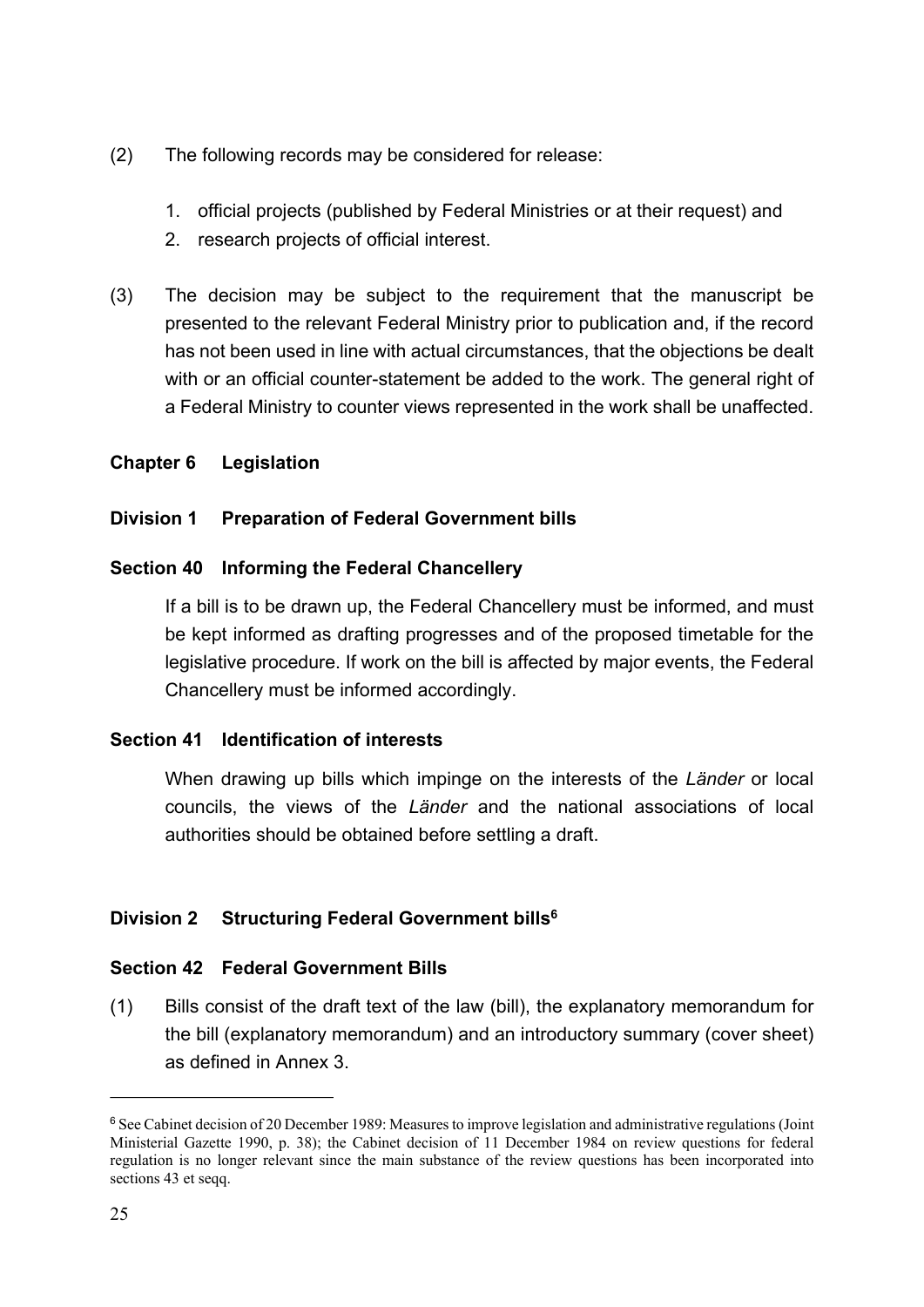<span id="page-25-0"></span> If the National Regulatory Control Council comments on the bill (section 45 (2)), its comments shall be attached to the bill; the same applies to comments by the Federal Government.

- (2) Generally, the text of the law consists of a title, an introductory caption and the individual provisions contained in paragraphs or articles (Annex 4). Bills should provide for amendments required to other legislation and the repeal of obsolete legislation in order to clear up the law.
- (3) The preparation of draft legislation is subject to the provisions of the Guidelines for Drafting Legal Provisions and Administrative Regulations issued by the Federal Ministry of the Interior.
- (4) The structuring of draft legislation is subject to the provisions of the Manual on Legal Drafting issued by the Federal Ministry of Justice and recommendations of the Federal Ministry of Justice in individual cases.
- (5) The language used in bills must be correct and understandable to everyone as far as possible. It should reflect the equality of men and women. Generally bills must be submitted to the Unit for Legal Drafting Support to review their linguistic accuracy and comprehensibility. They should be submitted at an early stage as far as possible. The results of the review will have the status of a recommendation.
- (6) Bills should meet the criteria for Internet publication given in the Ordinance on Barrier-Free Information Technology. Explanatory texts should be prepared for any non-text elements such as tables, images and symbols.
- (7) Before they are sent to the Federal Cabinet, laws that are to be notified under Directive 98/34/EC of the European Parliament and of the Council of 22 June 1998 laying down a procedure for the provision of information in the field of technical standards and regulations (OJ L 204, 21.7.1998, p. 37–48), last amended by Directive 2006/96/EC (OJ L 363, 20.12.2006, p. 81-106), are to be sent to the European Commission in draft form via the Federal Ministry of Economics and Technology. Treatment by the Federal Cabinet shall not take place until the time limits provided for in Article 9 of the Directive have elapsed.

# **Section 42a Bills containing provisions regulating the access to, or the pursuit**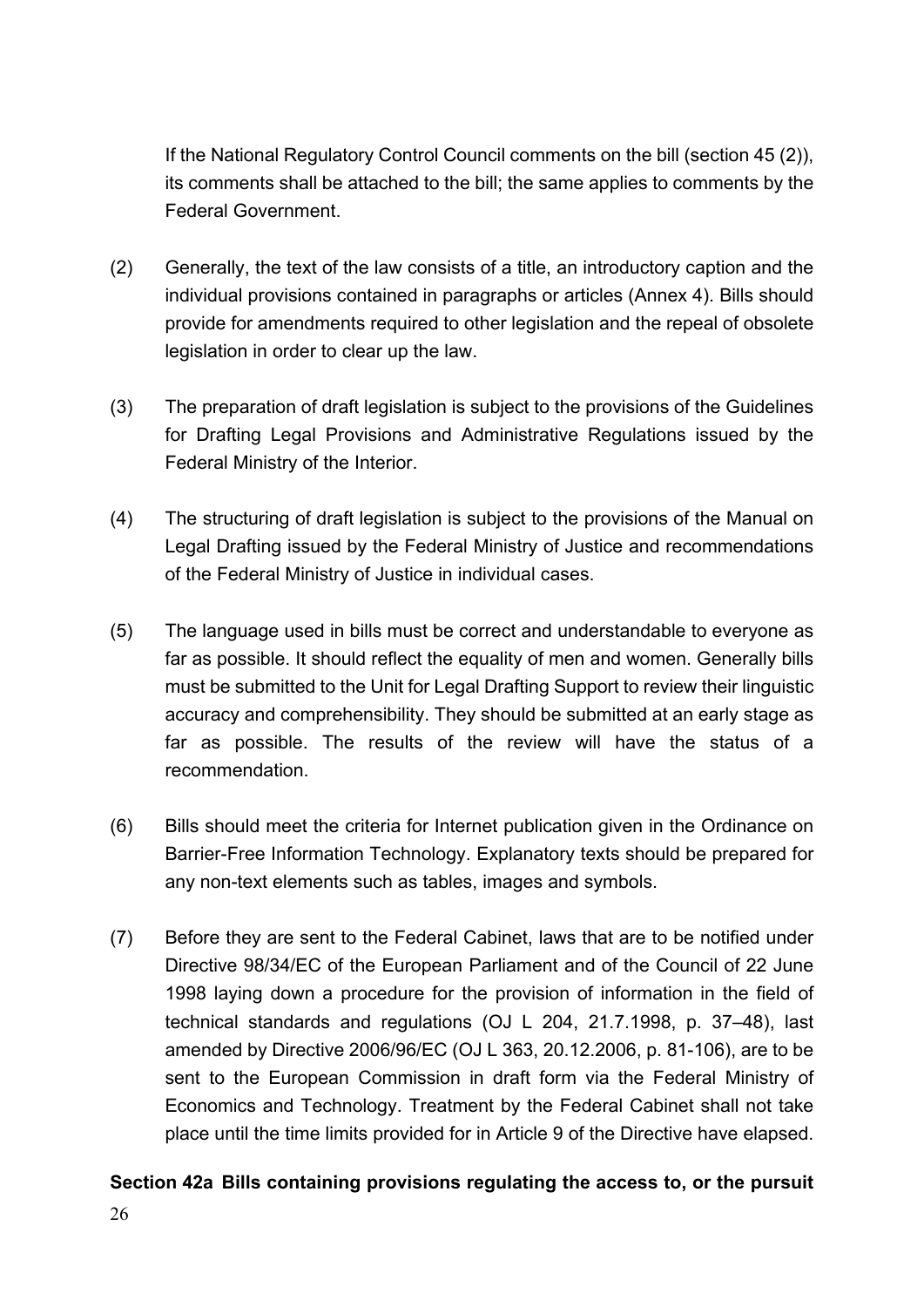## <span id="page-26-0"></span>**of, regulated professions**

- (1) Federal Government bills that contain provisions falling within the scope of Directive 2005/36/EC of the European Parliament and of the Council of 7 September 2005 on the recognition of professional qualifications (OJ L 255 of 30.9.2005, p. 22; L 271 of 16.10.2007, p. 18; L 93 of 4.4.2008, p. 28; L 33 of 3.2.2009, p. 49; L 305 of 24.10.2014, p. 115), last amended by Directive 2013/55/EU (OJ L 354 of 28.12.2013, p. 132; L 268 of 15.10.2015, p. 35; L 95 of 9.4.2016, p. 20) and restrict the access to, or the pursuit of, regulated professions or a particular way of pursuing them are to be reviewed for their conformity with the principle of proportionality, in accordance with Directive (EU) 2018/958 of the European Parliament and of the Council of 28 June 2018 on a proportionality test before adoption of new regulations on professions. The review is to examine, in particular, compliance with the provisions of Article 4 (3) and (4) and Articles 5 to 7 of Directive (EU) 2018/958.
- (2) Generally, the review is carried out before the bill is submitted to the Federal Cabinet, but before the bill is adopted by the German Bundestag at the latest.
- (3) In accordance with Article 8 of Directive (EU) 2018/958, the general public is to be informed and appropriately involved. To this end, bills are to be published on the internet.
- (4) Continuous control and transparency measures are determined by Article 4 (6) and Article 11 of Directive (EU) 2018/958.
- (5) In addition, the regulations issued by the Federal Ministry for Economic Affairs and Energy apply

### **Section 43 Explanatory memorandum**

- (1) The explanatory memorandum must explain:
	- 1. the purpose and necessity of the bill and its individual provisions;
	- 2. the matters of fact underlying the bill, and the findings on which it is based;
	- 3. whether there are other possible solutions, and whether the task can be performed by private parties, and what considerations led to their being rejected, as the case may be (Annex 5);
	- 4. whether duties of disclosure, other administrative obligations or reservations on the granting of permission are being introduced or extended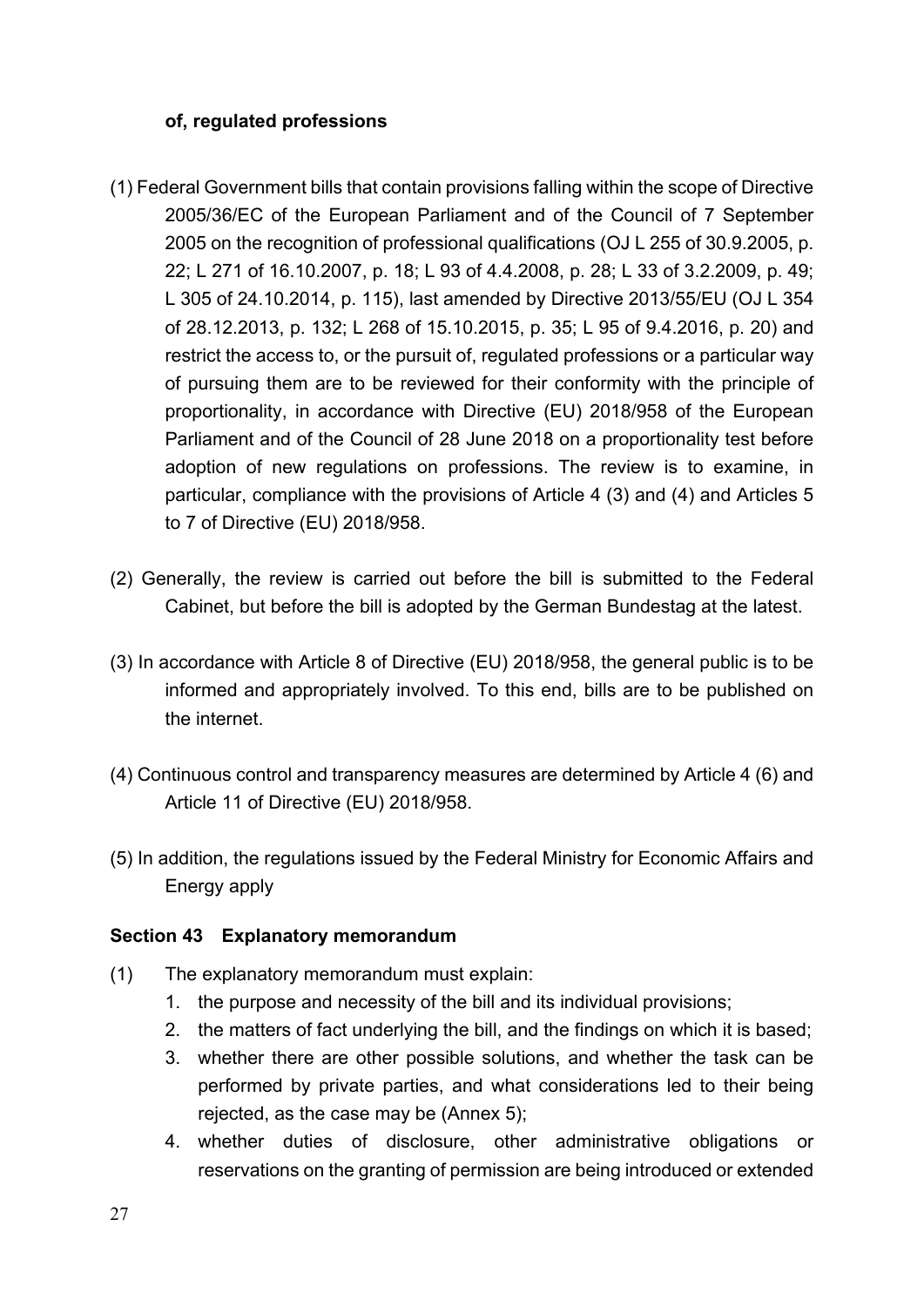<span id="page-27-0"></span>together with corresponding government monitoring and permission procedures, and what grounds argue against replacing them by a selfobligation of the addressee of the legal norm;

- 5. the regulatory impacts (section 44);
- 6. what considerations underlie the date set for entry into force, for example for enforcement in organizational, technical and budgetary terms; and whether the law can be limited as to time;
- 7. whether the bill proposes to simplify the law and administrative procedures, and in particular whether it simplifies or supersedes current regulations;
- 8. relations to and compatibility with the law of the European Union;
- 9. whether in the case of implementation of a directive or other legislative act of the European Union additional arrangements will be made beyond their scope;
- 10. whether the bill is compatible with international law treaties made by Germany;
- 11. changes to the current legal position;
- 12. whether Article 72 (3) or Article 84 (1) third sentence of the Basic Law justifies any exceptions for the entry into force and how these may be taken into account.
- (2) Within the scope of concurrent legislation in the areas covered by Article 74 (1) nos. 4, 7, 11, 13, 15, 19a, 20, 22, 25 and 26 of the Basic Law, an account must be given as to why the bill and its principal individual provisions must become federal law (Article 72 (2) Basic Law).
- (3) If the bill contains provisions of administrative procedures of the *Länder* without the possibility of diverging under Article 84 (1) fifth sentence of the Basic Law, an explanation must be given for an exception due to a special need for federal law.
- (4) The explanatory memorandum shall not treat the question of the act's need for Bundesrat consent. Explanations on this point shall be included only in case of Article 87 (3) second sentence of the Basic Law and in explanatory memoranda of ratifying legislation.

### **Section 44 Regulatory impacts**

(1) Regulatory impacts means the main impacts of a law: This covers its intended effects and unintended side-effects. The account of the foreseeable regulatory impacts must be drawn up in consultation with the respective competent Federal Ministries, and with regard to the financial implications it must be indicated what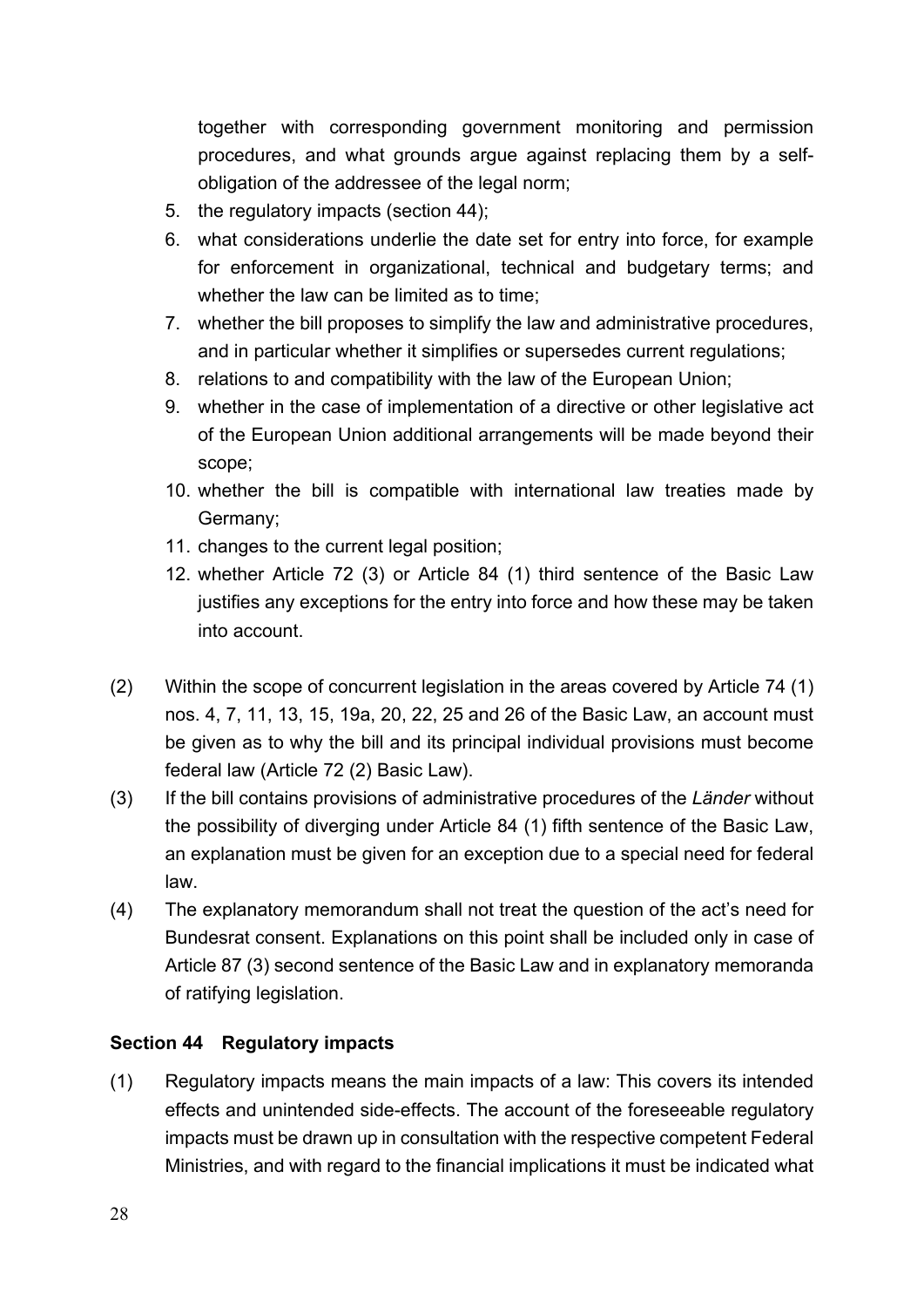the calculations or assumptions are based on. Whether the impacts of the proposal correspond to a long-term development, and in particular which longterm impacts the proposal has shall be indicated. The Federal Ministry of the Interior can issue recommendations for regulatory impact analysis.

- (2) The impacts on the public budgetary income and expenditure (gross) are to be presented. The Federal Ministry of Finance may issue general instructions on this subject in consultation with the Federal Ministry of the Interior. The income and expenditure accrued to the federal budget must be broken down for the period of the Federation's multiyear financial planning stating whether and if so, to what extent, the additional expenditure or reduced revenues are taken into account in the multiyear financial planning, and how they can be compensated for. It may become necessary to calculate, or even estimate, the sums in consultation with the Federal Ministry of Finance If there are no foreseeable financial impacts, this must be stated in the explanatory memorandum.
- (3) Any impacts on the budgets of the *Länder* and local authorities must be stated separately. The lead Federal Ministry responsible for the bill must obtain details of expenditure from the *Länder* and national associations of local authorities in good time.
- (4) The Federal Ministries must determine and set out compliance costs to the public, industry, and public administration as defined in section 2 of the Act on Establishing the National Regulatory Control Council.
- (5) Details must be given of:
	- 1. the costs to industry, and to small and medium-sized enterprises in particular, and the impacts of the law on unit prices and price levels in general;
	- 2. in consultation with the Federal Ministry of Food, Agriculture and Consumer Protection, the impacts of the law on the consumer.

 The Federal Ministry responsible for the bill shall collect information from the experts and associations involved, in particular consumers and small and medium-sized enterprises. The Federal Ministry of Food, Agriculture and Consumer Protection shall be involved at an early stage with regard to the first sentence, No. 2.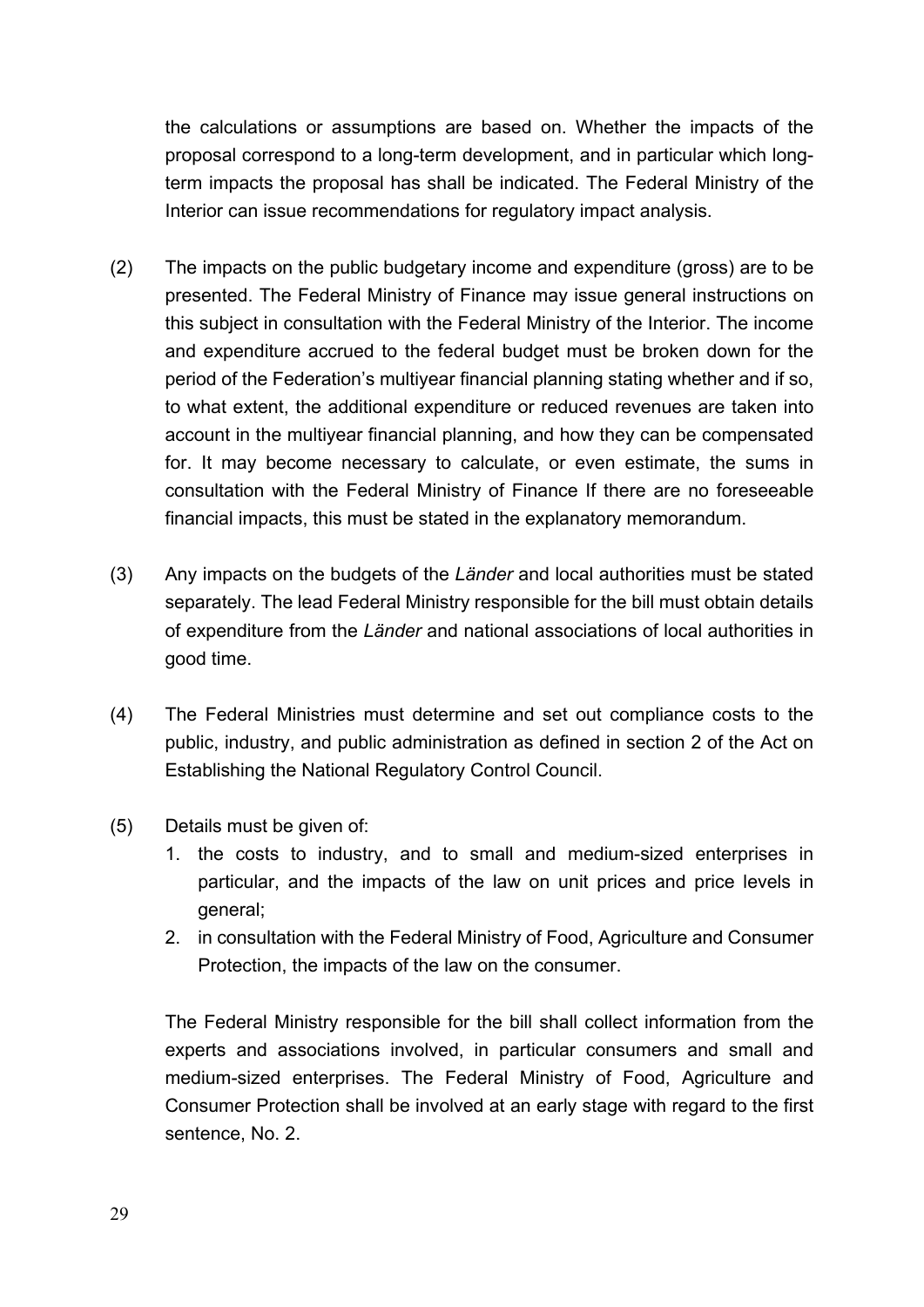- <span id="page-29-0"></span>(6) Upon request of an interested party under section 45 (1) to (3) details must be given of any further impacts which this party expects.
- (7) In the explanatory memorandum for the bill, the lead Federal Ministry must state whether and, if so, after what period of time, a review is to be held to verify whether the intended effects have been achieved, whether the costs incurred are reasonably proportionate to the results, and what side-effects have arisen.

### **Division 3 Involvement and information**

### **Section 45 Involvement within the Federal Government**

- (1) Before a draft bill is submitted to the Federal Government for adoption, the lead Federal Ministry must involve the Federal Ministries affected by the bill and the National Regulatory Control Council within the framework of its legal competence at an early stage for any preliminary work and the drafting of the bill. All those Federal Ministries whose remits are affected shall be involved (Annex 6). The Federal Ministries of the Interior and of Justice shall be involved to determine whether legal provisions are compatible with the Basic Law and in all other cases in which there is doubt about applying the Basic Law. In the case of proposed legislation which, due to its complexity, requires extensive examination with regard to European law, and in other justified cases, the Federal Ministries with interdisciplinary European law competences (especially the Federal Ministry of Economics and Technology, the Federal Ministry of Justice and the Federal Foreign Ministry) shall be involved with issues of European law at an early stage.
- (2) If the National Regulatory Control Council gives an opinion on the bill, the lead Federal Ministry shall verify whether the Federal Government has been requested to comment on this opinion.
- (3) Where responsibilities of the offices mentioned in section 21 (1) are affected, they must be involved from an early stage. Generally, the Federal Commissioner for Efficiency in Public Administration must be involved.
- (4) When transmitting the Ministry draft, steps must be taken to ensure that those involved have sufficient time to examine and debate questions falling within their competence. The lead Federal Ministry is responsible for involving all parties in good time.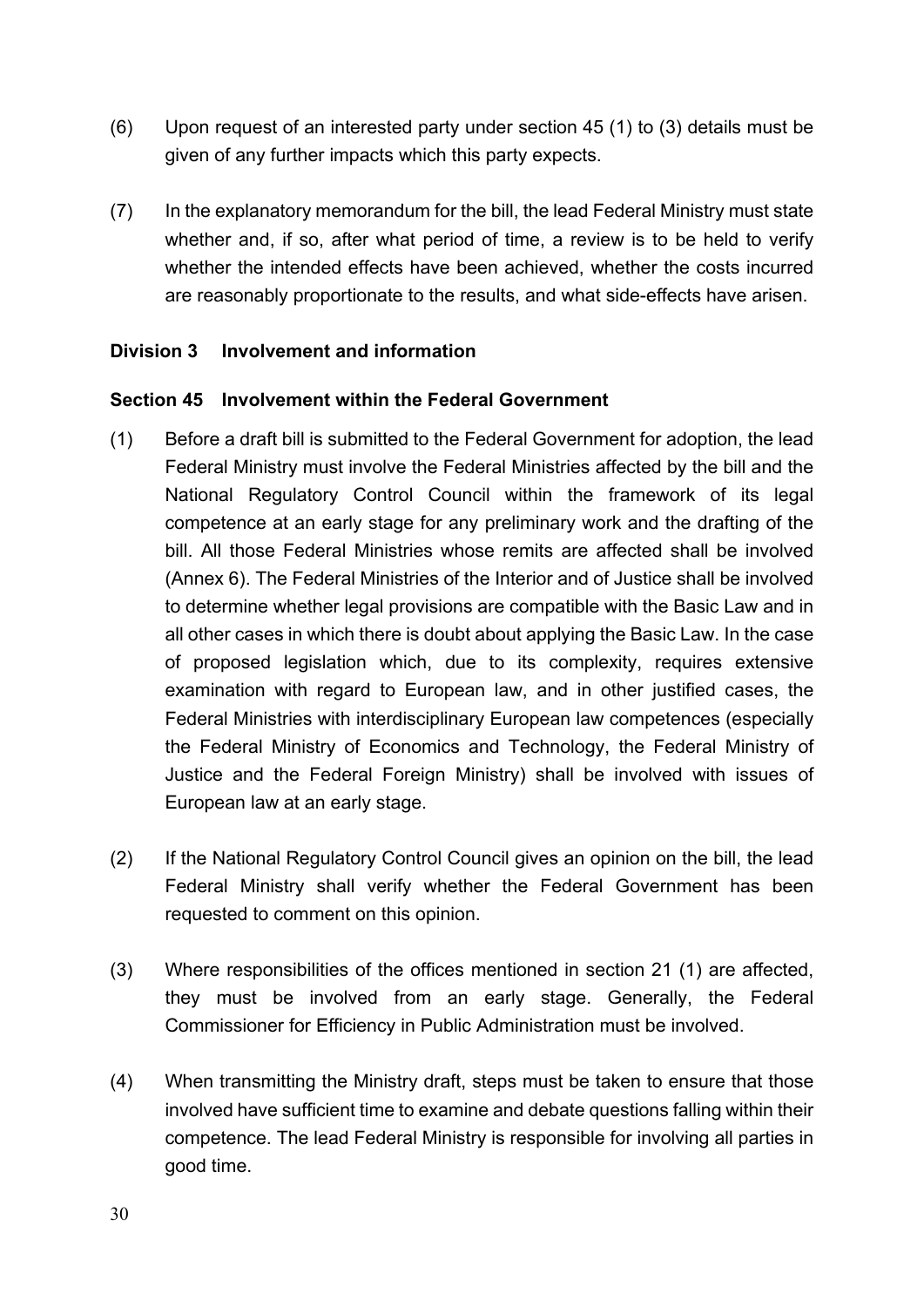<span id="page-30-0"></span>(5) If there are differences of opinion between the main Federal Ministries involved, extensive or expensive preparations should not be started or instigated before the cabinet has taken a decision. This is without prejudice to the responsibility of the Federal Minister for urgent matters within his or her remit.

# **Section 46 Examination of draft legislation in accordance with systematic and legal scrutiny**

- (1) Before a bill is submitted to the Federal Government for adoption, it must be sent to the Federal Ministry of Justice to be examined in accordance with systematic and legal scrutiny.
- (2) When transmitting the draft bill, it should be borne in mind that, where draft bills are of considerable scope, the Federal Ministry of Justice must have sufficient time to examine and debate questions arising in the course of the examination under paragraph 1.
- (3) If the Federal Ministry of Justice was involved in preparing a bill and has already subjected it to examination under paragraph 1, the draft need not be resubmitted to it subject to its consent.

# **Section 47 Involvement of the** *Länder***, national associations of local authorities, the expert community and associations**

- (1) Draft bills must be sent to the *Länder*, national associations of local authorities and representatives of the *Länder* to the Federation as early as possible, if their interests are affected. If any of the Federal Ministries involved can be expected to dissent on essential points, the draft bill must not be sent out without their consent. If a legislative project is to be treated confidentially, this must be indicated.
- (2) The Federal Chancellery must be informed of the involvement. Its consent must be obtained where bills are of particular political importance.
- (3) The prompt involvement of central and umbrella associations and of the expert community at federal level is subject to the provisions of paragraphs 1 and 2 *mutatis mutandis*. The timing, scope and selection will be left to the discretion of the lead Federal Ministry, unless specific rules stipulate otherwise. The involvement referred to in paragraph 1 should take precedence over the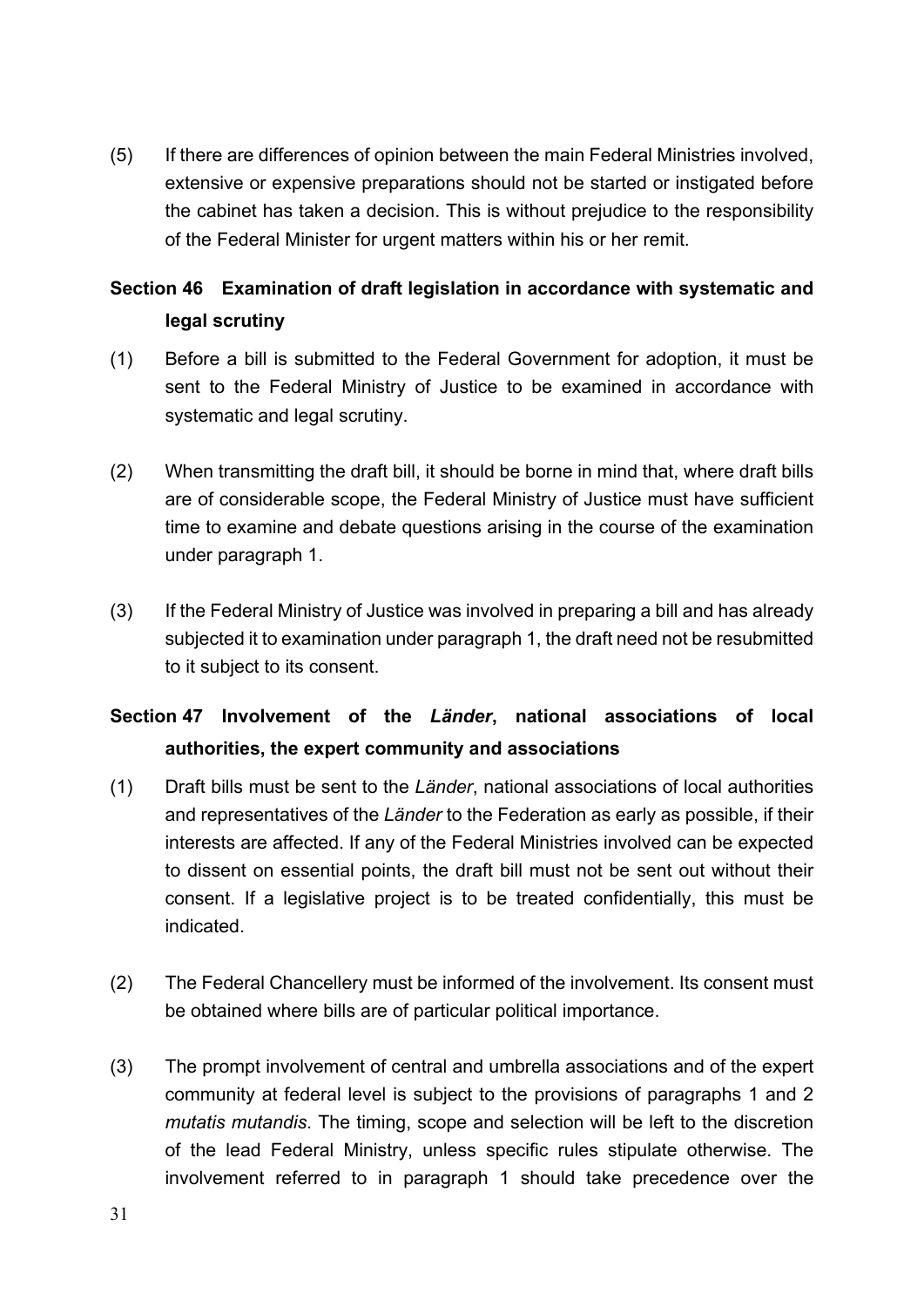<span id="page-31-0"></span>involvement referred to in this paragraph and to the notification referred to in section 48 (1).

- (4) When involving parties under paragraphs 1 and 3, it must be expressly pointed out that this is a bill which the Federal Government has not yet adopted. The bill may be accompanied by the explanatory memorandum and cover sheet.
- (5) If an oral hearing is conducted with regard to a bill, the national associations of local authorities are to be involved if their interests are affected. These associations should be allowed to speak at hearings before central and national associations and the expert community.

#### **Section 48 Informing other bodies**

- (1) If it is intended to make bills available to the press and other bodies officially not involved or other persons before the Federal Government has adopted them, the lead Federal Ministry or, in matters of fundamental political importance, the Federal Chancellery, will determine how this is to be done.
- (2) If a bill is sent to the *Länder*, the expert community, or associations involved, or third parties for the purposes of paragraph 1, it must be sent to the parliamentary groups' offices, the Bundesrat and to Members of the German Bundestag and Bundesrat on demand for information.
- (3) Decisions as to whether to put the bill on the Federal Government's intranet or on the Internet will be taken by the lead Federal Ministry in consultation with the Federal Chancellery and other Federal Ministries involved.
- (4) Information under paragraphs 1 to 3 is subject to the provisions of Section 47 (4) *mutatis mutandis*.

### **Section 49 Labelling and transmission of drafts**

- (1) Bills must be marked with the date and labelled as 'draft'. Any changes to the previous draft must be highlighted.
- (2) When transmitting a bill, it must be stated whether it is a legislative project requiring the consent of the Bundesrat.

### **Section 50 Period for final examination**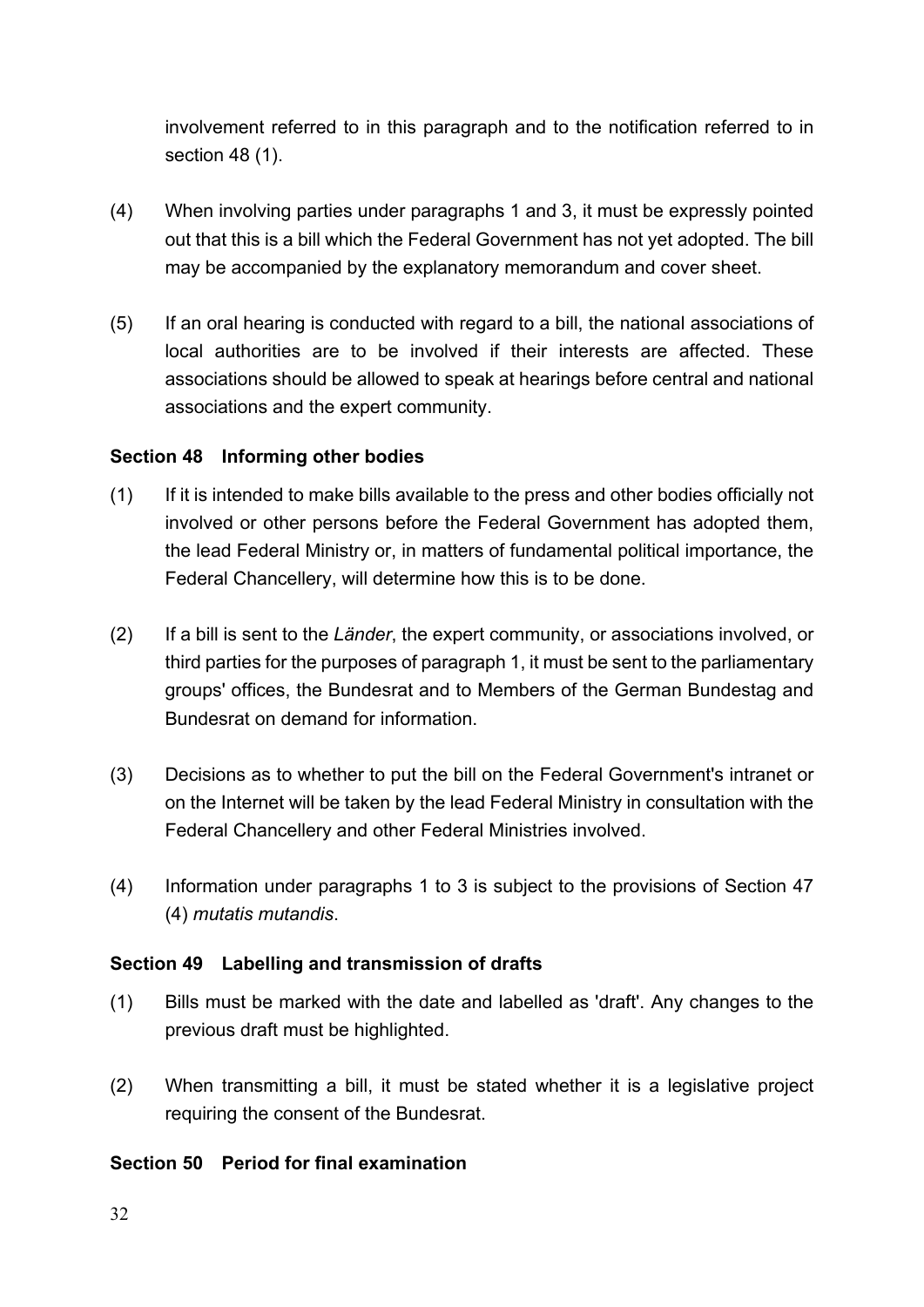<span id="page-32-0"></span> The period for final examination of a bill by the parties involved under sections 44, 45 and 46 is normally four weeks. It may be reduced, if all the parties involved agree. For bills which are extensive or difficult in legal terms, the time allowed is extended to eight weeks, if any of the Federal Ministries involved under section 45 so requests.

### **Division 4 The treatment of bills by the Federal Government**

### **Section 51 Submissions to the cabinet**

 If bills are presented to the Federal Government for adoption under section 3, the covering letter to the cabinet submission must state, without prejudice to the provisions of section 22,

- 1. whether the consent of the Bundesrat is required;
- 2. that the Federal Ministry of Justice has confirmed that it has examined the bill under section 46 (1);
- 3. that the requirements of section 44 are met;
- 4. what dissenting opinions exist as a result of involvements under sections 45 and 47;
- 5. what costs the implementation of the law will impose on the Federation, Länder or local authorities, and whether the Federal Ministry of Finance and the bodies stated in sections 44 and 45 have given their consent;
- 6. whether the National Regulatory Control Council has commented on the bill under section 45 (2) and whether the Federal Government has drafted its response to these comments;
- 7. whether in the case of implementation of a directive or other legislative act of the European Union additional arrangements will be made beyond their scope;
- 8. whether the bill is particularly urgent (Article 76 (2) fourth sentence of the Basic Law).

# **Section 52 Equal accountability for bills; wording assistance to the German Bundestag and Bundesrat**

- (1) The Federal Ministries shall be equally accountable for bills adopted by the Federal Government, irrespective of differing views held by individual Federal **Ministries**
- (2) The Federal Ministries involved and the Federal Chancellery must be informed of any wording assistance which varies substantively from decisions by the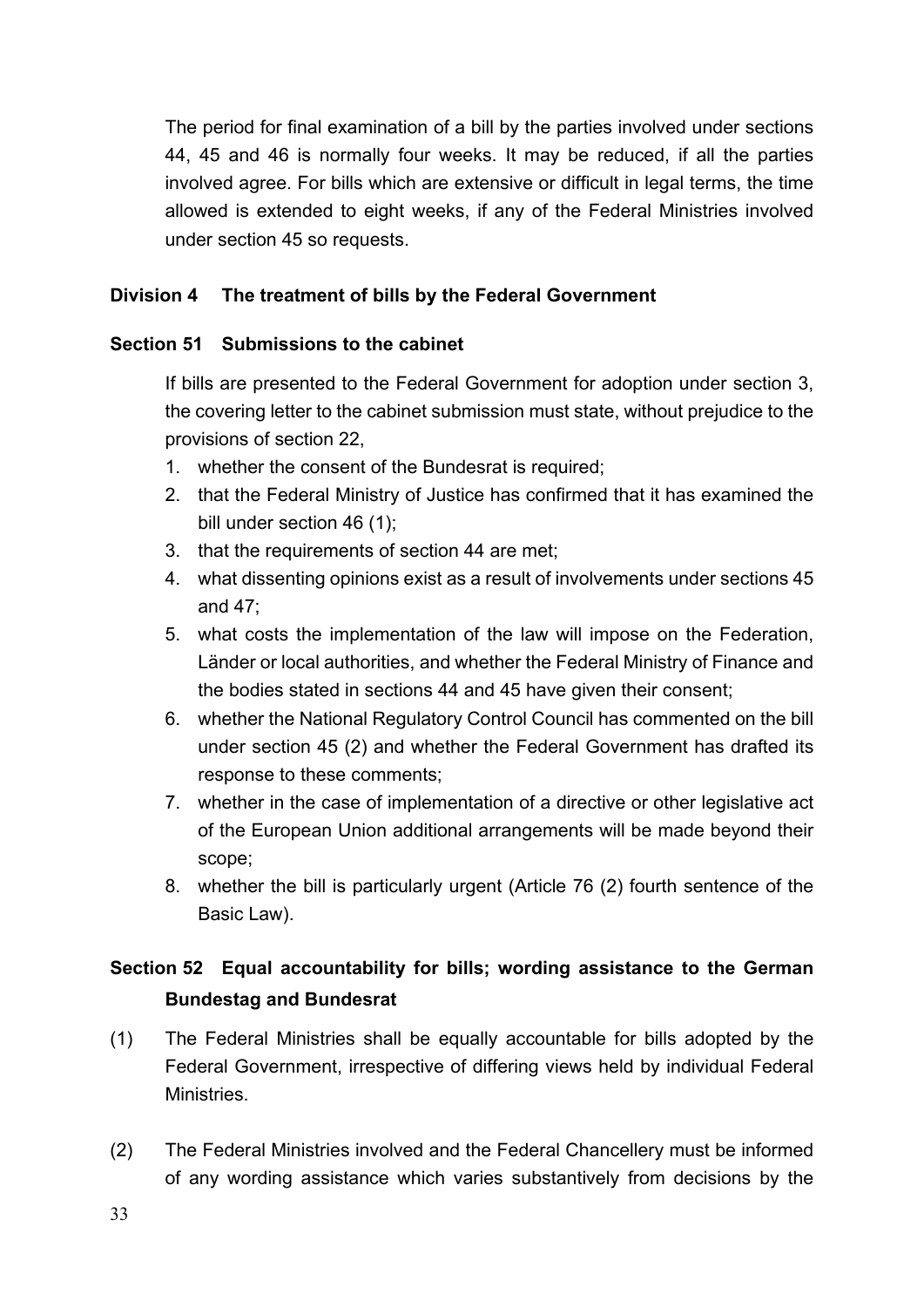<span id="page-33-0"></span>Federal Government or which is of greater specificity without undue delay, possibly before passing to the committee stage.

# **Section 53 Counterstatement by the Federal Government in response to the comments of the Bundesrat**

- (1) The lead Federal Ministry will, if necessary, draw up a counterstatement in response to the comments of the Bundesrat which is to be structured to match the Bundesrat's comments and to be sent to the Federal Chancellery as a cabinet submission. Should the Bundesrat's comments include significant alternative proposals, these will be stated in a new cover sheet. If it is intended to follow the Bundesrat's requests for changes, this must be clear from the Federal Government's counterstatement.
- (2) On demand by the competent committee of the German Bundestag, the lead Federal Ministry will send a synopsis containing the text of the Federal Government bill, the the Bundesrat's opinion and vote on the bill, as well as the Federal Government's counterstatement and vote on the bill to the competent committee and the Federal Ministries involved.

### **Section 54 Procedure under Article 113 of the Basic Law**

- (1) If the result of the committee debates indicates that the lead committee will propose a version of the law to the German Bundestag which satisfies one of the requirements of Article 113 (1) of the Basic Law, or if a law passed by the German Bundestag meets those requirements (Article 113 (2) of the Basic Law), the lead Federal Ministry will immediately examine, in consultation with the Federal Ministry of Finance, whether the Federal Government should demand that the German Bundestag postpone its vote on the bill (Article 113 (1) of the Basic Law) or vote on the bill a second time (Article 113 (2) Basic Law).
- (2) Should any of the Federal Ministries involved consider that the vote should be postponed, or a second vote held, it will arrange for the Federal Government to decide immediately. In the circumstances of Article 113 (1) fourth sentence of the Basic Law, the cabinet submission must possibly be accompanied by the Federal Government's comments.
- (3) In the circumstances of Article 113 (2) of the Basic Law, the bill must be presented to the cabinet in sufficient time to enable the decision to be submitted to the Federal Government within four weeks of the German Bundestag's vote.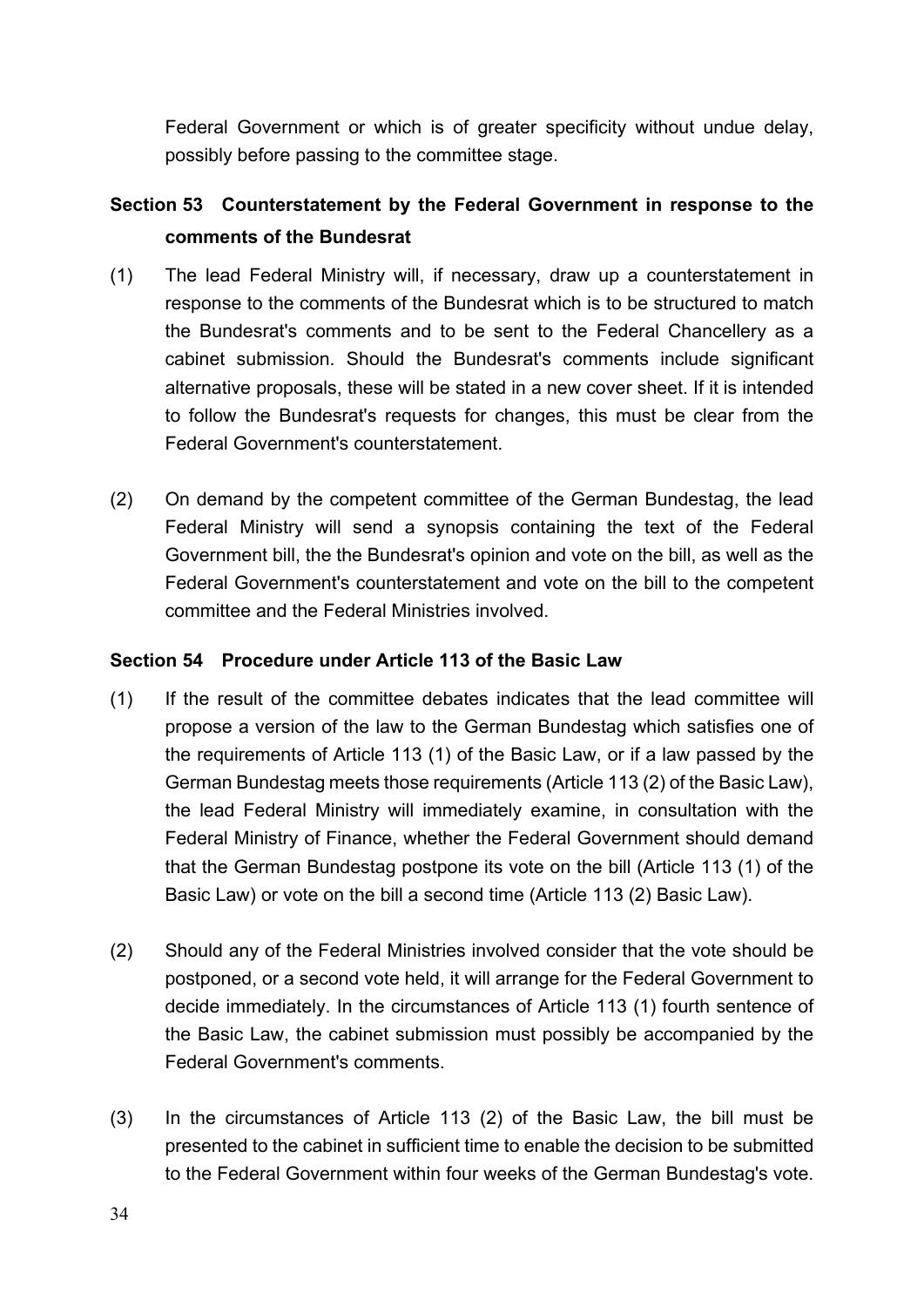<span id="page-34-0"></span>Should the Federal Ministries involved not consider a further vote necessary, the Federal Ministry of Finance will involve the other Federal Ministries immediately, referring to the time allowed under Article 113 (2) of the Basic Law.

- (4) The provisions of paragraphs 1 and 2 will also apply, if the German Bundestag has to vote a second time on a law already passed in the course of procedures under Article 77 (2) of the Basic Law (Mediation Committee).
- (5) Should the Federal Government decide to demand that the German Bundestag postpone the vote (Article 113 (1) of the Basic Law) or vote a second time (Article 113 (2) of the Basic Law), the Federal Chancellery will inform the head of the German Bundestag, and in the circumstances of Article 113 (2) of the Basic Law the head of the Federal President's Office and of the Bundesrat and¸ as the case may be, the chair of the Mediation Committee.
- (6) If the law is adopted under Article 78 of the Basic Law, and provided that the Federal Government had declared a demand under paragraph 1, the lead Federal Ministry, together with the Federal Ministry of Finance, will immediately arrange for a decision by the Federal Government as to whether consent is to be given or denied. Should the Federal Government decide to refuse its consent, the Federal Chancellery will inform the head of the Federal President's Office, the head of the German Bundestag, the head of the Bundesrat and, as the case may be, the chair of the Mediation Committee within six weeks of the passage of the law (Article 77 (2) of the Basic Law).
- (7) If the bill becomes law under Article 78 of the Basic Law, and if the Federal Government has not declared a demand under paragraph 1, the Federal Government will be deemed to have decided on its consent. The same applies, if the Federal Government has declared a demand under paragraph 1, but not refused its consent (Article 113 (3) of the Basic Law). In its letter to the Federal Chancellery containing the original text of the law, the lead Federal Ministry will indicate that the Federal Government has given its consent or that the consent is deemed to be given.

#### **Section 55 Procedure under Article 77 of the Basic Law**

 If the law requires the consent of the Bundesrat, the lead Federal Ministry will examine whether the Federal Government should call on the Mediation Committee, and - if necessary - will arrange for a decision by the Federal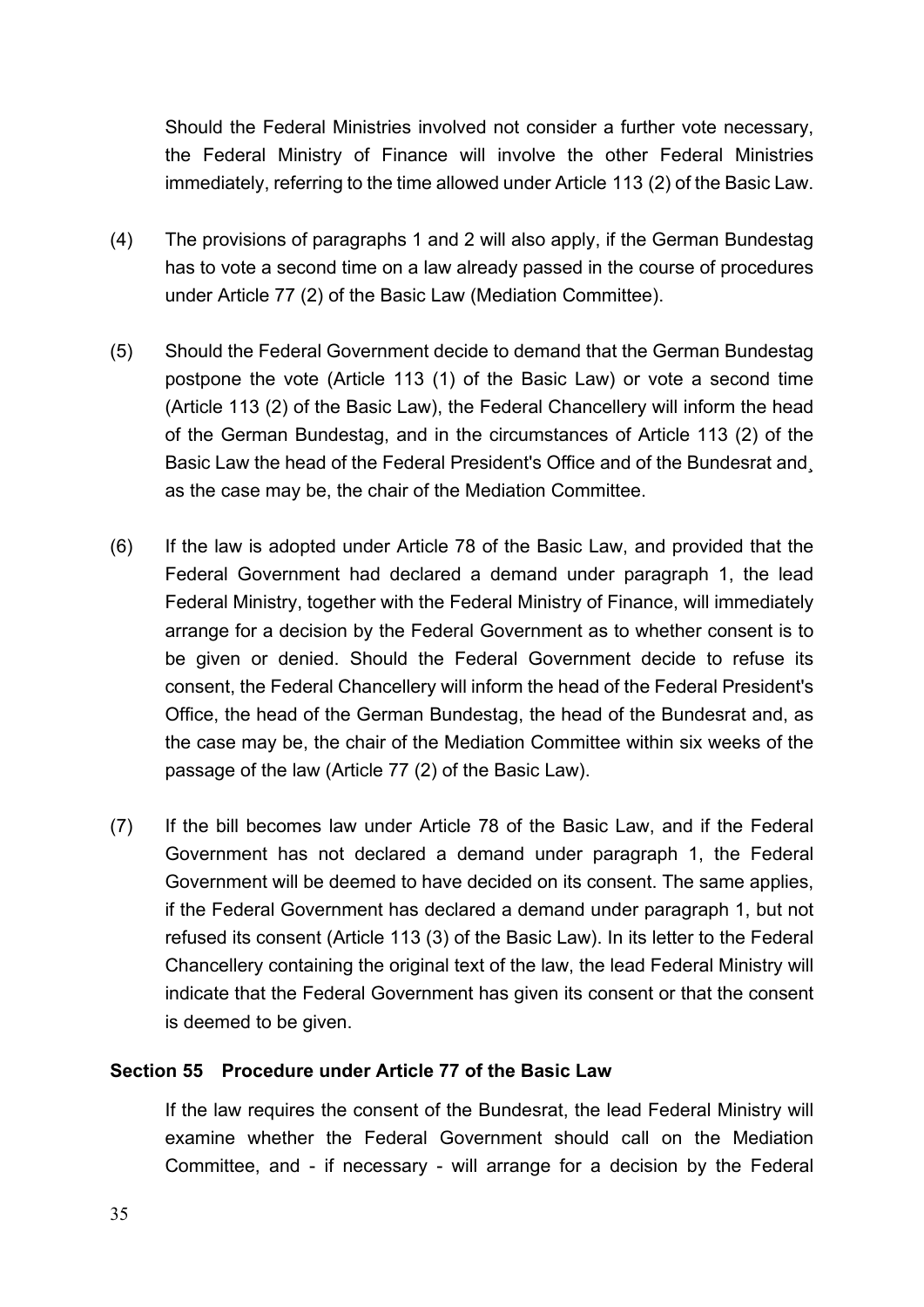<span id="page-35-0"></span>Government. Should the Federal Government demand that the Mediation Committee be convened, the Federal Chancellery will inform the chair of the Mediation Committee.

## **Section 56 German Bundestag bills**

- (1) In the case of bills introduced from the floor of the German Bundestag, the lead Federal Ministry must seek the opinion of the Federal Government in good time. .It shall be accountable for the Federal Government's opinion before the German Bundestag.
- (1a) When drafting the Federal Government's comments on bills introduced from the floor of the Bundestag within the meaning of section 42a (1), the bill is to be reviewed in accordance with section 42a.
- (2) If all the Federal Ministries involved agree on the opinion, the cabinet need not be involved in less important cases.
- (3) Members of Federal Ministries must not assist in preparing such bills in accordance with systematic and legal scrutiny without the approval of the competent Federal Ministries or Federal Minister. Otherwise, the provisions of Section 52, 54 and 55 apply *mutatis mutandis*.

### **Section 57 Bundesrat bills**

- (1) The lead Federal Ministry will prepare a comment representing the views of the Federal Government on Bundesrat bills (Article 76 (3) second sentence of the Basic Law). The draft comment must be submitted to the Federal Government as a cabinet submission in good time to enable the Bundesrat bill to be passed on to the Bundestag in time, together with the Federal Government's comments. If it is not intended to make a comment, the lead Federal Ministry will state this in a cabinet submission.
- (1a) When drafting the Federal Government's comments on bills introduced from the floor of the Bundestag within the meaning of section 42a (1), the bill is to be reviewed in accordance with section 42a. If the Federal Government does not intend to provide comments, the bill is to be reviewed before the Federal Government decides whether to comment on the bill.
- (2) In the covering letter to the lead Federal Ministry, the Federal Chancellery will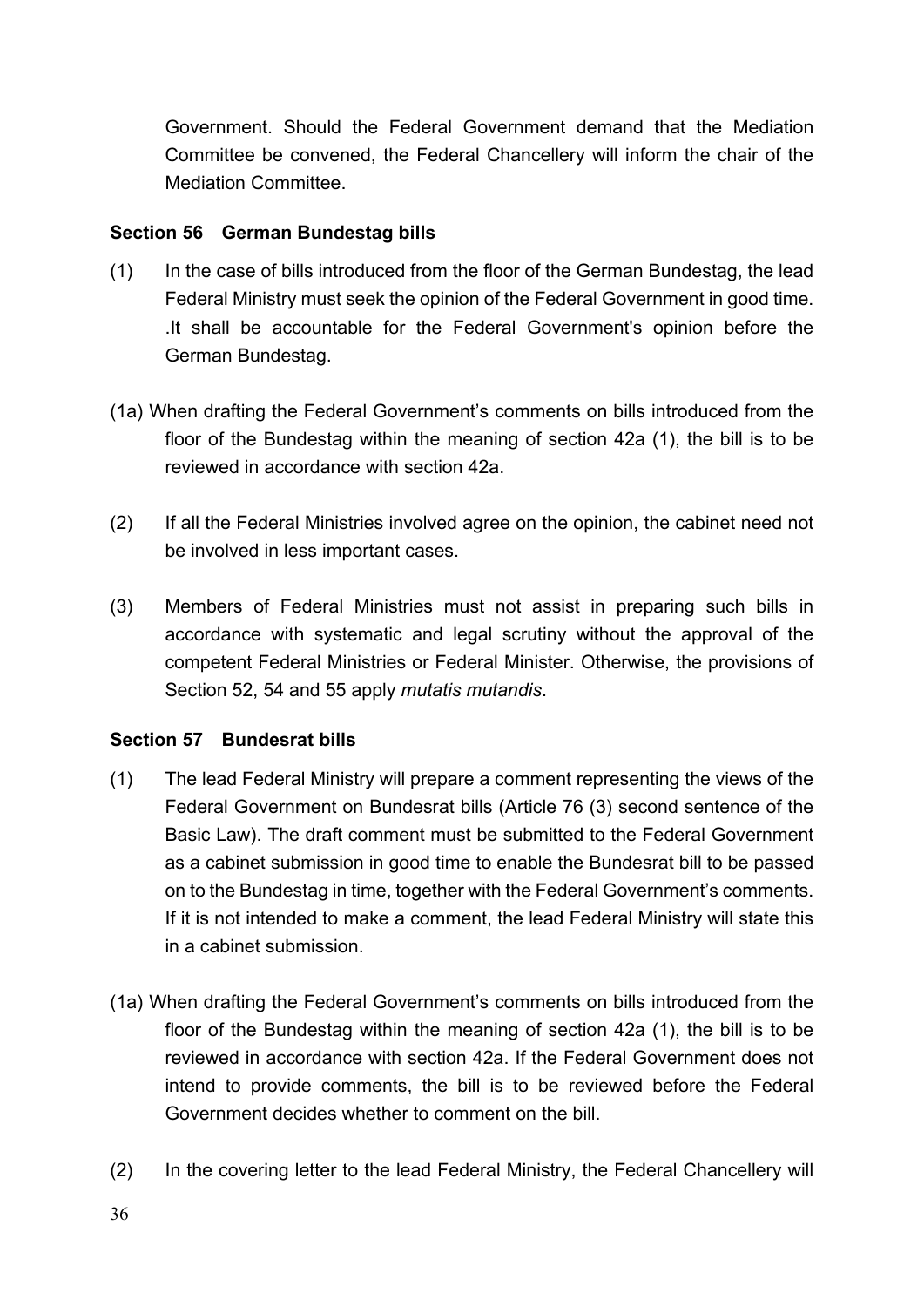<span id="page-36-0"></span>point out to the date of receipt of the bill by the Federal Chancellery which also marks the beginning of the comment period under Article 76 (3) of the Basic Law.

- (3) If the Federal Government does not produce a comprehensive comment within the time allowed, the Federal Ministries will be bound to agree on a final statement by the Federal Government by the time the bill reaches the committee stage. Applications for extension of time under Article 76 (3) third sentence of the Basic Law must take the form of a cabinet submission.
- (4) Where appropriate, the covering letter to the cabinet submission must also state what the main alternatives proposed in the opinion are. If it is considered necessary that the cover sheet produced by the Bundesrat should not only refer to the Federal Government's opinion but, exceptionally, should also present the alternatives in brief itself, the reasons for this must be given and wording proposals enclosed. In all other respects, the provisions of sections 52, 54 and 55 apply *mutatis mutandis*.

# **Division 5 Issuance and promulgation of laws**

### **Section 58 Issuance of the original of a law**

- (1) As soon as the Federal Chancellery informs the lead Federal Ministry that the bill was passed, the Federal Ministry will arrange for the original of the law to be issued by the editorial office of the Federal Law Gazette, stating also whether the law as passed is to be countersigned by the lead member of the Federal Government as well as by other members of the Federal Government. The editorial office of the Federal Law Gazette is responsible for the layout of the text in the Federal Law Gazette
- (2) The original text contains the title of the law, the short title where provided and the abbreviation, including the date. The lead Federal Ministry will add a concluding caption which matches with the final version of the introductory caption of the law. This concluding caption will state:
	- 1. That the Bundesrat's rights have been observed in the case of a bill not requiring the consent of the Bundesrat;
	- 2. That the Federal Government's consent has been obtained in the circumstances of Article 113 of the Basic Law;
	- 3. That the Land Governments have given their consent in the circumstances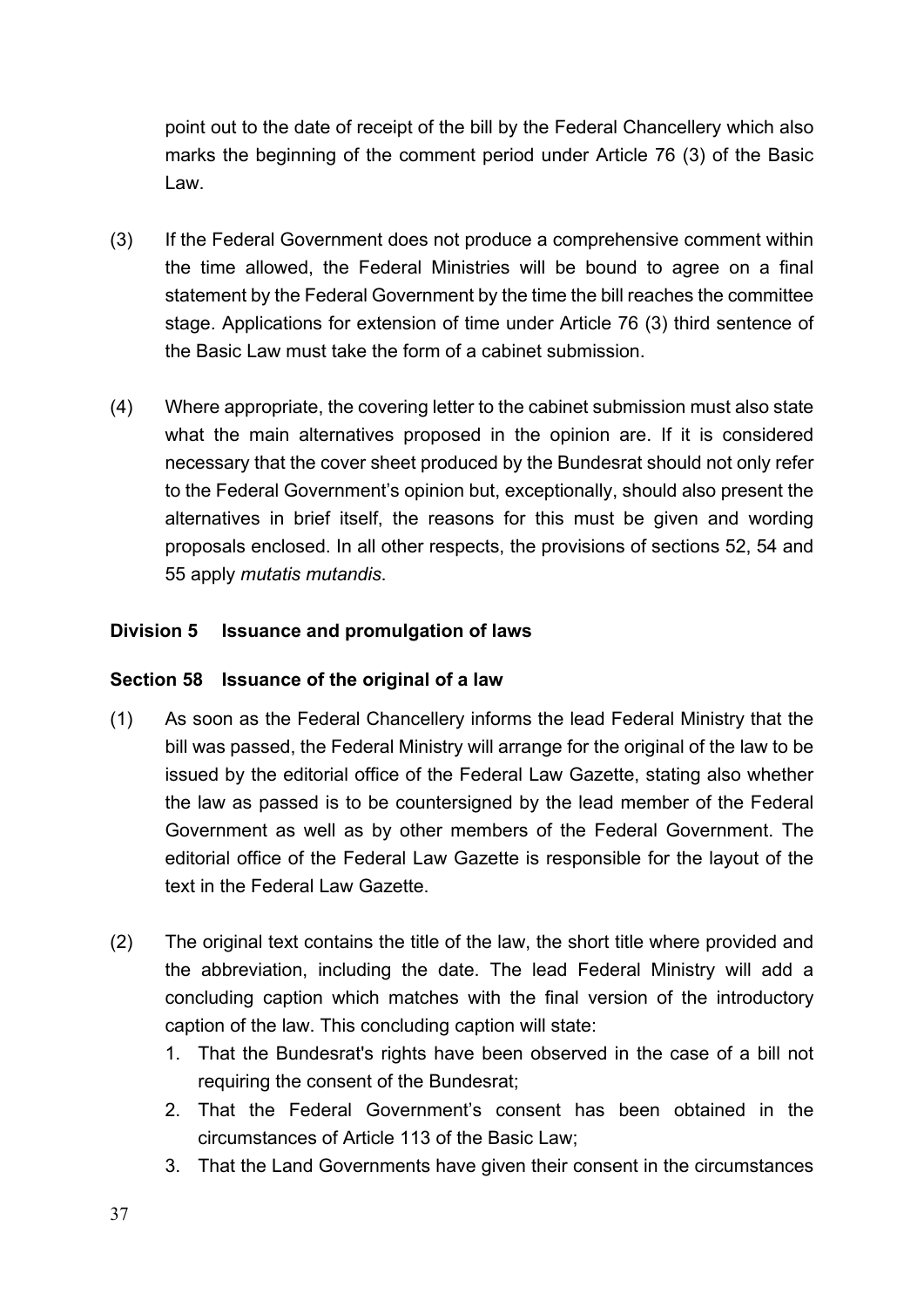of Article 138 of the Basic Law;

- <span id="page-37-0"></span>4. That the law and a promulgation order have been issued.
- (3) The lead Federal Ministry will arrange for the law to be countersigned by the competent member of the Federal Government and other members of the Federal Government as the case may be. In the circumstances of Article 113 of the Basic Law, the original text of the bill must always be countersigned by the Federal Minister of Finance. Laws can only be countersigned by members of the Federal Government personally or by their representatives appointed under section 14 (1) of the Federal Government's Rules of Procedure.
- (4) The dates in the title and underneath the final formula will be entered by the Federal President when the law is issued. Space must be left underneath the date of the final formula for the signature and Federal Great Seal.
- (5) Laws are signed by: the Federal President, the Federal Chancellor, or if they are incapacitated by their duly authorised representatives, the lead member of the Federal Government and the members of the Federal Government involved in their official order of precedence.
- (6) Should another member of the Federal Government sign on behalf of the member of the Federal Government, the name of the member of the Federal Government being signed for must be stated in front of the signature. If a member of the Federal Government is delegated to act on behalf of another Federal Ministry, the words "Delegated to discharge functions" are added.

### **Section 59 Issuance of legislation**

- (1) Once the original text has been countersigned by the members of the Federal Government in accordance with section 58 (1), (3) and (5), the Federal Great Seal will be appended to it and, if it consists of more than one page or sheet, it will be bound with black, red and gold thread the ends of which are to be wafersealed. The seal must be affixed to the last page of the original text, alongside the signature, before sending the original text to the Federal Chancellery.
- (2) Should the law be promulgated as not requiring the consent of the Bundesrat, even though the Bundesrat has given its express consent, the views of the Federal Ministries involved must be outlined briefly. The Federal Chancellery will arrange for the law to be countersigned by the Federal Chancellor or, if he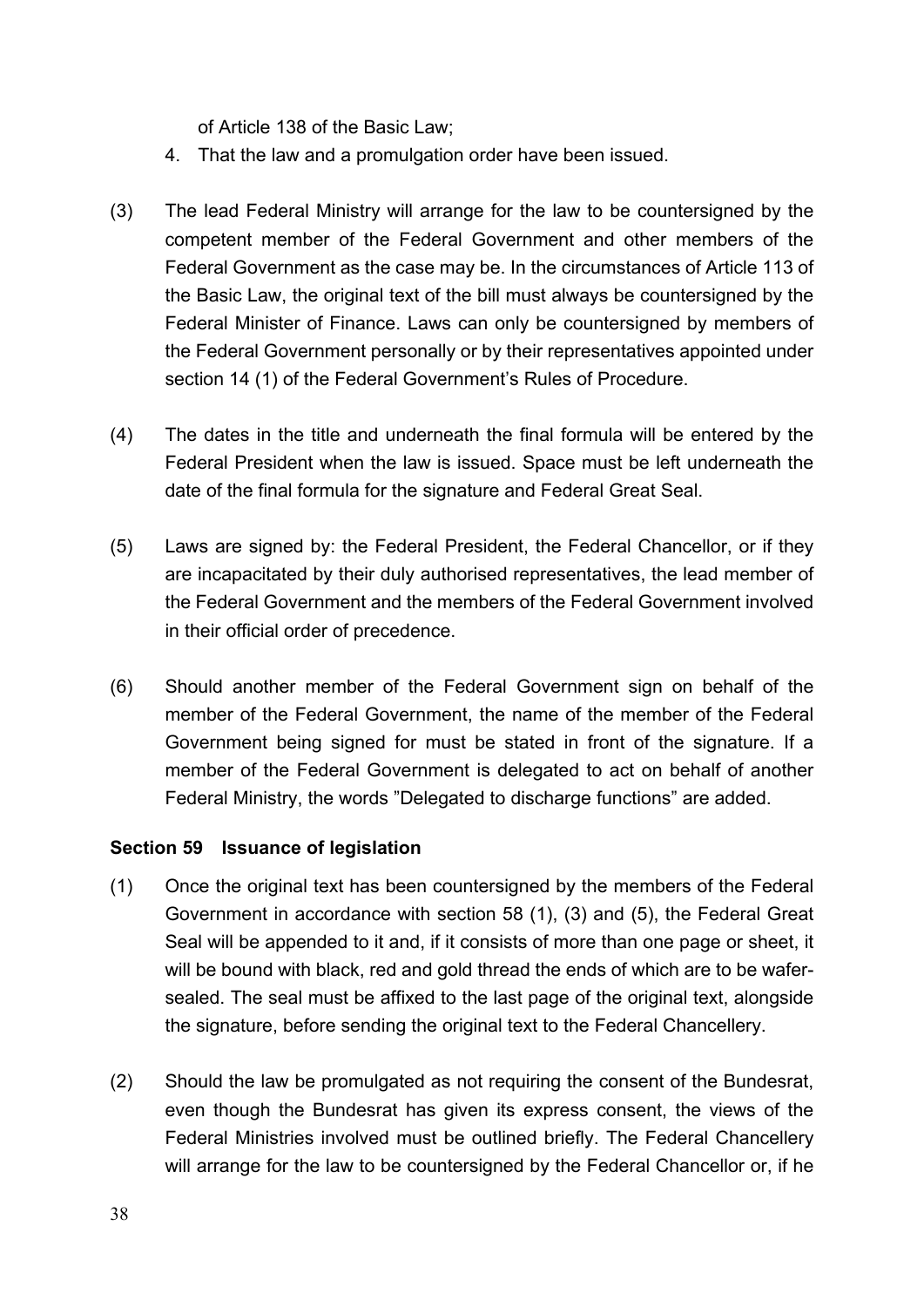<span id="page-38-0"></span>or she is incapacitated, by their authorised representative, and will submit the original text to the Federal President for issuance of the law.

## **Section 60 Promulgation of laws**

 The Federal President's Office forwards the law signed by the Federal President to the editorial office of the Federal Law Gazette for promulgation. At the same time, it will inform the lead Federal Ministry and the Federal Ministries involved that the law has been signed. Once the law is promulgated, the editorial office of the Federal Law Gazette will inform the Federal Chancellery and the lead Federal Ministry that it has been promulgated. The original texts must be sent to the Federal Records Office.

# **Section 61 Reviewing and correcting bills and laws**

- (1) Throughout the legislative procedure, the lead Federal Ministry will check the bill for printing errors and any other manifest incorrectness and correct it as necessary. Any other bodies involved will inform the lead Federal Ministry of printing errors and any other manifest incorrectness. Once the bill has been passed to the Federal Chancellery, it must be informed of any corrections. The Federal Chancellery will also inform the constitutional bodies involved, and the lead committee in the circumstances of sections 56 and 57.
- (2) Once the law has been passed, informal correction of printing errors and any manifest incorrectness will require the consent of the President of the German Bundestag and the President of the Bundesrat. The Federal Chancellery shall be informed that the correction process has commenced.
- (3) If printing errors or any other manifest incorrectness were already present in the printer's proofs, correction proofs or in the original text, the lead Federal Ministry will make the corrections by agreement with the Federal President's Office and Federal Chancellery. In the event of printing errors and any other manifest incorrectness in the Federal Law Gazette, a communication to the editorial office will be sufficient to include corrections in the Federal Law Gazette. If such mistakes were already contained in the version passed by the German Bundestag and Bundesrat, the consents required under paragraph 2 must also be obtained.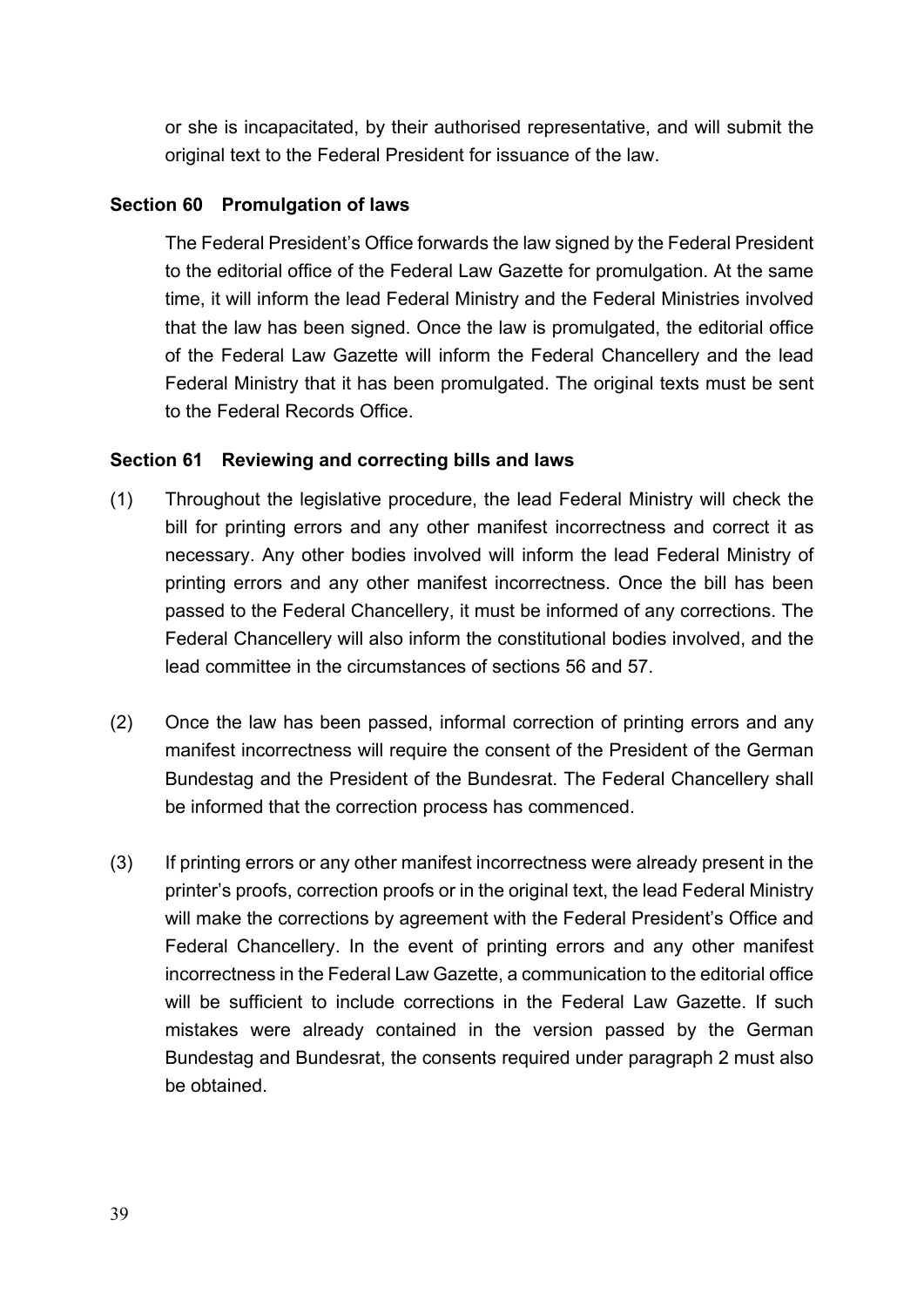### <span id="page-39-0"></span>**Division 6 Preparation, issuance and promulgation of ordinances**

#### **Section 62 Ordinances**

- (1) The term 'ordinance' is reserved for provisions designated as statutory instruments under Article 80 (1) of the Basic Law.
- (2) Draft ordinances are subject to the provisions on preparing and drafting bills (sections 42, 42a, 43 (1) nos. 1 to 11, sections 44 to 50, §58 (1) third sentence and section 61) *mutatis mutandis*. The explanatory memorandum for an ordinance need not include statements as defined in sections 43 and 44 if these statements have already been presented in the explanatory memorandum for the Enabling Act or preceding ordinance and the explanatory memorandum refers to the account already given.
- (3) The rules on cabinet submissions (sections 22, 23 and 51) apply *mutatis mutandis*
	- 1. if the ordinances are issued by the Federal Government
	- 2. if they are of general political importance, or
	- 3. there are differences of opinion between the Federal Ministries involved.

# **Section 63 Submission of draft ordinances by the Bundesrat (Article 80 (3) of the Basic Law)**

- (1) If the Bundesrat submits draft ordinances under section 80 of the Basic Law to the Federal Government, the Federal Ministry authorised to issue the ordinance or the lead Federal Ministry will decide on the further treatment of the submission.
- (2) The Bundesrat must be informed within a reasonable period of time as to whether and if so, to what extent, the Federal Government or competent Federal Ministry will be using its powers to issue ordinances. Matters must be referred back to the Bundesrat, even if the submission is to be approved as it stands.

#### **Section 64 Submissions to the Bundesrat**

(1) Ordinances by the Federal Government requiring the consent of the Bundesrat will be transmitted to the Bundesrat by the Federal Chancellery once the Federal Government has adopted them.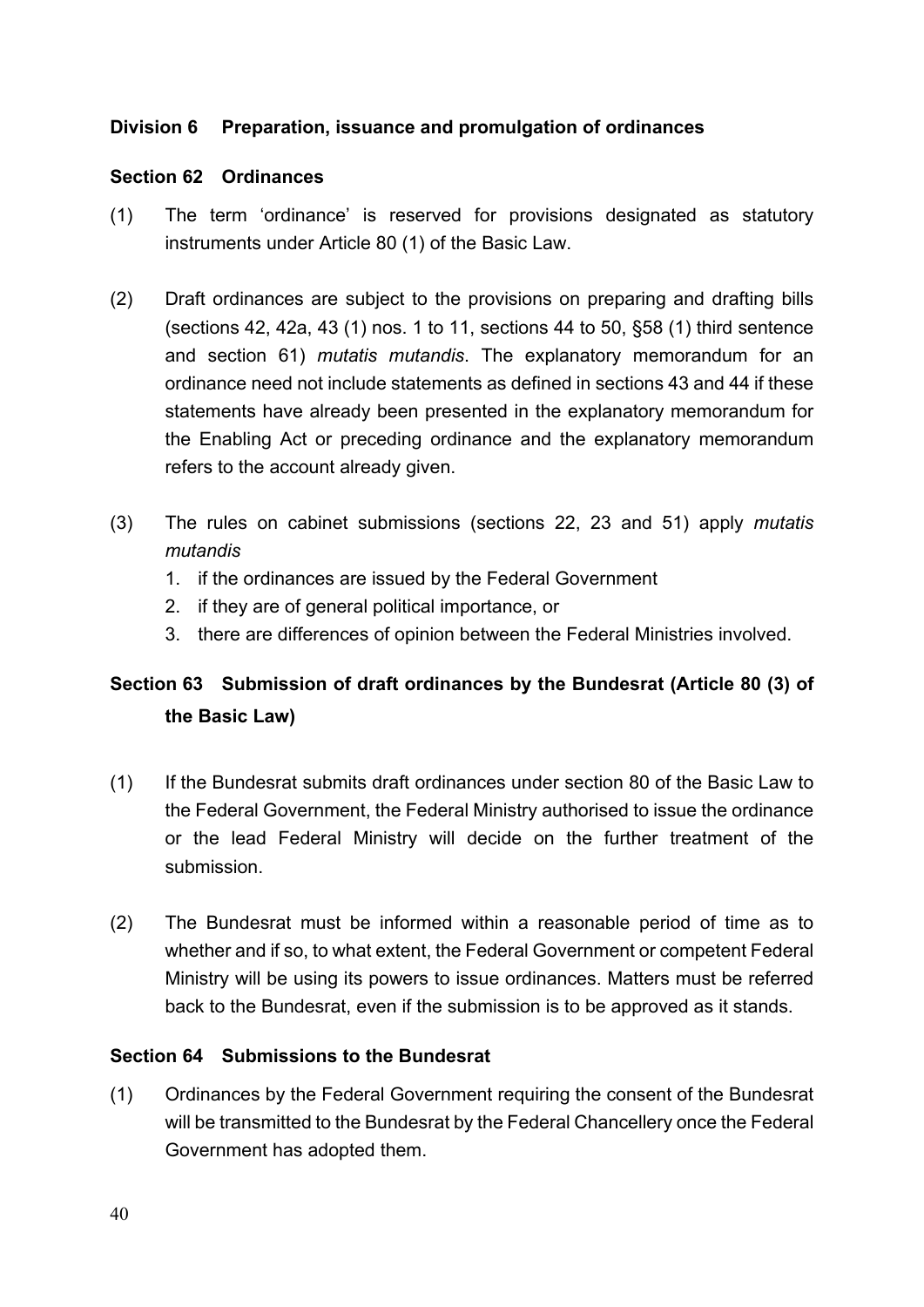- <span id="page-40-0"></span>(2) Ordinances by a Federal Ministry or a number of Federal Ministries requiring the consent of the Bundesrat must be sent to the Federal Chancellery Chief of Staff once approved by the Federal Minister or his or her authorised representative under section 6 (1), requesting that the Bundesrat's consent be obtained. The approval must be based on the covering letter.
- (3) Accountability before the Bundesrat is subject to the provisions of sections 52 and 53 (1) *mutatis mutandis*.

### **Section 65 Consequences of the decision by the Bundesrat**

 If the Bundesrat has consented to an ordinance subject to amendment, the procedure is as follows:

- 1. If the Federal Government issues an ordinance, it must adopt the amended version for a second time, if it wishes to issue the ordinance as amended by the Bundesrat. The cabinet submission must present the views of the lead Federal Ministry on the changes. If the Federal Government does not adopt the ordinance in the version to which the Bundesrat consented, the Federal Government must resubmit them to the Bundesrat for approval, unless it decides not to issue the ordinance.
- 2. The provisions of paragraph 1 apply to ordinances which are not issued by the Federal Government, but which are to be submitted to the cabinet, *mutatis mutandis*.
- 3. The provisions of paragraph 1 first and third sentences apply to ordinances which do not have to be submitted to the cabinet *mutatis mutandis*.

# **Section 66 Issuance; Preparation of promulgation**

- (1) Ordinances cannot be issued until the enabling legislation has entered into force.
- (2) Once the wording of an ordinance has been finalised, the lead Federal Ministry will send the text of the ordinance to the editorial office of the Federal Law Gazette or Federal Gazette, noting that the Federal Ministry of Justice has confirmed its legal examination (§46 (1)) and where the ordinance is to be promulgated (section 76).

### **Section 67 Issuance of the original of an ordinance**

(1) Once the final version has been adopted (or, in the case of ordinances issued by a Federal Ministry, as soon as the member of the Federal Government has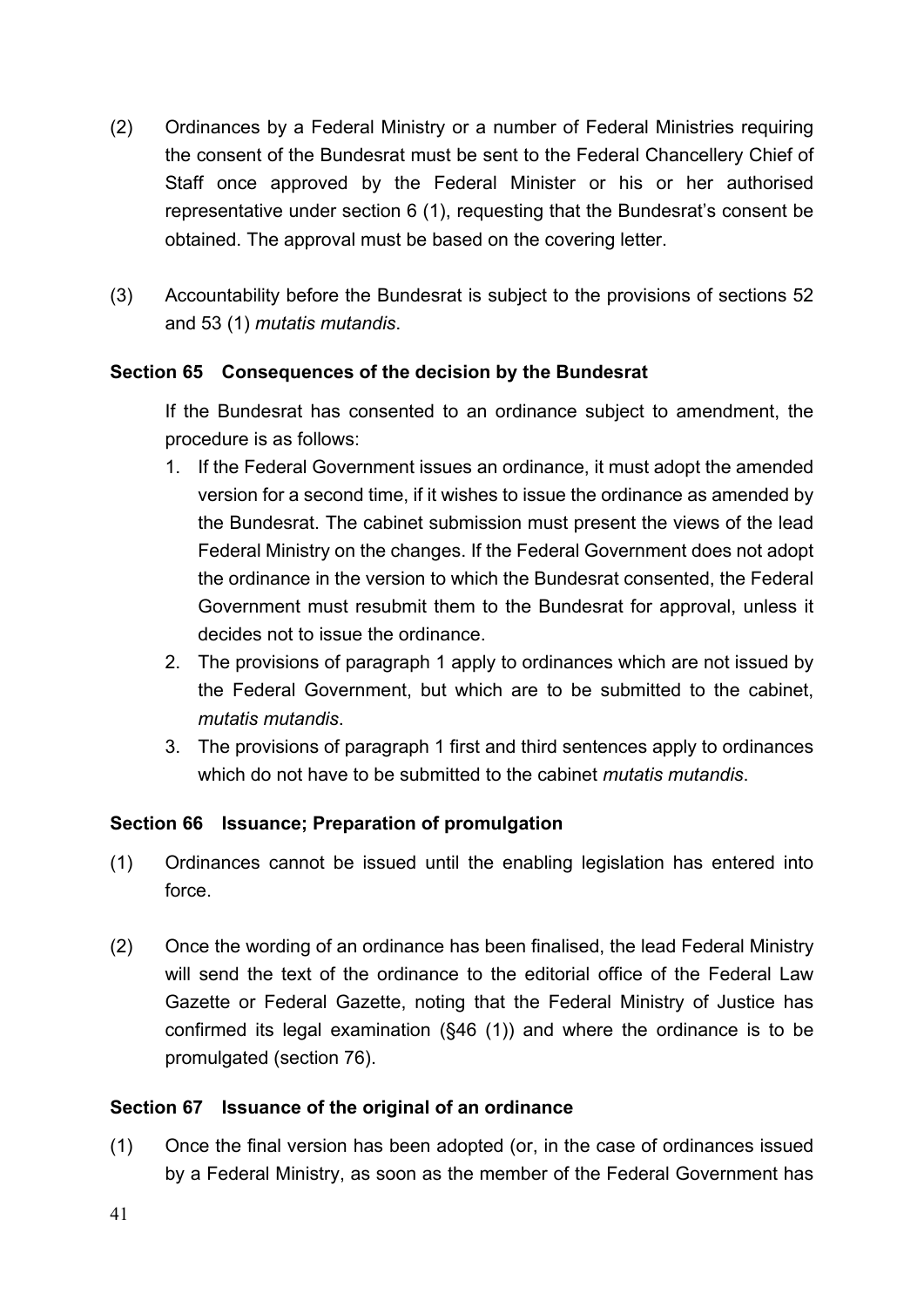<span id="page-41-0"></span>signed the draft), the lead Federal Ministry will arrange for the editorial office of the Federal Law Gazette or Federal Gazette to issue the original of the ordinance. Where ordinances require the consent of the Bundesrat, no arrangements must be made for the original text to be signed until the Bundesrat's consent has been obtained.

- (2) If an ordinance is issued by the Federal Government, it will be signed by the Federal Chancellor or his or her authorised representative and by the lead member of the Federal Government. The order of signature is governed by the provisions of section 58 (5). The Federal Chancellor will sign once the members of the Federal Government involved have signed, and will add the date.
- (3) If an ordinance is issued by a Federal Ministry, it is signed by the competent member of the Federal Government. If other Federal Ministries are involved, the ordinance will also be signed by the respective members of the Federal Government. The provisions of paragraph 2 third sentence apply *mutatis mutandis*. The member of the Federal Government will sign once the members of the Federal Government involved have signed, and will add the date.
- (4) Where ordinances indicate agreement with one or more Federal Ministries in the introductory formula, they need not be signed by the respective members of the Federal Government concerned.
- (5) If the competent member of the Federal Government is unable to carry out the actions indicated in paragraphs (1) through (3), his or her representative for ordinances issued by the Federal Government shall be determined in accordance with section 14 (1) of the Federal Government's rules of procedure, and for ordinances issued by a Federal Ministry, in accordance with Section 14 (3) of the Federal Government's rules of procedure.

#### **Section 68 Promulgation of ordinances**

- (1) Ordinances are to be promulgated as laid down in section 76.
- (2) For ordinances of the Federal Government, the Federal Chancellery will arrange for their promulgation; for other ordinances, the lead Federal Ministry. The completed original text must be sent to the editorial office of the Federal Law Gazette or Federal Gazette for promulgation.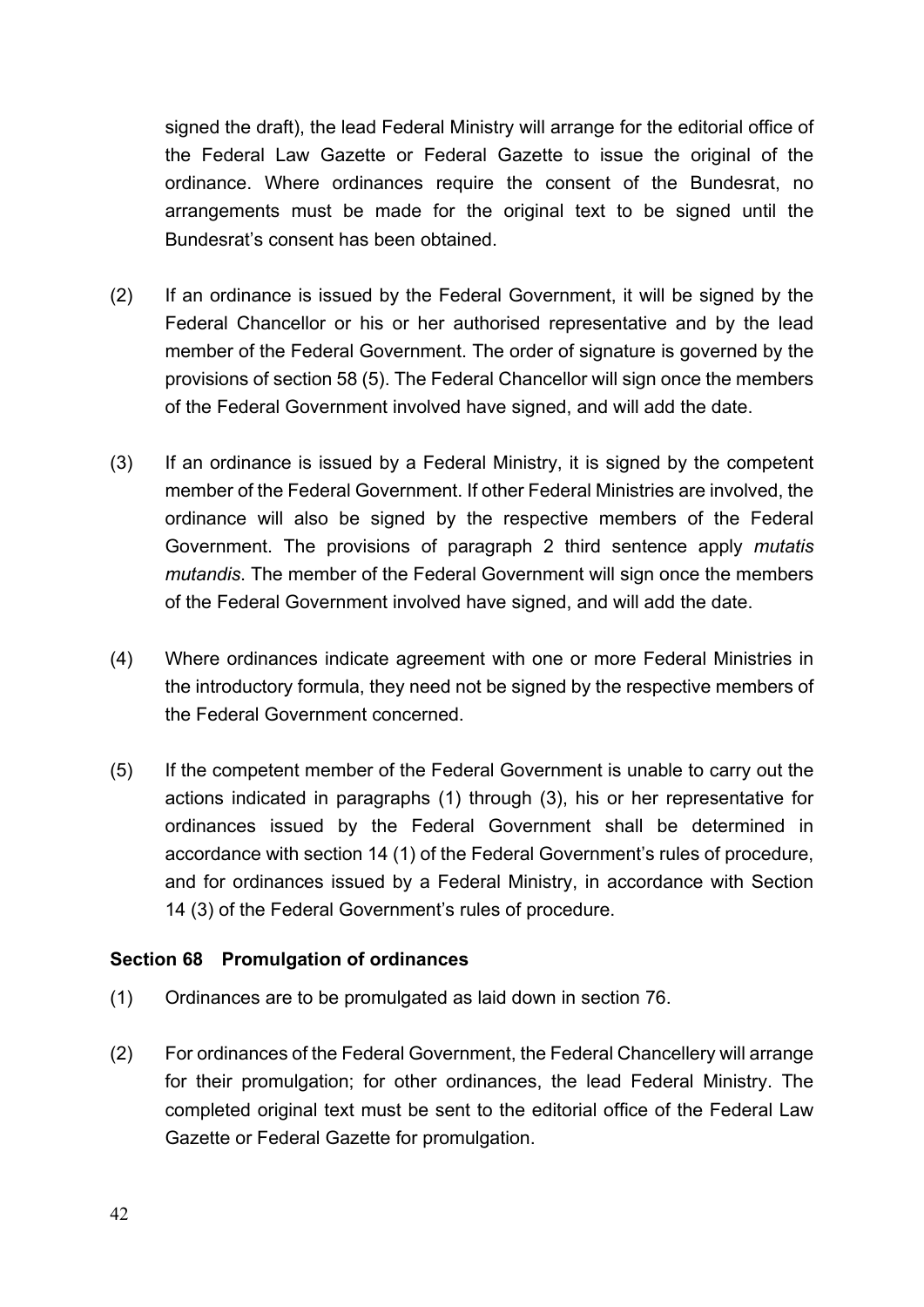## <span id="page-42-2"></span><span id="page-42-0"></span>**Division 7 Administrative regulations[7](#page-42-1)**

#### **Section 69 Title and preparation**

- (1) Regulations containing general and abstract provisions with internal administrative binding effect must be marked as 'administrative regulations', and include an addendum showing the law to which they apply or keyword contents.
- (2) Administrative regulations are prepared in accordance with the Guidelines for Drafting Legislation and Administrative Regulations issued by the Federal Ministry of the Interior.
- (3) The aim must be to reduce the number of, and simplify, existing administrative regulations. The necessity for new administrative regulations must be justified.

#### **Section 70 Structure and submission of administrative regulations**

- (1) Draft administrative regulations must be explained, if they are not comprehensible in themselves or such introduction is appropriate for other reasons. In all other respects, the provisions of section 42 (7) and sections 42a, 44, 45, 47, 48, 49, 51 and 61 (1) and (2) apply *mutatis mutandis*.
- (2) Submissions to the cabinet or Bundesrat must be accompanied by details of the impacts on public budgets, if and insofar as this has not already been done in the explanatory memorandum of a law or regulation.

### **Section 71 Issuance of the original of an administrative regulation**

 If administrative regulations are to be published in the Federal Gazette, the provisions of section 67 (2) and section 68 (1) and (2) apply *mutatis mutandis*.

### **Division 8 International treaties and legislative projects of the European Union**

### **Section 72 International treaties**

(1) Before drawing up and concluding international treaties (intergovernmental treaties, intergovernmental instruments, interministerial agreements, exchange of notes, and correspondence), the lead Federal Ministry must always verify whether settlement under international law is unavoidable or whether the aim

<span id="page-42-1"></span><sup>&</sup>lt;sup>[7](#page-42-2)</sup> Cf. the Federal Government directive on the structure, organization, and review of administrative regulations of the Federation (VwVR) of 20 December 1989 (Joint Ministerial Gazette 1990, p. 39).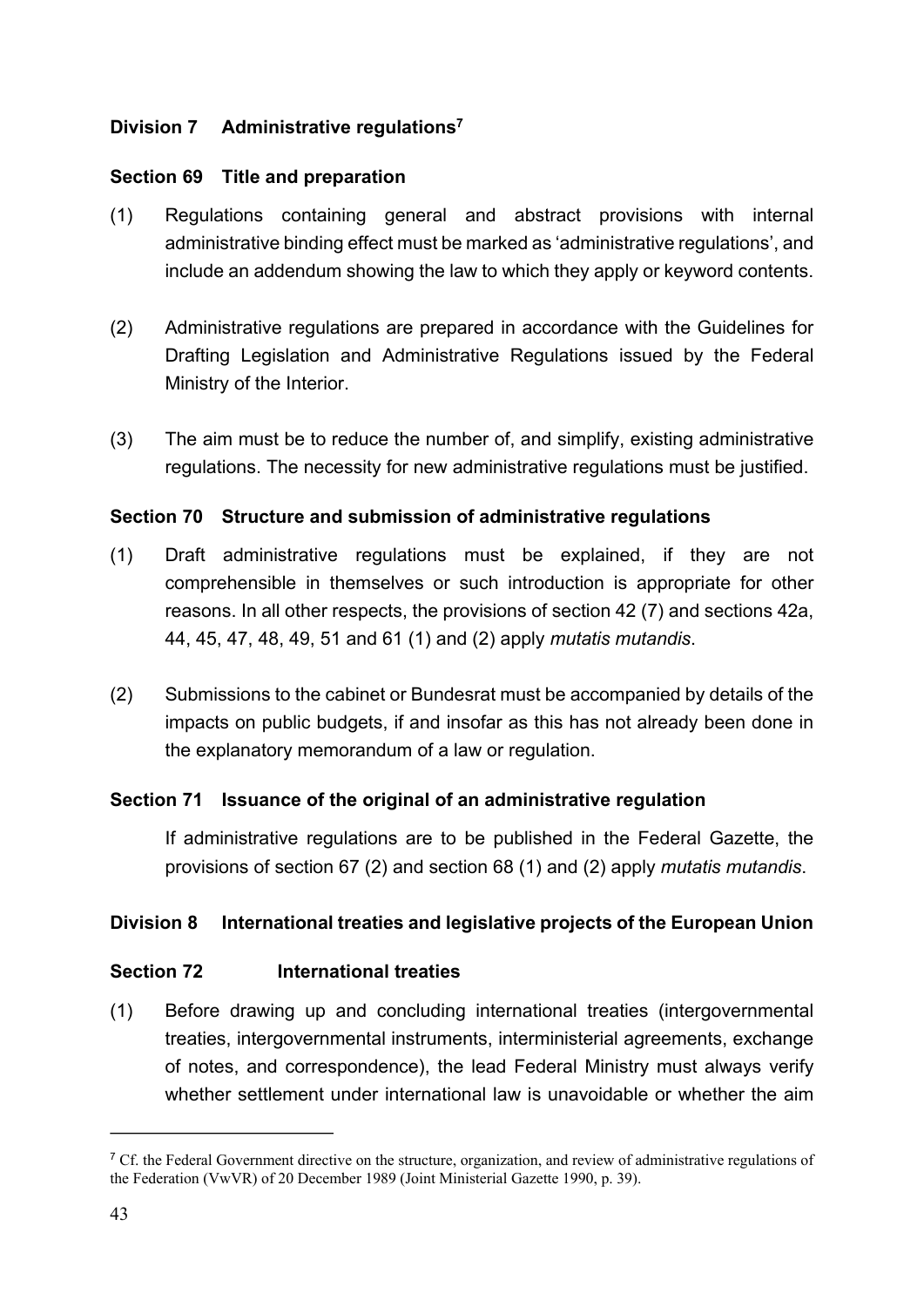pursued can also be achieved by other means, and in particular by agreements below the level of an international treaty.

- (2) Before entering into negotiations and attending conferences on international treaties with foreign states, their bodies and international organisations, the lead Federal Ministry must inform the Federal Foreign Office in good time and obtain its consent, unless other rules exist.
- (3) The involvement of Federal Ministries in the drafting and conclusion of international treaties is subject to the provisions of sections 45, 46, 49 and 62 *mutatis mutandis*.
- (4) The Federal Ministries of the Interior and of Justice must be involved in the preparations for drawing up international treaties in order to verify that they are in accordance with the Basic Law. In the case of international treaties where the application of Article 59 (2) first sentence of the Basic Law or national implementation through regulations must be considered, the Federal Ministries of the Interior and of Justice must always be involved. For certain areas or kinds of treaties, the Federal Ministries of the Interior and of Justice and the lead Federal Ministry may lay down special procedures together.
- <span id="page-43-1"></span>(5) Insofar as international treaties affect the exclusive competence or fundamental interests of the *Länder*, the *Länder* shall participate in their conclusion in accordance with the Lindau Understanding of 14 November 1957.<sup>[8](#page-43-0)</sup> If the particular circumstances of a *Land* are affected, the provisions of Article 32 (2) of the Basic Law must be taken into account. If the lead Federal Ministry then considers it desirable that the *Länder* should be involved, it will inform the parties involved under paragraph 4 and state what treaty provisions it believes give cause for the involvement, and on what grounds.
- (6) Drafting international treaties is governed by the Guidelines on International Treaties published by the Federal Foreign Office. If deviation from these Guidelines is necessary in exceptional cases, such deviation must be agreed with the Federal Foreign Office in good time.

<span id="page-43-0"></span><sup>&</sup>lt;sup>[8](#page-43-1)</sup> For the full text see Annex C of the "Guidelines on International Treaties" (2004) issued by the Federal Foreign Office.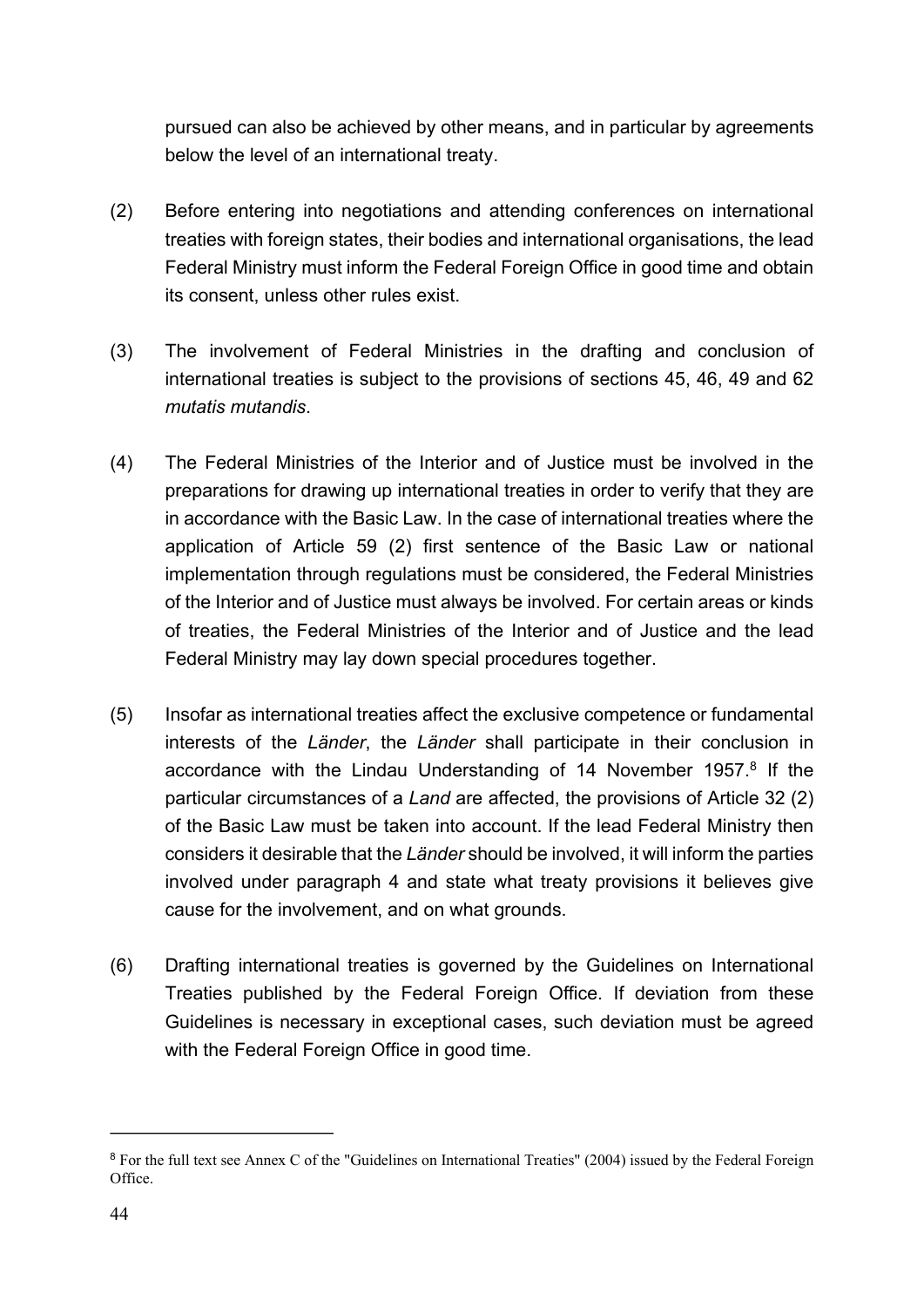- <span id="page-44-0"></span>(7) The Federal Foreign Office shall be lead ministry for international headquarters agreements with the United Nations or intergovernmental agencies institutionally bound to the United Nations and shall ensure participation in accordance with sections 45 to 48.
- (8) The original texts of intergovernmental treaties, intergovernmental instruments and interministerial agreements are kept together with the certificates of power of attorney and other ancillary documents in the Political Archives of the Federal Foreign Office.

# **Section 73 Procedure in connection with ratifying legislation under Article 59 (2) first sentence of the Basic Law and regulations on international instruments**

- (1) In the case of international treaties, the editorial office of the Federal Law Gazette must be engaged as early as possible in the preparation of cabinet submission. By the time of the cabinet submission at the latest, the editorial office shall produce the printed version of the international treaty. This document and the other documents produced by the lead Federal Ministry shall be included with the cabinet submission.
- (2) If in the case of multilateral international treaties the foreign language text alone is authentic, the lead Federal Ministry must check the German translation thoroughly before forwarding it to the editorial office of the Federal Law Gazette to verify whether its meaning coincides with that of the foreign language text in all respects.
- (3) When drafting federal laws ratifying international instruments, the Guidelines on Drafting Ratifying Legislation and Regulations Relating to International Treaties issued by the Federal Ministry of Justice must be followed. In all other respects, the treatment of federal laws ratifying international instruments under Article 59 (2) first sentence of the Basic Law is governed by the provisions of Chapter 6, sections 1 to 5. The treatment of regulations related to international treaties is subject to the provisions of Chapter 6, section 6.
- (4) If the text of an international treaty is corrected with retroactive effect (Article 79 of the Vienna Convention on the Law of Treaties), section 61 (3) shall apply *mutatis mutandis*.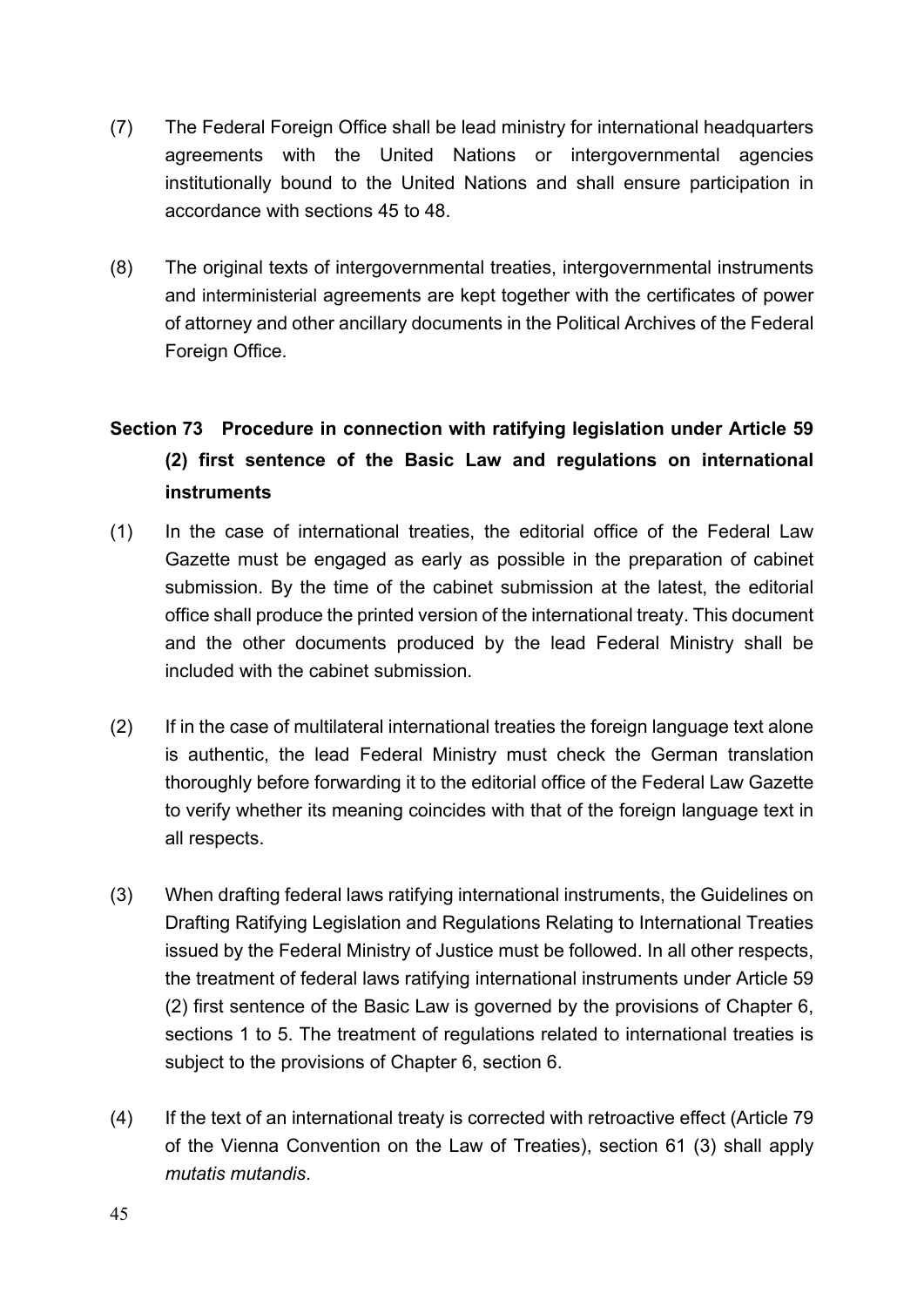## <span id="page-45-0"></span>**Section 74 Legislative projects of the European Union**

- (1) Examination of legislative projects of the European Union for compliance with the principles of subsidiarity and proportionality is subject to the procedural principles decided upon by the Federal Government and the review questionnaire which the latter contain (Annexes 7 and 8).
- (2) Informing and involving the German Bundestag is subject to the Act on Cooperation between the Federal Government and the German Bundestag in Matters concerning the European Union and to the Responsibility for Integration Act.
- (3) If a proposal is presented by the European Commission, the lead Federal Ministry shall assess the expected impacts of the proposal on the (gross) public budgetary income and expenditure, including the social security system, also taking the expected enforcement impacts in the Federal Republic of Germany into account. This assessment must be taken into account when informing the German Bundestag of EU projects (Annex 9). For the additional mandatory assessment of administrative costs, the procedure decided by the Committee of State Secretaries for European Issues shall apply in the latest version published on the federal intranet by the Federal Ministry of Economics and Technology.
- (4) Informing and involving the Bundesrat is subject to the Act on Cooperation between the Federation and the *Länder* in Matters concerning the European Union and to the Responsibility for Integration Act.
- (5) The lead Federal Ministry shall involve the other Federal Ministries substantively affected (Annex 6) and offices mentioned in section 21 (1) as early as possible to enable them to co-examine the proposals comprehensively and in good time. National associations of local authorities, the expert community and associations may be involved; in that case the provisions of section 47 apply *mutatis mutandis*.
- (6) The Federal Government's attitude to proposals by the European Union must be presented uniformly to the bodies of the European Union.

### **Section 75 Procedure in connection with laws and regulations implementing**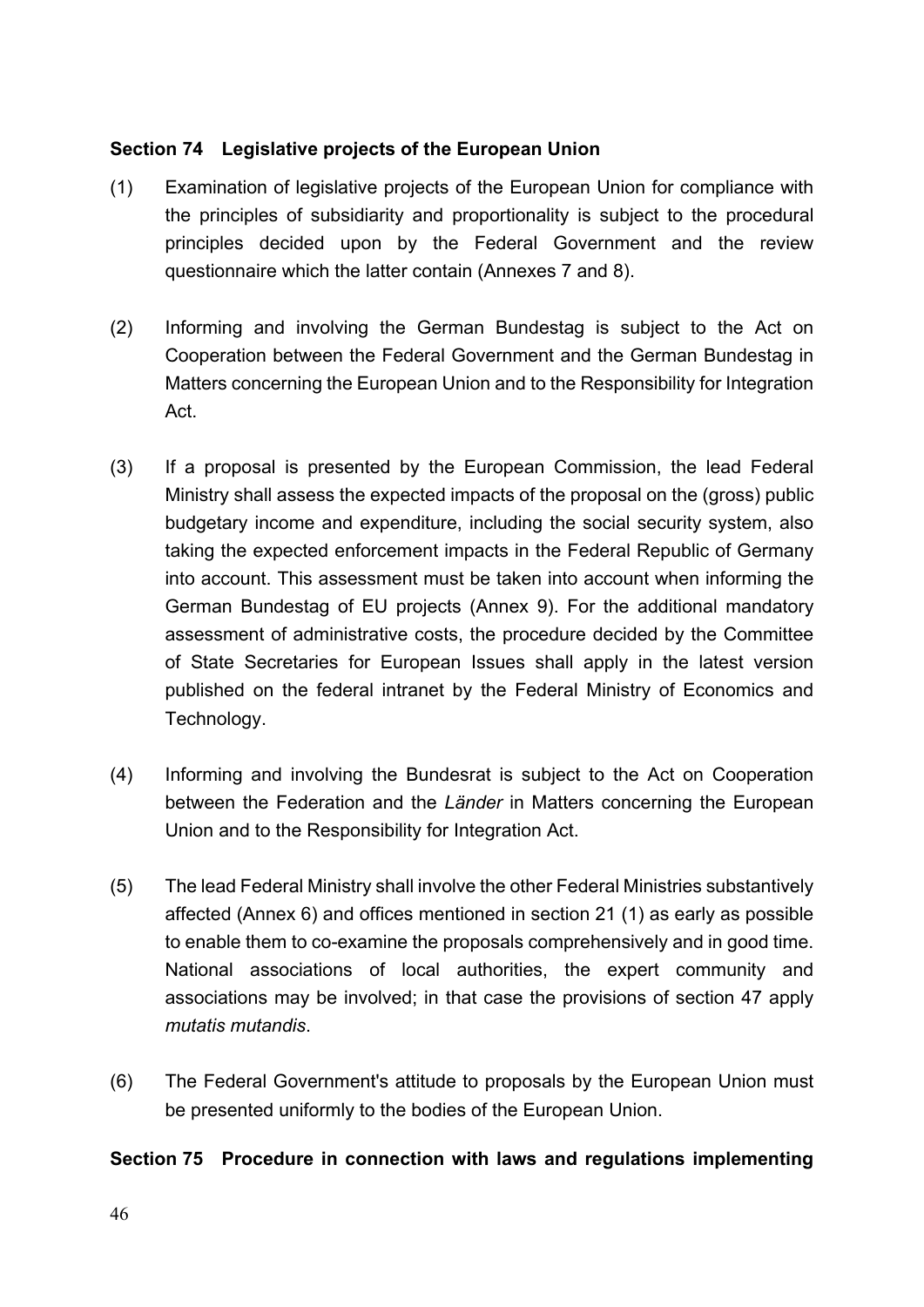# <span id="page-46-0"></span>**EU Acts and other decisions by the European Union binding on Member States**

- (1) Within its sphere of competence, the lead Federal Ministry is responsible for the timely implementation of EU Acts and other decisions by the European Union binding on Member States. Further details shall be governed by the Consolidation Decision of the Committee of State Secretaries for European Issues on the implementation of directives in the applicable version published on the federal intranet by the Federal Ministry of Economics and Technology.
- (2) The implementation of EU Acts and other decisions by the European Union binding on Member States is subject, in the case of laws, to the provisions of Chapter 6 sections 1 to 5, and in the case of regulations, to Chapter 6 section 6.

### **Division 9 Publication in official gazettes**

# **Section 76 Publication in official gazettes**

- (1) The following is published in Part I of the Federal Law Gazette:
	- 1. Federal laws (Article 82 (1) first sentence of the Basic Law), unless published in Part II of the Federal Law Gazette under the provisions of paragraph 2;
	- 2. Regulations, unless published in the Federal Gazette Official Section under paragraph 3 no. 1, or in other official gazettes under section 2 of the Act on the Promulgation of Ordinances;
	- 3. Decisions on competence over the subject matter under Article 129 (1) of the Basic Law;
	- 4. The operative parts of the judgements of the Federal Constitutional Court under section 31 (2) first sentence of the Act on the Federal Constitutional **Court**
	- 5. Orders and decrees by the Federal President;
	- 6. Official notifications on internal affairs of the German Bundestag and Bundesrat;
	- 7. Other notifications generally only when required.
- (2) The following is published in Part II of the Federal Law Gazette:
	- 1. International treaties, the legal provisions making them effective, as well as associated notifications;
	- 2. Customs tariff provisions.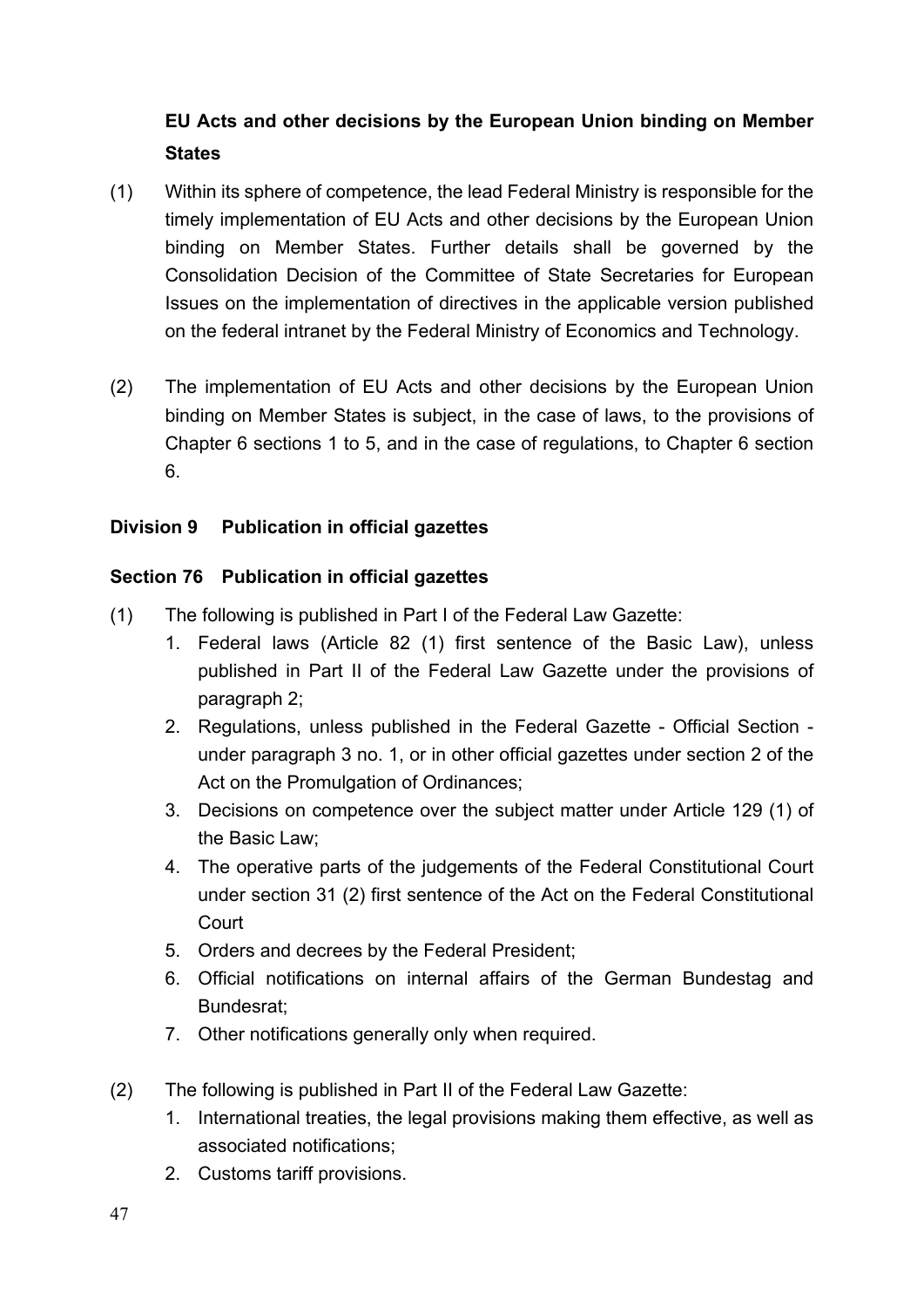<span id="page-47-0"></span> International treaties need not be published in exceptional cases, subject to the consent of the Federal Foreign Office, if there are overriding reasons for not publishing them.

- (3) The following is published in the Official Section of the Federal Gazette:
	- 1. Ordinances
		- a. with a limited period of validity,
		- b. In case of imminent danger,
		- c. If their immediate entry into force is required for implementing acts of the European Union;
	- 2. Administrative regulations which would not be sufficiently known were they only published under paragraph 4;
	- 3. The explanatory memorandum for government bills, if it is desired to publish them. It is the original explanatory memorandum for the government submission that is published. Subsequent amendments to the wording of a law which are required as a result of the involvement of legislative bodies are to be indicated by footnotes, if the explanatory memorandum no longer applies in such cases;
	- 4. Agreements between the Federation and the *Länder* or between the *Länder*  themselves where no provision is made for decisions by the legislative bodies;
	- 5. Awards of the Order of Merit of the Federal Republic of Germany;
	- 6. Notifications by the Federal authorities, and by the *Länder* authorities where prescribed by federal law or federal ordinances.
- (4) The following may be published *inter alia* in the Official Journals of the Federal Ministries:
	- 1. Administrative regulations
	- 2. Appointments and dismissals of Federal civil servants
	- 3. The tariffs and regulations listed in section 2 to the Act on the Promulgation of Ordinances, although, to obtain res judicata effect, they must at least be published in the Official Journals authorised specifically for that purpose by law.

# **Chapter 7 Concluding provisions**

# **Section 77 Supplementary provisions**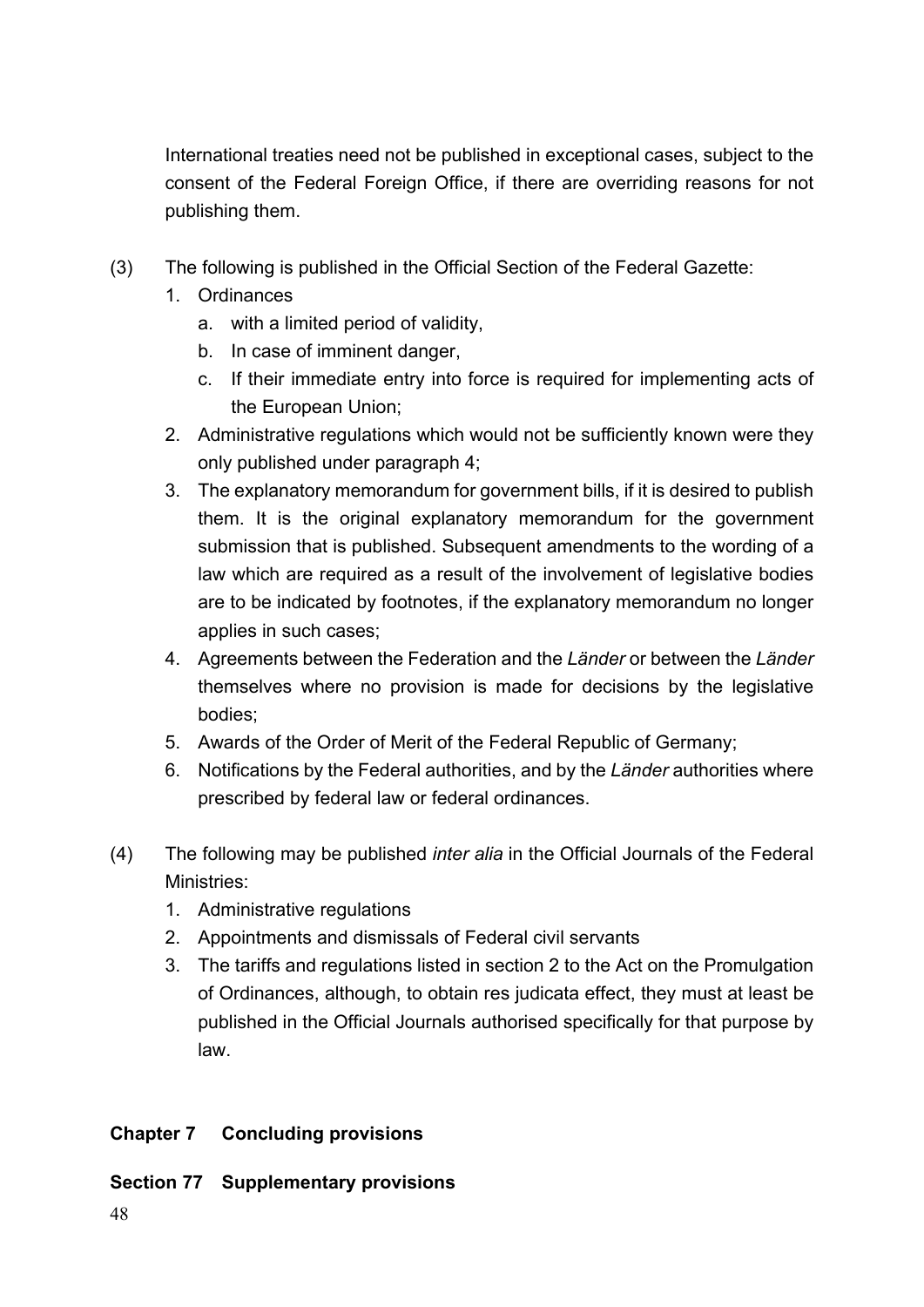- <span id="page-48-0"></span>(1) The Federal Ministries may issue department-specific supplementary provisions to these Rules of Procedure. Interministerial amendments must be agreed by the committees set up under section 20.
- (2) Without prejudice to the provisions of paragraph 1 second sentence, the Federal Ministry of the Interior is responsible within the Federal Government for clarifying essential matters regarding adherence to the Joint Rules of Procedure, unless the area of jurisdiction of the Federal Ministry of Justice is affected under section 46.
- (3) In consultation with the Federal Ministries or the Federal Chancellery, as far as these are affected, the Federal Ministry of the Interior may make the following changes to these Rules of Procedure:
	- 1. correct printing errors and other obvious errors;
	- 2. in case of changed responsibilities, replace the name of the previously responsible Federal Ministry with the name of the currently responsible Federal Ministry; and in case of changes to the names of authorities or the titles of offices listed under section 21 (1), replace the previous name or title with the current name or title; and
	- 3. revise the remaining text to adapt to these changes.

Thereafter, the Federal Ministry of the Interior shall inform the Federal Ministries, the Federal Chancellery and the offices listed under section 21 (1) of the corrections, revisions and changes to these Rules of Procedure. It may publish the revised text.

### **Section 78 Scope of application**

 The provisions of these Rules of Procedure shall apply to the supreme Federal authorities directly under the Federal Chancellor *mutatis mutandis*, unless overridden by a higher law.

#### **Section 79 Entry into force and repeal**

 These Rules of Procedure shall enter into force on 1 September 2000. At the same time, the Joint Rules of Procedure of the Federal Ministries (General Section) in the version of 6 February 1996, the Joint Rules of Procedure of the Federal Ministries (Special Section) in the version of 25 March 1996, and the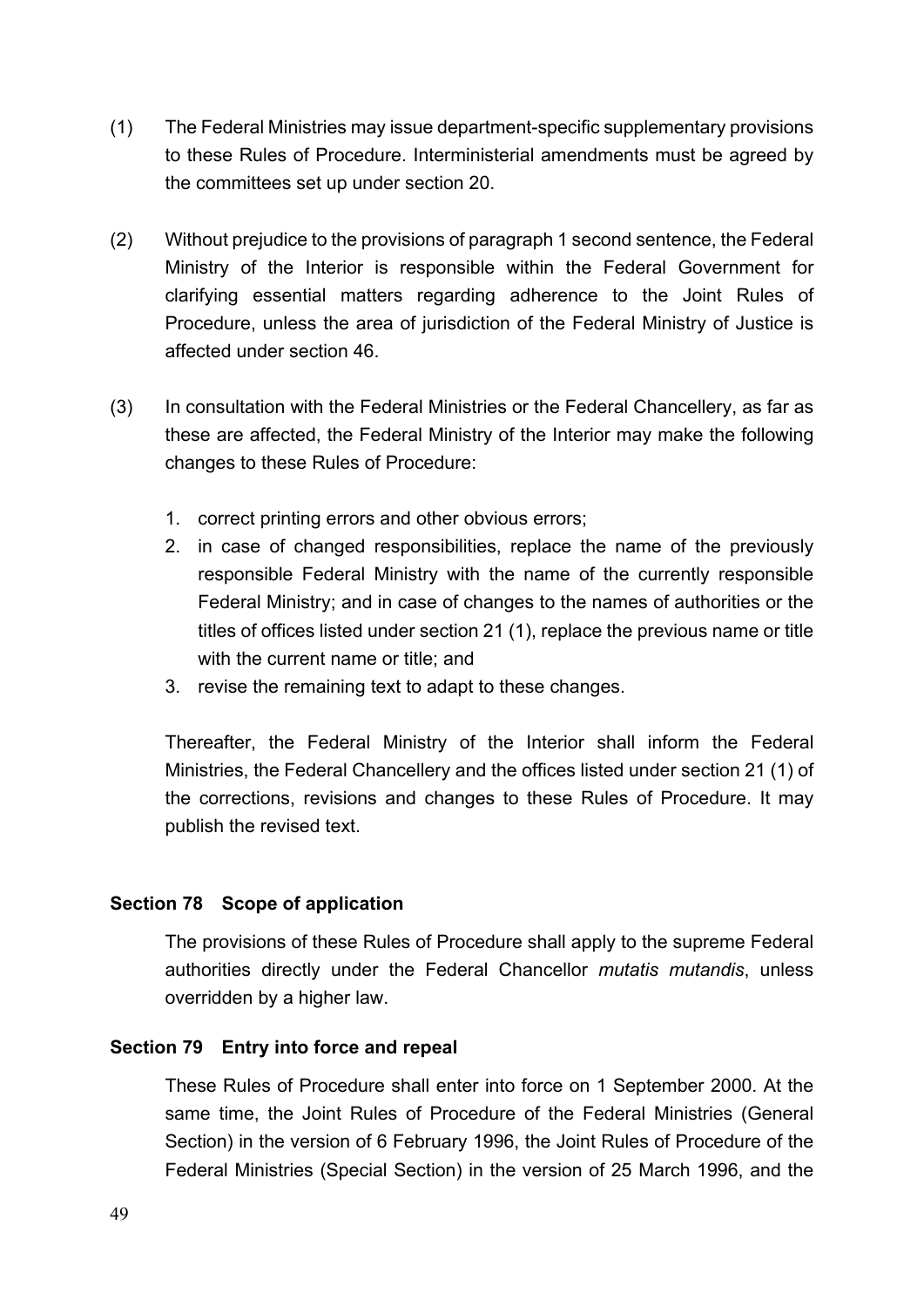Recommendations regarding the use of electronic communications systems taking account of the Joint Rules of Procedure I shall cease to apply.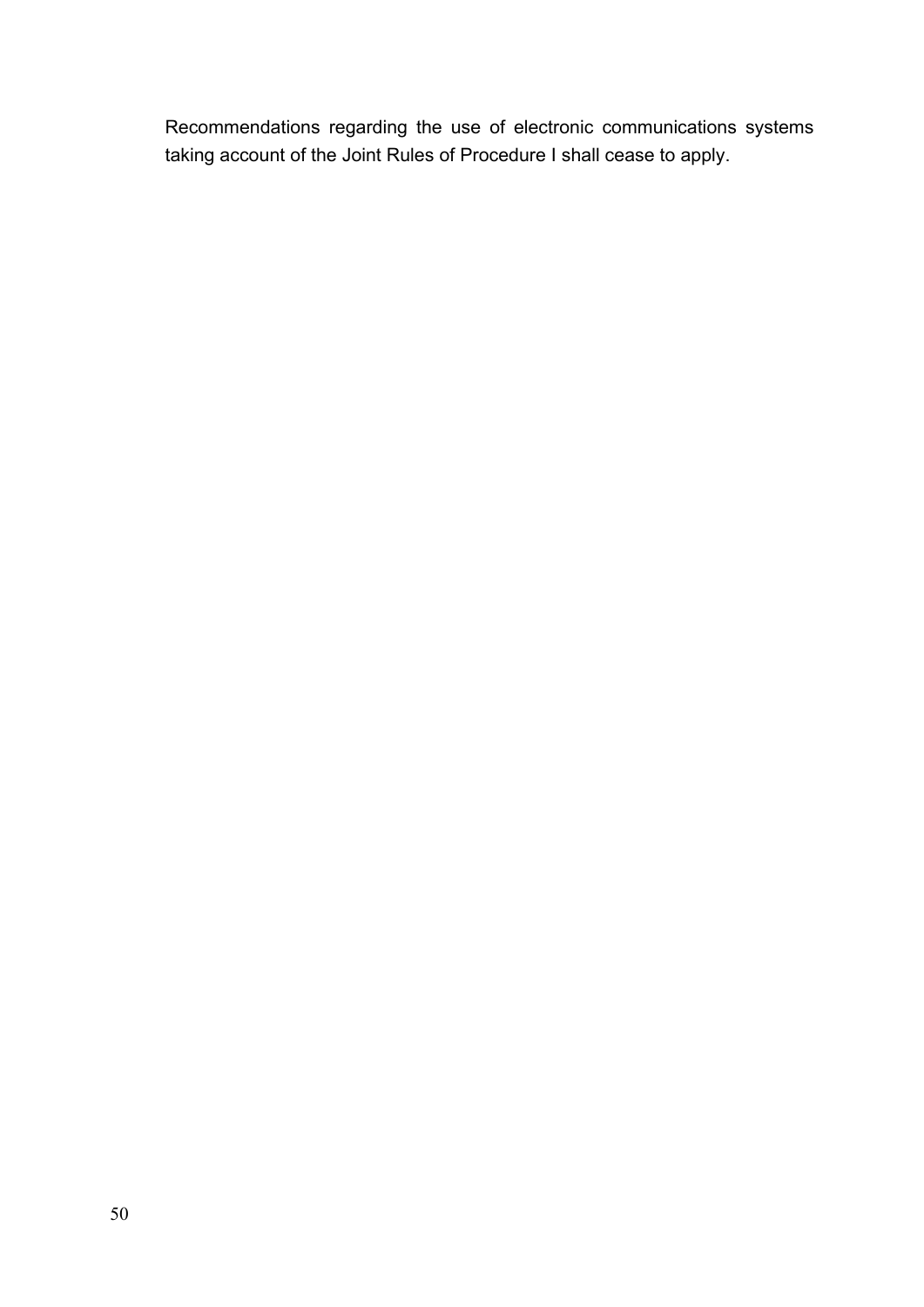# <span id="page-50-0"></span>**Annexes**

# **Annex 1 to section 13 (2) of the Joint Rules of Procedure**

## **Handling of incoming documents**

- I. Incoming electronic documents
	- 1. As a rule, electronic documents are to be forwarded electronically.
	- 2. Any electronic documents which are not received by the competent office should be forwarded or sent to the Central Mail Service.
	- 3. Matters of particular urgency within the meaning of number II 3 below are to be clearly marked as urgent, if necessary, and are to be forwarded rapidly. The Central Mail Service shall not deal with incoming documents any further.
	- 4. Electronic documents which the Central Mail Service is to pass on in hardcopy form must be processed as laid down in Section II.
- II. Incoming documents in hard-copy form
	- 1. Communications addressed personally should be forwarded unopened to the addressee.
	- 2. Incoming mail should be stamped received and addressed to the competent working unit. If necessary, the precise time of receipt shall be recorded.
	- 3. Matters of particular urgency should be marked specially. Incoming documents on political events, press releases, letters from the Federal President's office, the Federal Chancellery, the Federal Constitutional Court, the German Bundestag and Bundesrat and their committees, cabinet matters and documents requiring co-signatures must be given priority treatment.
	- 4. If any enclosures, parcels, etc. referred to in the covering letter are missing, this must be noted accordingly.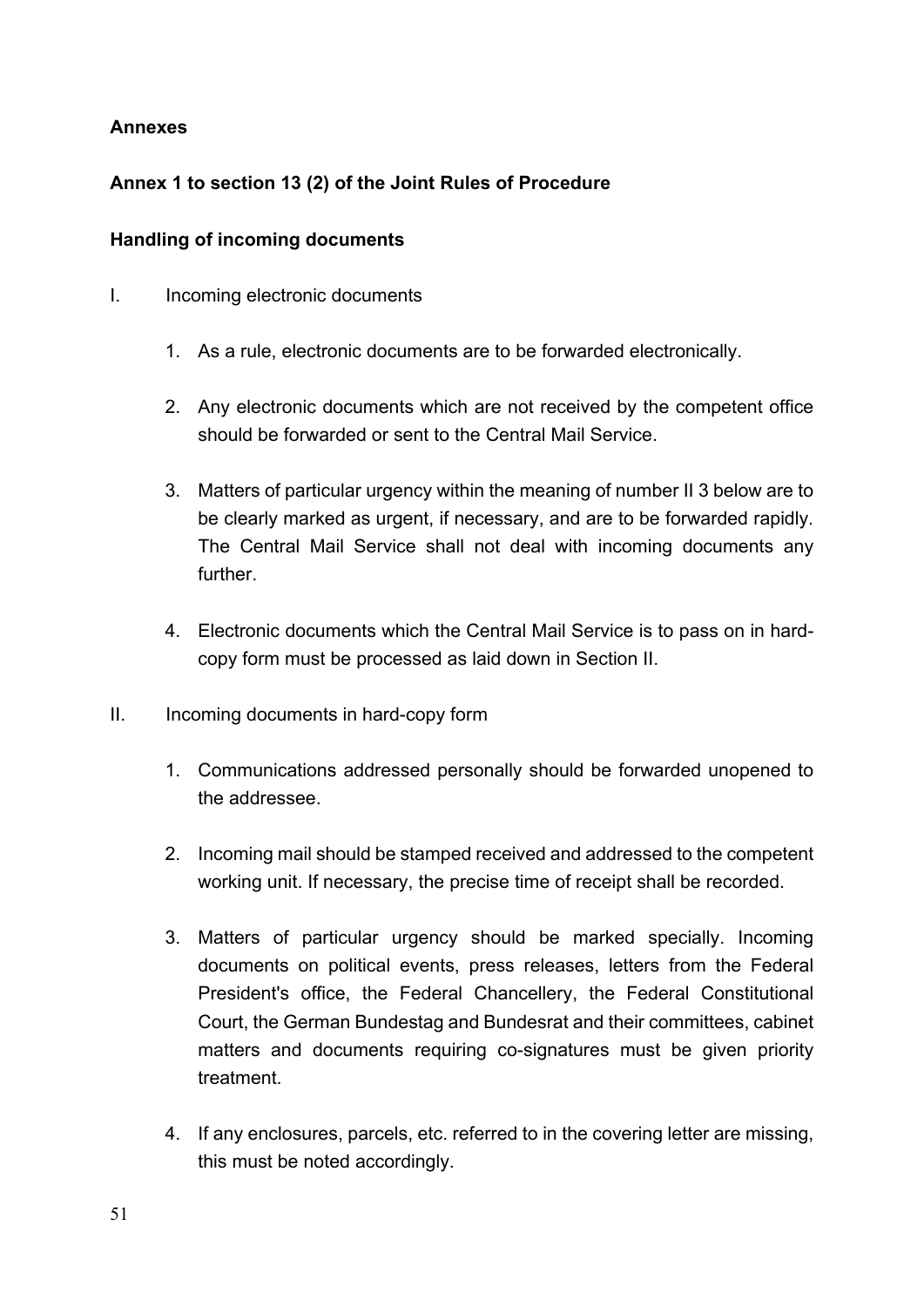- 5. Should any urgent letters which are to be submitted to the head of the Ministry in the first instance be received in more than one copy, one copy must be sent to the competent head of unit immediately marked 'advance copy'.
- 6. If the sender's name and address or the date of the letter are not clearly recognisable, the envelope must be attached to the letter unaltered, if the envelope shows the address. This also applies, if the date of posting may be important, or if the envelope bears official markings.
- 7. Incoming mail addressed to other authorities must be forwarded unopened to the appropriate authority immediately. If the mail has already been opened, it must be forwarded to the appropriate authority immediately, marked 'opened in error'.
- 8. Any coins, banknotes, cheques, transfer instructions, negotiable securities, postage stamps, valuables etc. must be forwarded to the payment office or cash desk against receipt. Different rules may be laid down for handling of postage stamps.
- 9. Valuable consignments and registered mail must only be opened by duly authorised staff, and their contents must be recorded in an incoming mail log. Any discrepancies with regard to valuable consignments or registered mail must be placed on record.
- 10. Mail with notice of delivery must be accompanied by the certified copy of the notice of delivery.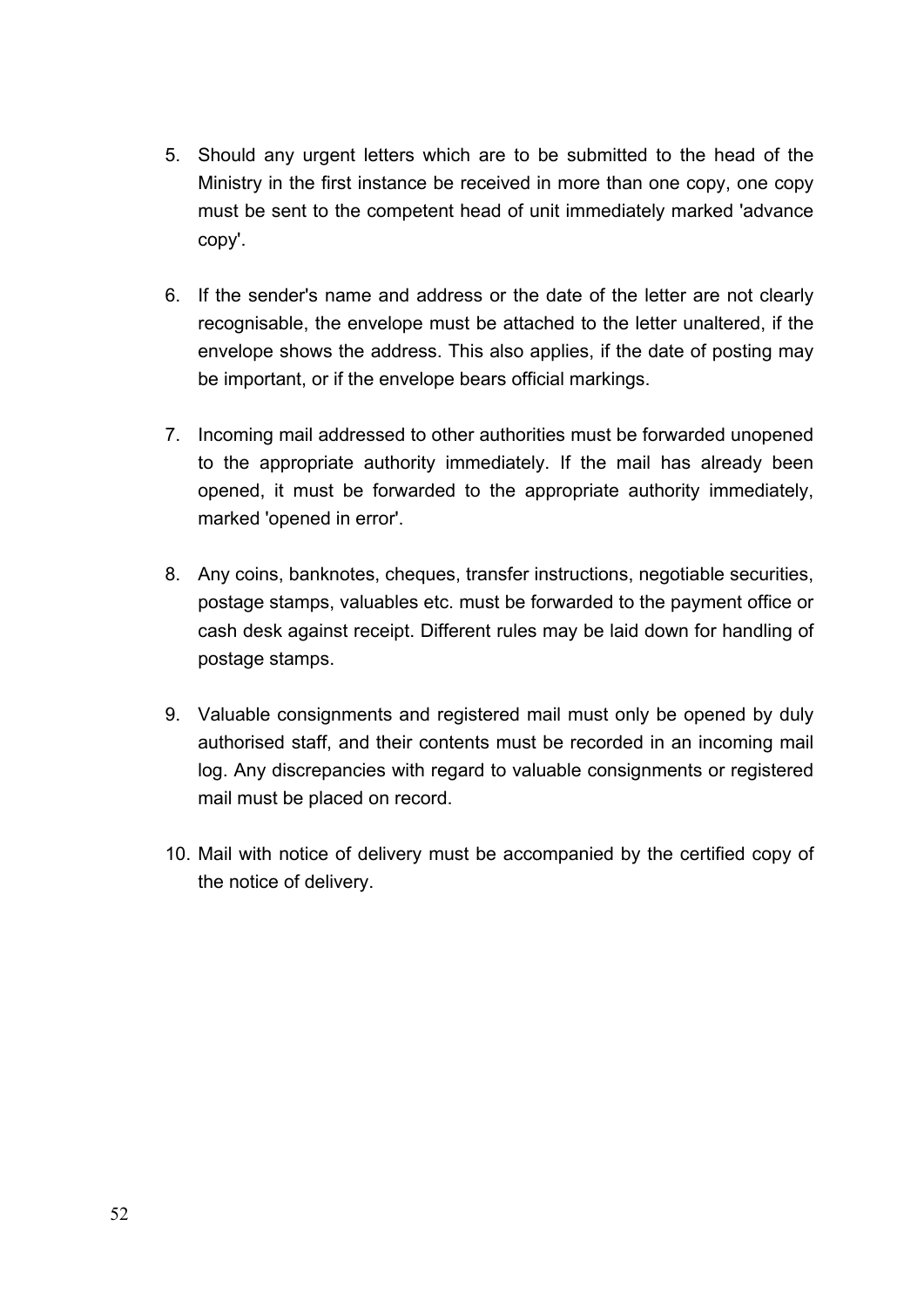# <span id="page-52-0"></span>**Annex 2 to section 13 (2) of the Joint Rules of Procedure**

#### **Annotations in the course of business**

#### **I. Hard-copy case files**

Procedural marks may be made on incoming documents and drafts, the reserved colours being as follows:

| the Federal Minister                              | Green ink       |
|---------------------------------------------------|-----------------|
| the Parliamentary State Secretaries               | Mauve ink       |
| the State Secretaries                             | Red ink         |
| the Directors-General                             | <b>Blue ink</b> |
| the Directors and                                 |                 |
| standing representatives of the Directors-General | Brown ink       |

Anyone deputising for the above uses the same coloured ink, but signs their name.

| Key:                        |     |                                                                                          |
|-----------------------------|-----|------------------------------------------------------------------------------------------|
| Dash with coloured ink      |     |                                                                                          |
| or name signed              |     | <b>Noted</b>                                                                             |
| # hash sign in coloured ink | $=$ | Reserve right to sign the draft document<br>closing the case, authorising deputy to sign |

# **II. Electronic case files**

If documents are forwarded electronically, procedural marks must be appended as defined in number I above; the appropriate notation may be used instead of colours.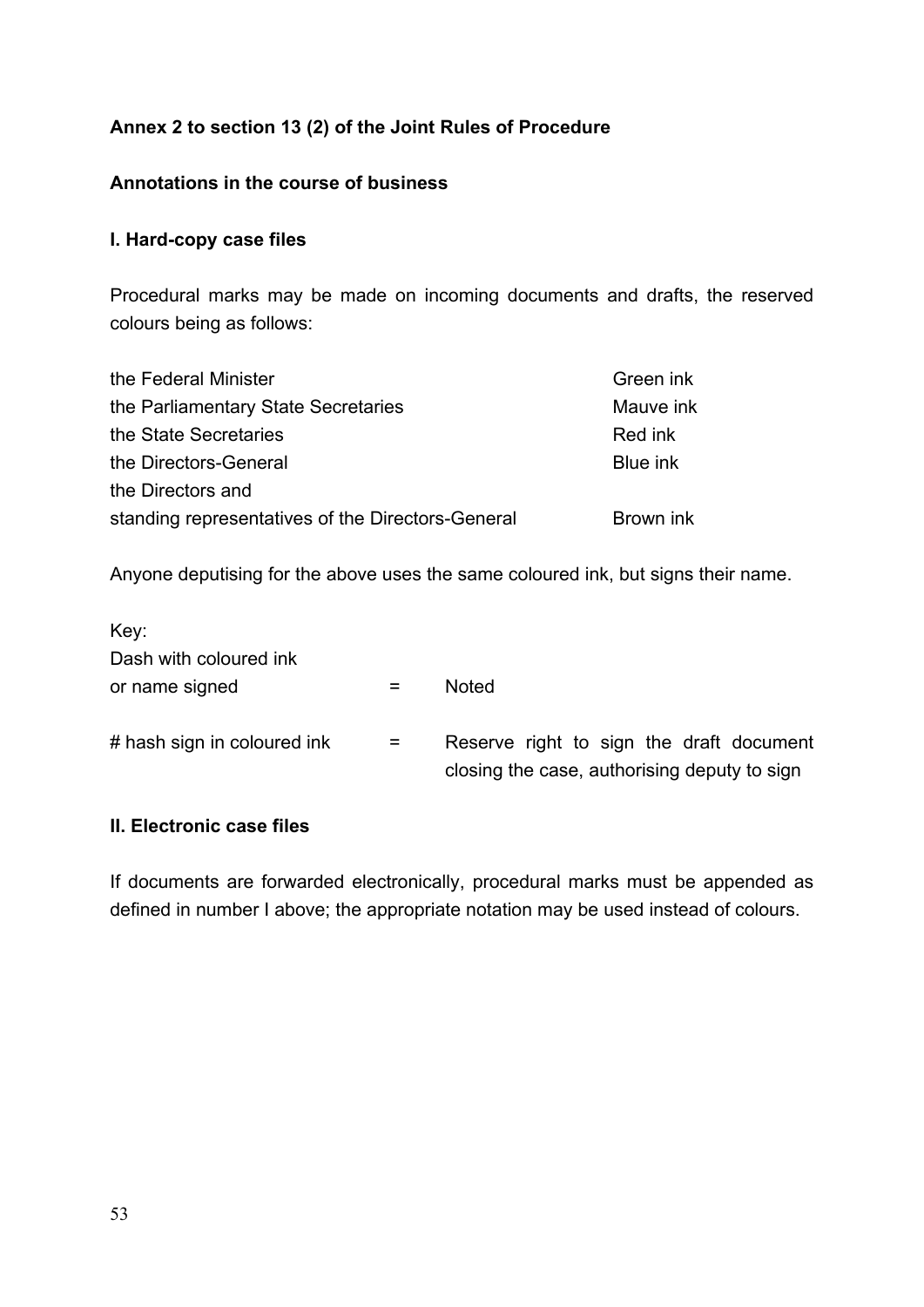# <span id="page-53-0"></span>**Annex 3 to section 42 (1) of the Joint Rules of Procedure**

# **Cover sheet**

<span id="page-53-2"></span>*[The cover sheet should not be more than two pages long.]*[\\*](#page-53-1)

- A. Problem and objective
- B. Solution
- C. Alternatives
- D. Budgetary expenditure not including implementation costs *[listed separately for the Federation, Länder and local authorities]*
- E. Compliance costs

*[§ 2 of the Act on Establishing a National Regulatory Control Council; the Guidelines on the Identification and Presentation of Compliance Costs in Legislative Proposals by the Federal Government shall apply.]* 

- E.1 Compliance costs for individuals
- E.2 Compliance costs for business and industry

*[§ 2 (2) of the Act on Establishing a National Regulatory Control Council]*  Of which administrative costs resulting from reporting obligations

E.3 Compliance costs for public administration

*[listed separately for the Federation and Länder (including local authorities)]* 

F. Other costs

*[in particular other costs to business and industry; costs to social security systems; impacts on unit prices and the overall price level, especially the consumer price level.]* 

<span id="page-53-1"></span>[<sup>\\*</sup>](#page-53-2) Text in square brackets is intended as an aid in filling out the form and should not be reproduced in the draft.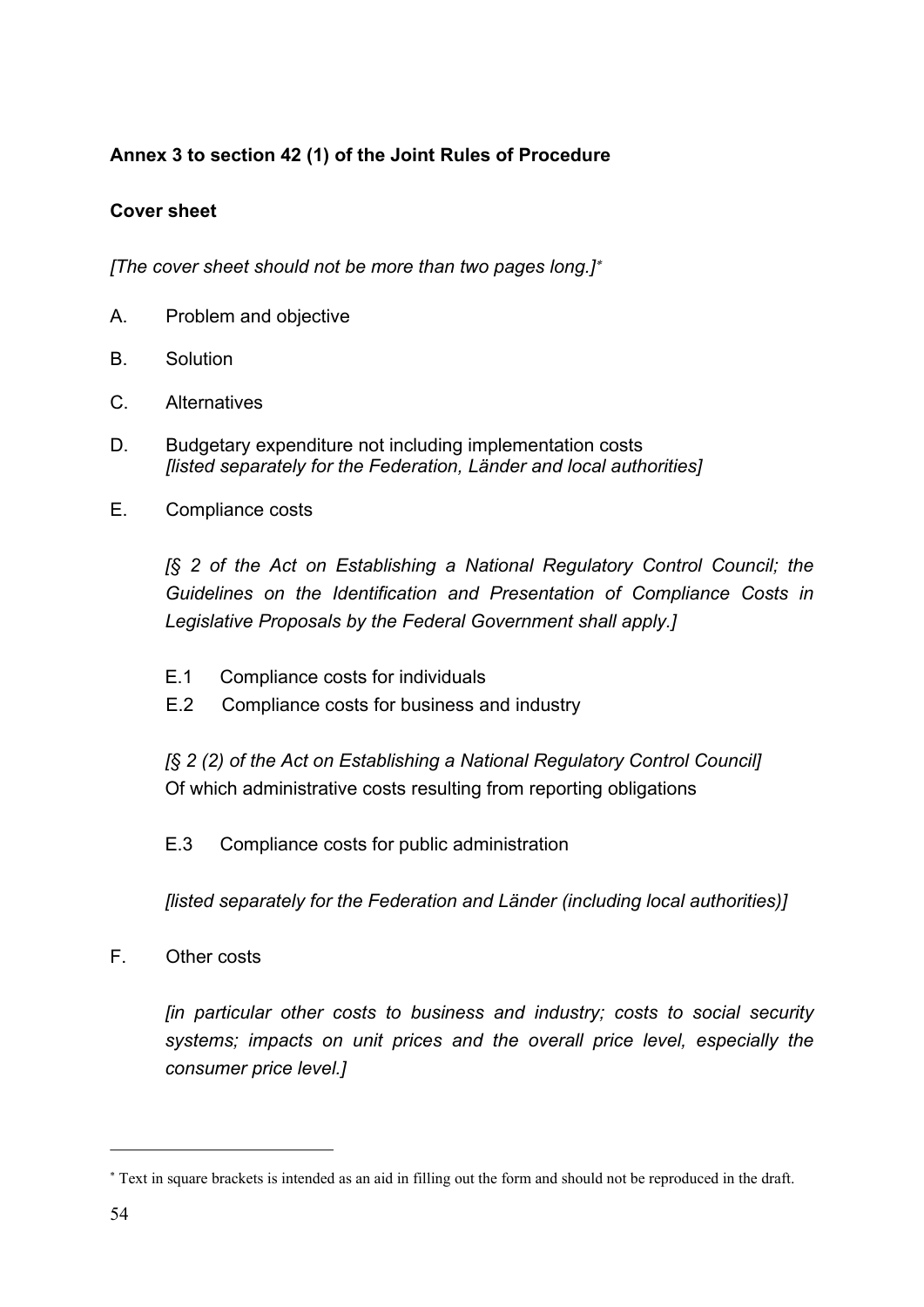# **Annex 4 to section 42 (2) of the Joint Rules of Procedure**

### **Structure of legal texts**

#### 1. **Heading**

 The heading always contains the title of the law. It may also include a short title and acronym. The title is also the citation title; If the law has a short title, the short title is the citation title.

### 2. **Introductory formula**

 Each law must have an introductory formula, stating who adopted the law, whether the law requires a specific majority and the consent of the Bundesrat. The introductory formula comes after the heading and the line reserved for the date of issuance.

#### 3. **Individual provisions**

 Each law must be divided into individual provisions. Each individual provision is given a type and numerical designation. The type designation is normally '§'. The type designation 'Article' must be used in ratifying legislation under Article 59 (2) of the Basic Law as well as in introductory laws and amending acts. The numerical designation following the type designation must use Arabic numerals.

Where laws are lengthy, superordinate structures can be used (part, chapter, section, sub-section), which combine a number of individual provisions under a single designation. They too must consist of a type designation followed by a numerical designation. Superordinate structural units must be provided with sub-headings in the form of a keyword content.

 Every law shall specify in its concluding provisions the date on which it shall take effect. In the absence of such a provision, it shall take effect on the fourteenth day after the day on which the Federal Law Gazette containing it was published (Article 82 (2) of the Basic Law).

4. Provisions of the *Länder* on administrative procedures for which there is no possibility of deviation under Article 84 (1) fifth sentence of the Basic Law shall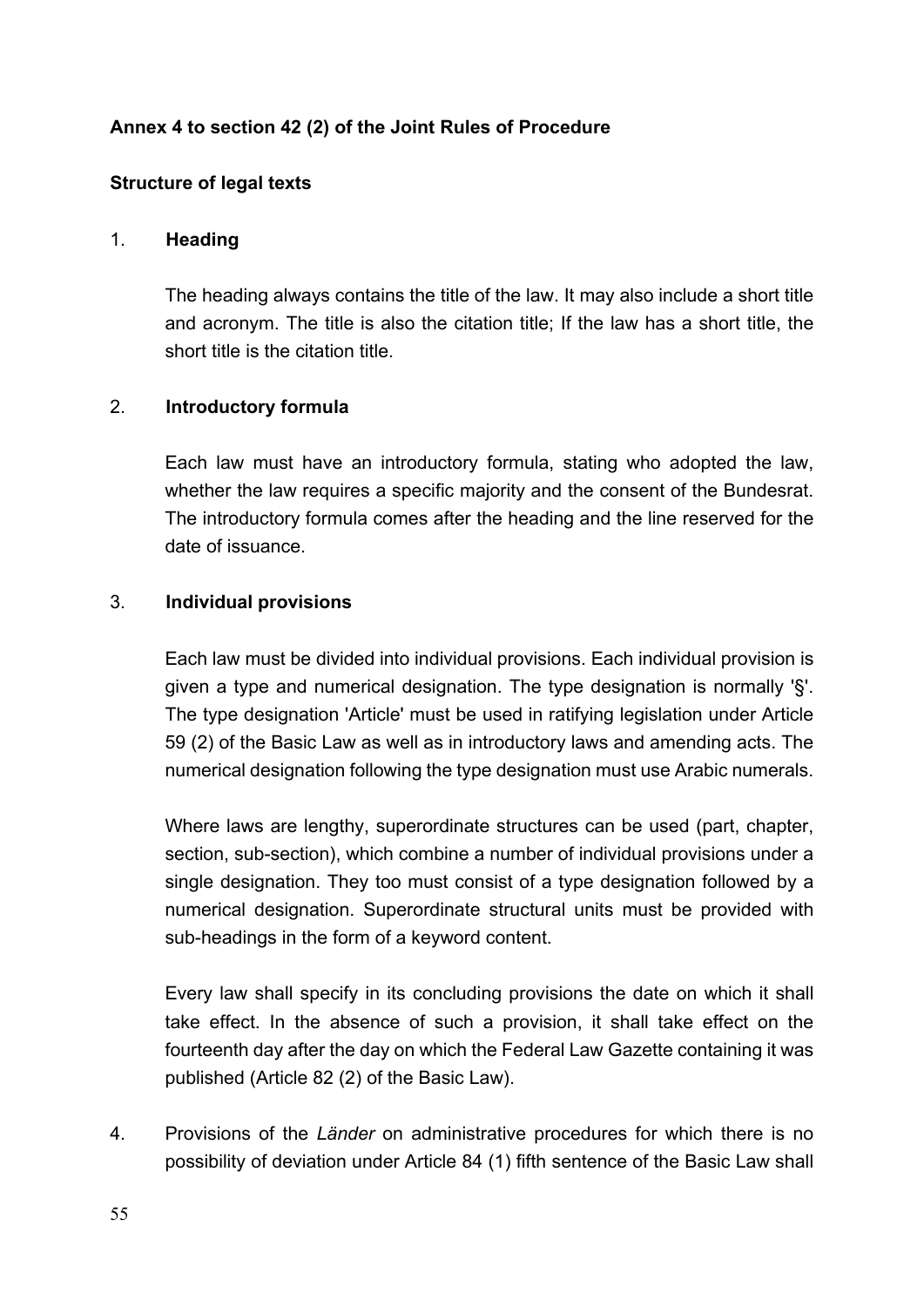be listed in the concluding provisions of the relevant main law. The following formulation shall be used:

 "section x Exclusion of deviating *Land* law *Land* law may not deviate from the provisions of administrative procedure stated in sections  $\dddot{ }$  "

 If only one provision is concerned, a similar formulation may be included in the provision itself. If there is a special need for all administrative procedures in a law to conform to federal law, then the concluding provision may be formulated as follows:

"section x Exclusion of deviating *Land* law

*Land* law may not deviate from the provisions of administrative procedure stated in this law."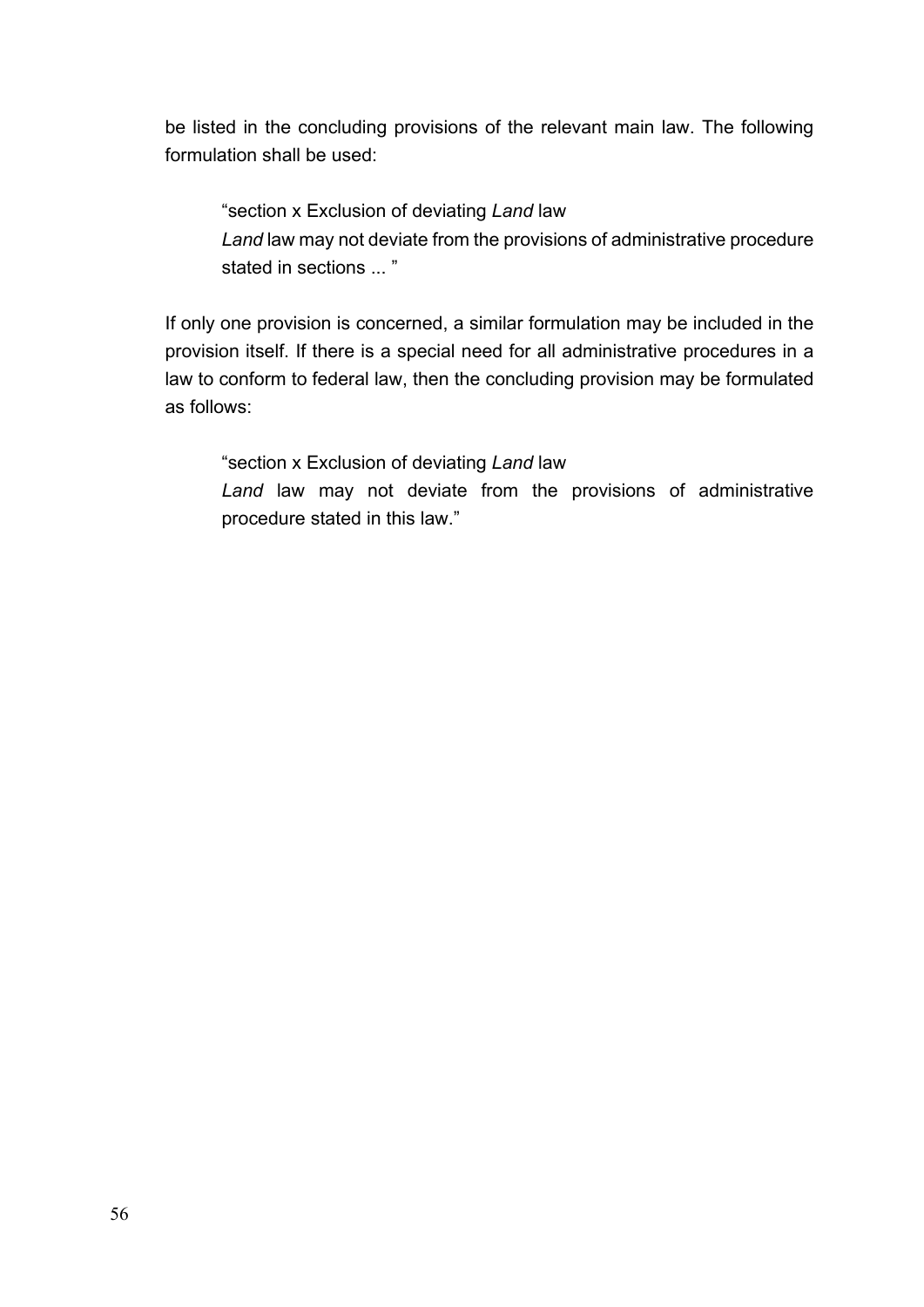# <span id="page-56-0"></span>**Annex 5 to section 43 (1) No. 3 of the Joint Rules of Procedure Checklist for identifying opportunities for self-regulation**

The questionnaire below may be of assistance in considering matters under section 43 (1) no. 3 of the Joint Rules of Procedure:

- 1. What regulation system is appropriate for the problem? Is it sufficient for society to regulate itself – through self-limitation agreements perhaps, or selfobligation? What structures or procedures should the state provide to enable self-regulation? Would it be possible for the state to make self-regulation mandatory?
- 2. Provided the task can be carried out by non-governmental or private bodies:
	- How is it ensured that the non-governmental service providers will provide their services for the common good (nation-wide coverage, etc.)?
	- What regulatory measures and bodies does this require?
	- How is reassignment of tasks to governmental institutions ensured in the case of poor performance?
- 3. Can the problem be solved in co-operation with private bodies? What requirements for the legal design of such co-operative relationships should be imposed? What practical design is suitable and necessary to enable or support such co-operative relationships in organisational terms?
- 4. If it seems that the problem can only be solved adequately on the basis of a programme or other target-oriented basis: what minimum content of regulation is required by the rule of law (for example stipulations on competence, aims, procedures, etc.)?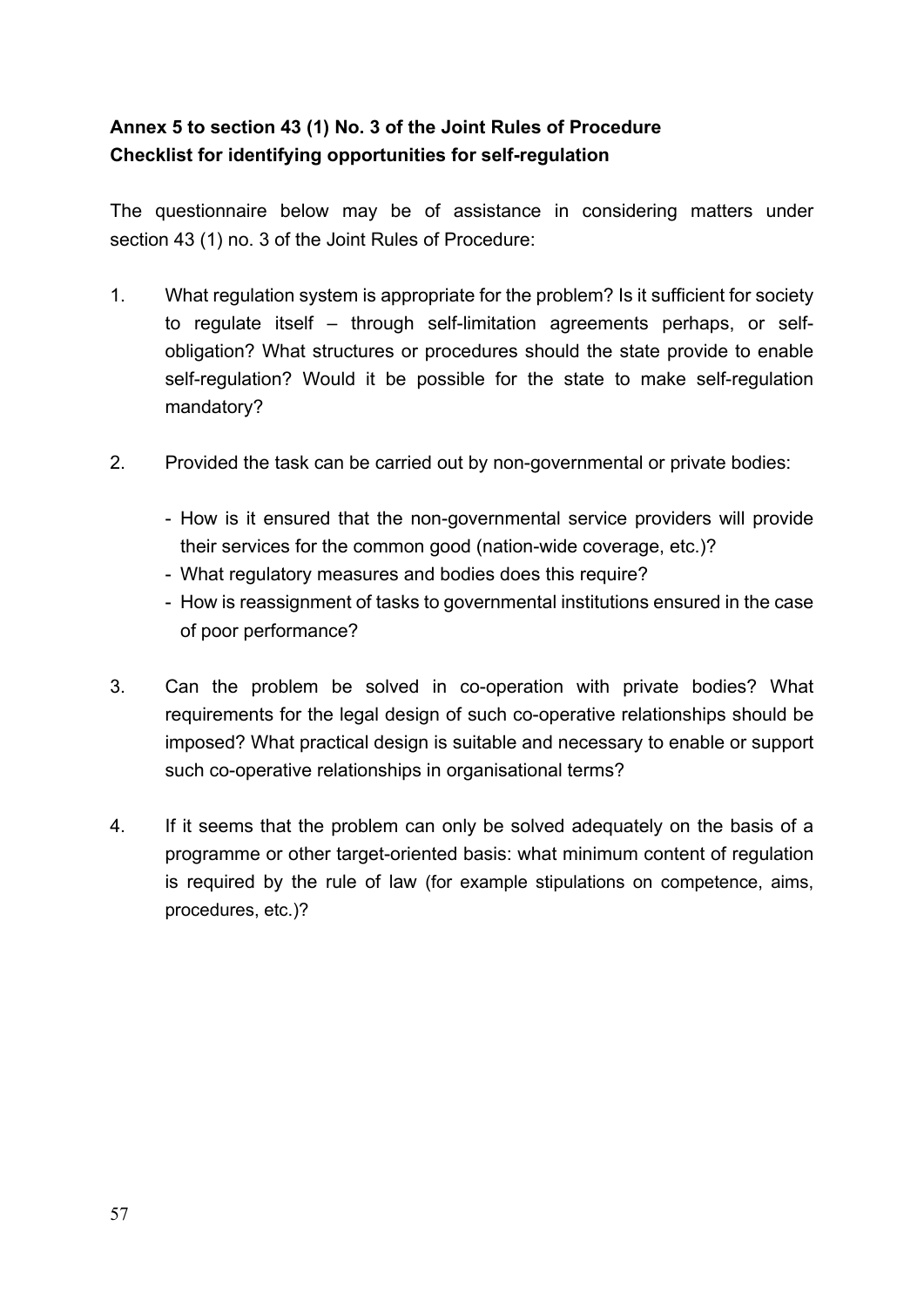# <span id="page-57-0"></span>**Annex 6 to section 45 (1), section 74 (5) of the Joint Rules of Procedure**

# **The following authorities shall be involved in the legislative procedure:**

1. The **Federal Foreign Office** in the case of draft ratifying legislation under Article 59 (2) first sentence of the Basic Law;

### 2. The **Federal Ministry of the Interior**:

- a) In examining legal norms for their compatibility with the Basic Law and in all other cases where doubts arise as to the application of the Basic Law, or if it is intended to obtain an expert opinion from constitutional law specialists;
- b) In examining whether the proposed legal norms are compatible with the existing legal system;
- c) If the interests of local government are affected;
- d) If data protection interests are affected;
- e) If public service interests are affected;
- f) If the interests of sport are affected;

# 3. The **Federal Ministry of Justice**:

- a) In examining legal norms for their compatibility with the Basic Law and in all other cases where doubts arise as to the application of the Basic Law, or if it is intended to obtain an expert opinion from constitutional law specialists;
- b) In examining whether the proposed legal norms are compatible with the existing legal system;

### 4. The **Federal Ministry of Finance**:

- a) In the case of provisions on taxes and other duties;
- b) If the income or expenditure of the Federation, the *Länder* or Local Governments are affected;
- 5. The **Federal Ministry of Economics and Technology,** if the proposed legislation will affect matters of economic and technological policy;
- 6. The **Federal Ministry of Food, Agriculture and Consumer Protection,** if the proposed legislation can be expected to affect matters of food, agriculture or consumers;
- 7. The **Federal Ministry of Labour and Social Affairs**:
	- If the proposed legislation can be expected to affect the labour market, labour law, job protection and social security;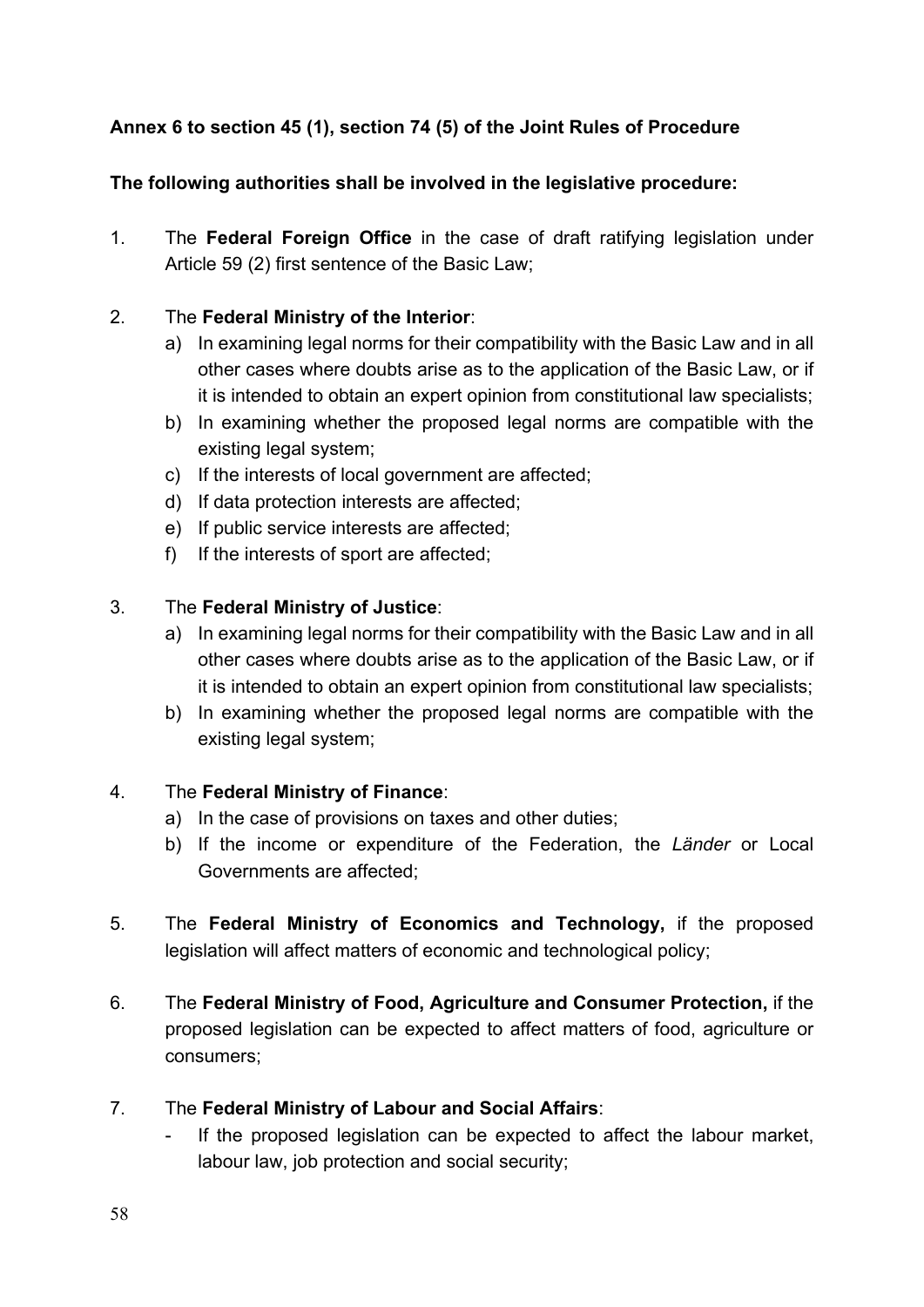- If the interests of persons with a disability are involved;

# 8. The **Federal Ministry of Defence**:

- If defence policy matters are affected;
- If the defence department will be involved in the implementation of the proposed legislation;

# 9. The **Federal Ministry for Family Affairs, Senior Citizens, Women and Youth**:

- a) In examining whether the proposed legislation can be expected to affect matters of gender equity policy;
- b) If the proposed legislation affects family and senior citizens policy matters;
- c) If the proposed legislation affects matters of children and youth policy, especially if it advisable to consider whether the proposed legal norms are compatible with children's welfare;
- 10. The **Federal Ministry of Health**, if health policy matters are affected;

# 11. The **Federal Ministry of Transport, Building and Urban Affairs**:

- a) If the proposed legislation can be expected to affect transport;
- b) In the case of regulations under public law which may have effects on town planning or building standards;
- 12. The **Federal Ministry of the Environment, Nature Conservation and Nuclear Safety** in examining whether the proposed legislation can be expected to affect the environment;
- 13. The **Federal Ministry of Education and Research**, if effects can be expected on education and research;
- 14. The **Federal Ministry for Economic Co-operation and Development** in examining whether the proposed legislation will affect development policy matters;
- 15. The **Federal Government Commissioner for Culture and the Media**, if the proposed legislation will affect matters of cultural or media policy.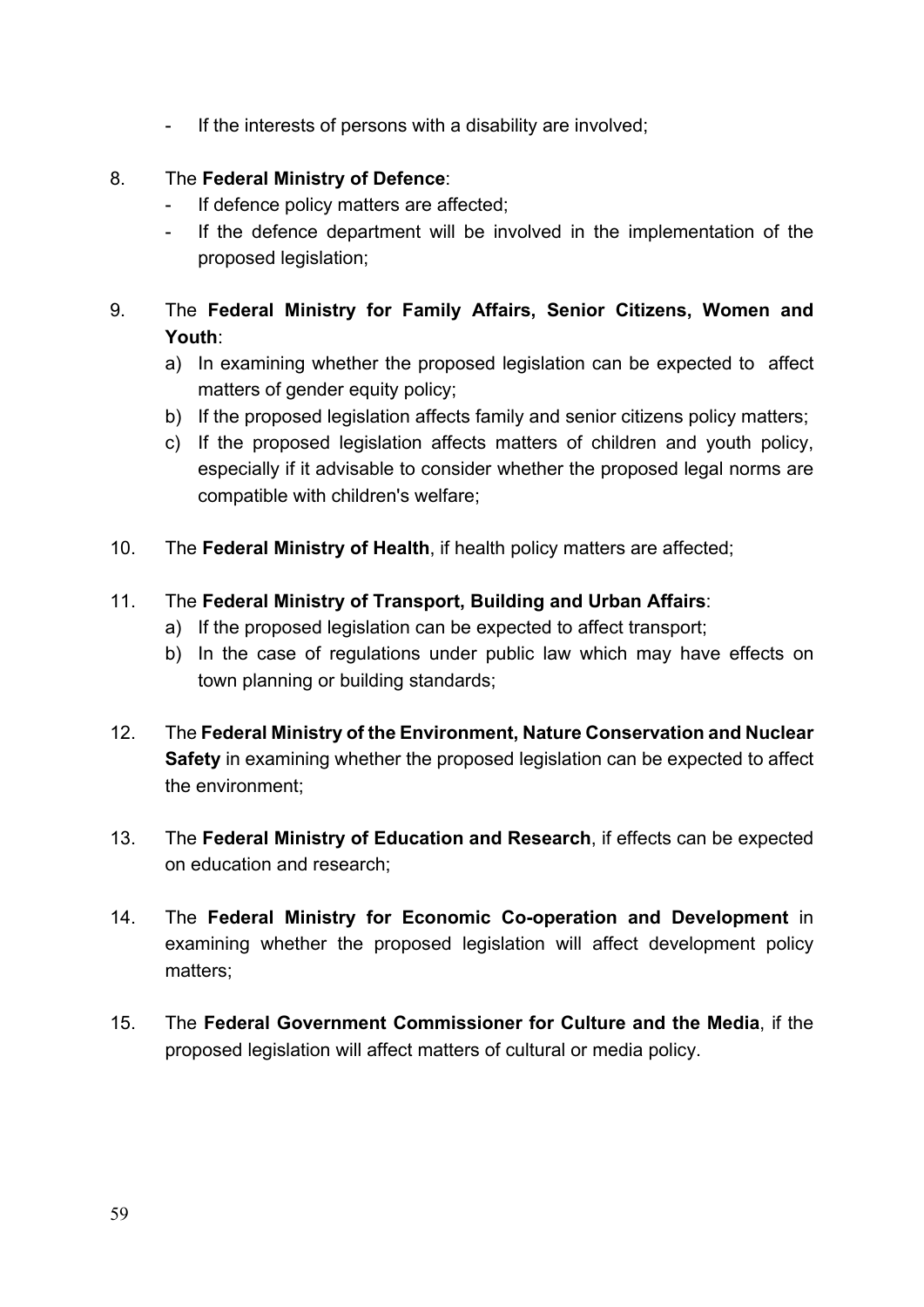# <span id="page-59-0"></span>**Annex 7 to section 74 (1) of the Joint Rules of Procedure**

# **Procedural principles for review of compliance with the principles of subsidiarity and proportionality by Federal Ministries**

When examining whether measures by the European Union are compatible with the principle of subsidiarity and proportionality (Article 5 (3) and (4) of the Treaty on European Union (TEU)), the Federal Ministries will proceed as follows:

#### **1. Review questionnaire**

 Federal Ministries will base their review of compliance with the principle of subsidiarity on a **review questionnaire** based on Article 5 (3) and (4) TEU and the Protocol to the TEU, Treaty on the Functioning of the European Union (TFEU) and the EURATOM Treaty on applying the principles of subsidiarity and proportionality in the version of the Lisbon Treaty[\\*](#page-59-1) (Annex 8).

- <span id="page-59-2"></span>When using the review questionnaire, care must be taken to ensure that subsidiarity is understood as a dynamic principle which can lead to the limitation or discontinuance of the Union's activity, or to the enhancement of the Union's activity within its existing competences.
- Examining subsidiarity using the review questionnaire should help to ensure that the actions of the European Union are close to the citizens, transparent and comprehensible.
- With the review questionnaire, the Federal Government is also responding to its constitutional obligation, as emphasised by the Federal Constitutional Court, of observing the principle of subsidiarity in measures of the European Union.

#### **2. Examination procedure**

The following guiding principles should be used by Federal Ministries for reviewing compliance with the principle of subsidiarity:

1) The lead Federal Ministry is responsible for examining whether a measure by the European Union is in line with the principle of subsidiarity.

<span id="page-59-1"></span>[<sup>\\*</sup>](#page-59-2) The criteria in the Amsterdam Protocol may also be used even though this protocol has formally been repealed.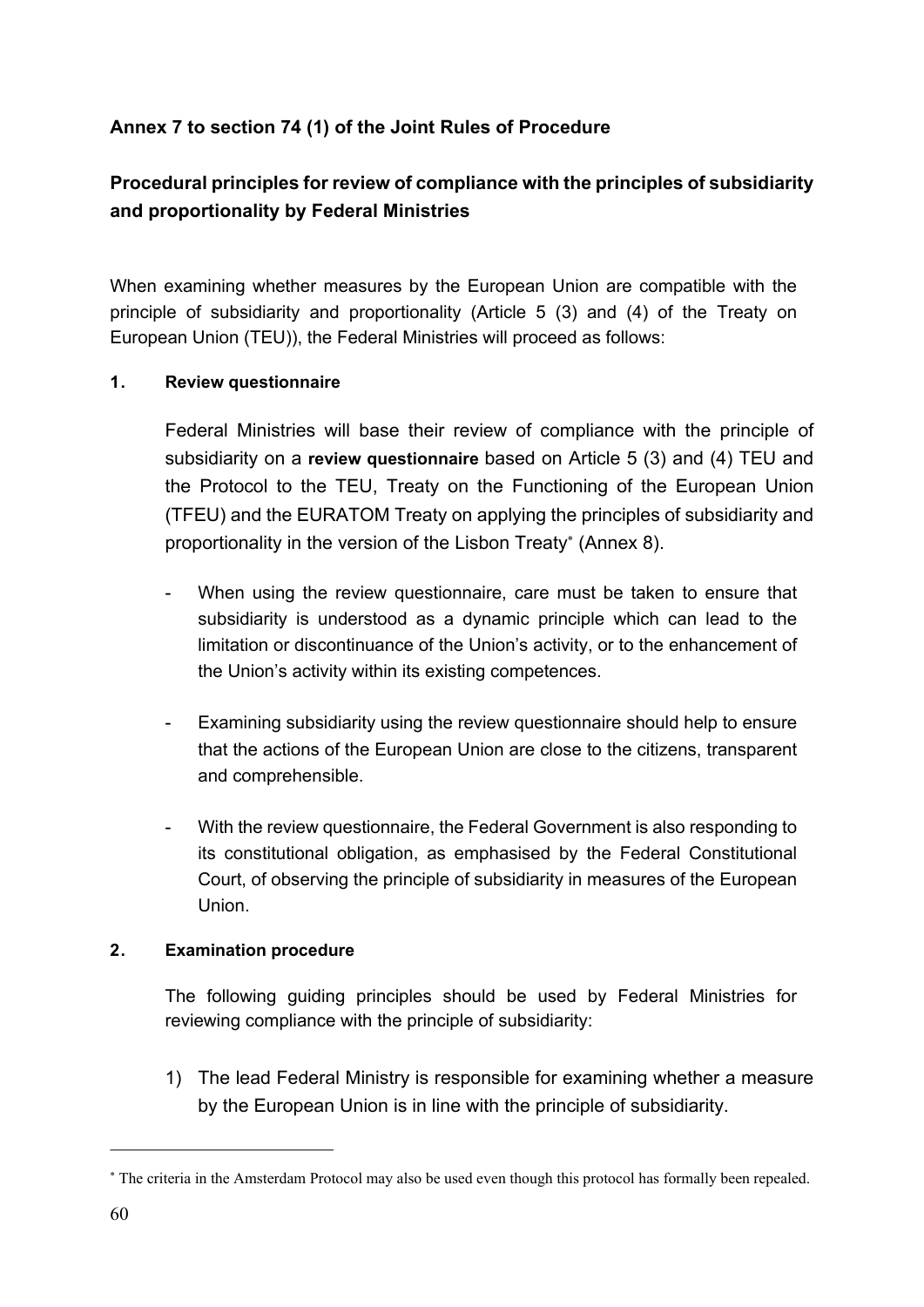- 2) Review of compliance with the principle of subsidiarity forms part of the normal substantive examination of measures of the European Union.
- 3) In the event of important new measures by the European Union and in all other cases where there are doubts as to whether a measure by the European Union is compatible with the principle of subsidiarity, or if such doubts are expressed by the Federal Foreign Office, the Federal Ministry of Economics and Technology, the Federal Ministry of Justice, the Federal Ministry of the Interior or by the Federal Ministry of Finance as the Federal Ministries responsible for cross-sectional tasks in the fields of European policy, European law, constitutional law and finance, the lead Federal Ministry will involve those Federal Ministries in the review of compliance with the principle of subsidiarity at as early a stage as possible.
- 4) Not important in the sense of number (3) are, above all, measures by the European Union which
	- amend or continue existing measures without involving any substantively new direction
	- **EXECT:** further specify framework legislation
	- serve merely to implement existing provisions
	- adapt provisions to technological progress, or which are adopted by the European Commission.
- 5) This is without prejudice to involving other substantively involved Federal Ministries under the Joint Rules of Procedure.
- 6) Co-ordination is aimed at ensuring that the Federal Government applies the principle of subsidiarity consistently. In individual cases, friction may occur between what is professionally and politically desirable on the one hand and the outcome of the review of compliance with the principle of subsidiarity on the other, in which case an appropriate solution is to be striven for taking account of the opposing viewpoints.
- 7) Should the review of compliance with the principle of subsidiarity and the coordination between Federal Ministries under the Joint Rules of Procedure not result in consensus, the matter is to be referred to the Committee of State Secretaries for European Issues. Matters may be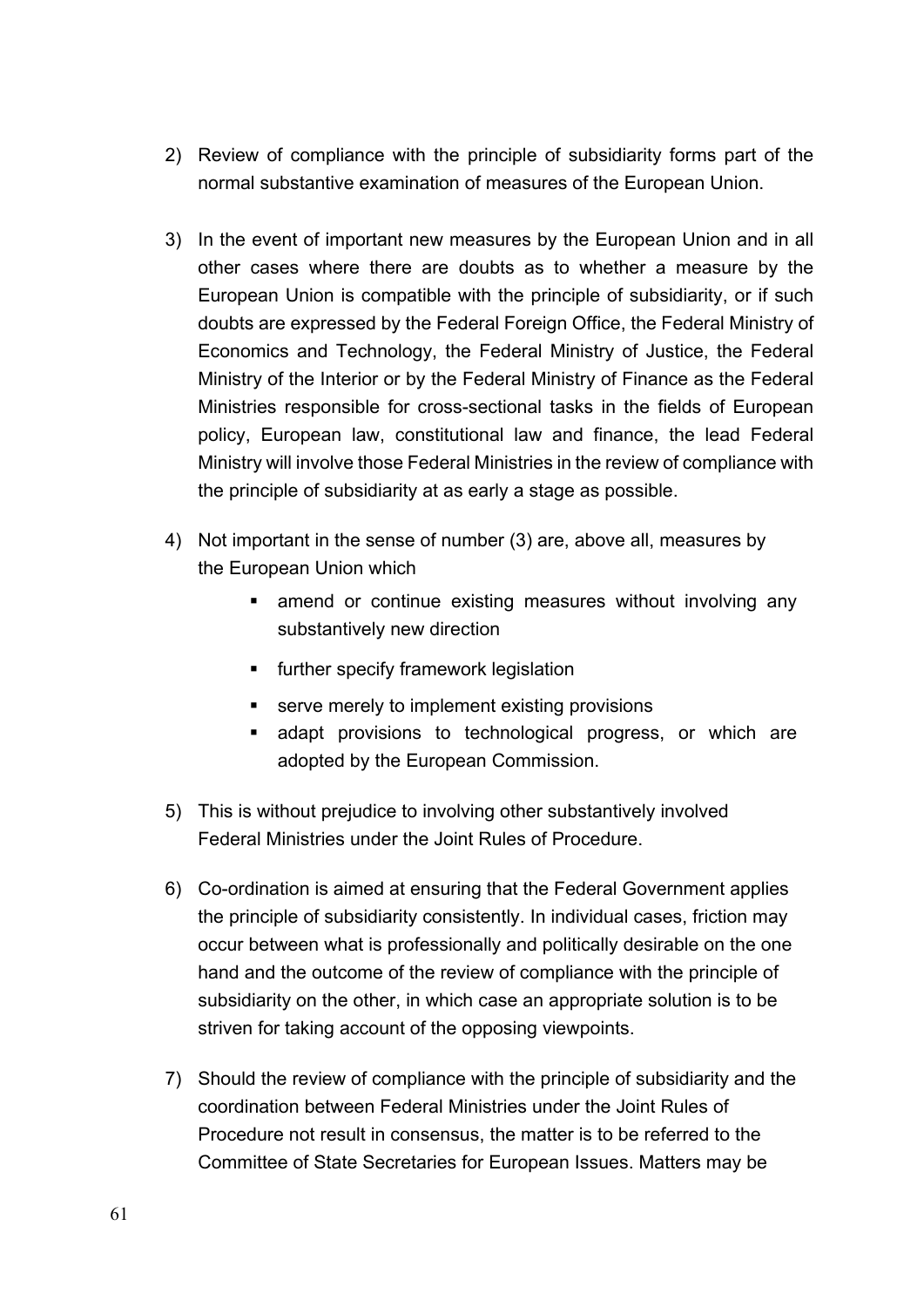referred to individual Federal Ministers or the cabinet (Committee on European Issues), if necessary.

- 8) The review of compliance with the principle of subsidiarity by the Federal Ministries basically concerns proposals for legal acts of the European Union. Other measures by the European Union (resolutions, action programmes) may be included, if they are designed to result in legislation and/or may have financial implications.
- 9) Should the Federal Government come to the conclusion that a measure as proposed is not in line with the principle of subsidiarity, it will take that position within the executive bodies of the Union. lt will take into account whether the intended aim can be achieved at Union level by alternative measures in a manner which is in line with the principle of subsidiarity.

#### **3. Subsidiarity list**

Proposals for measures by the European Union where the Federal Ministries believe that there are doubts or concerns as to compliance with the principle of subsidiarity are included in a list which is updated continuously.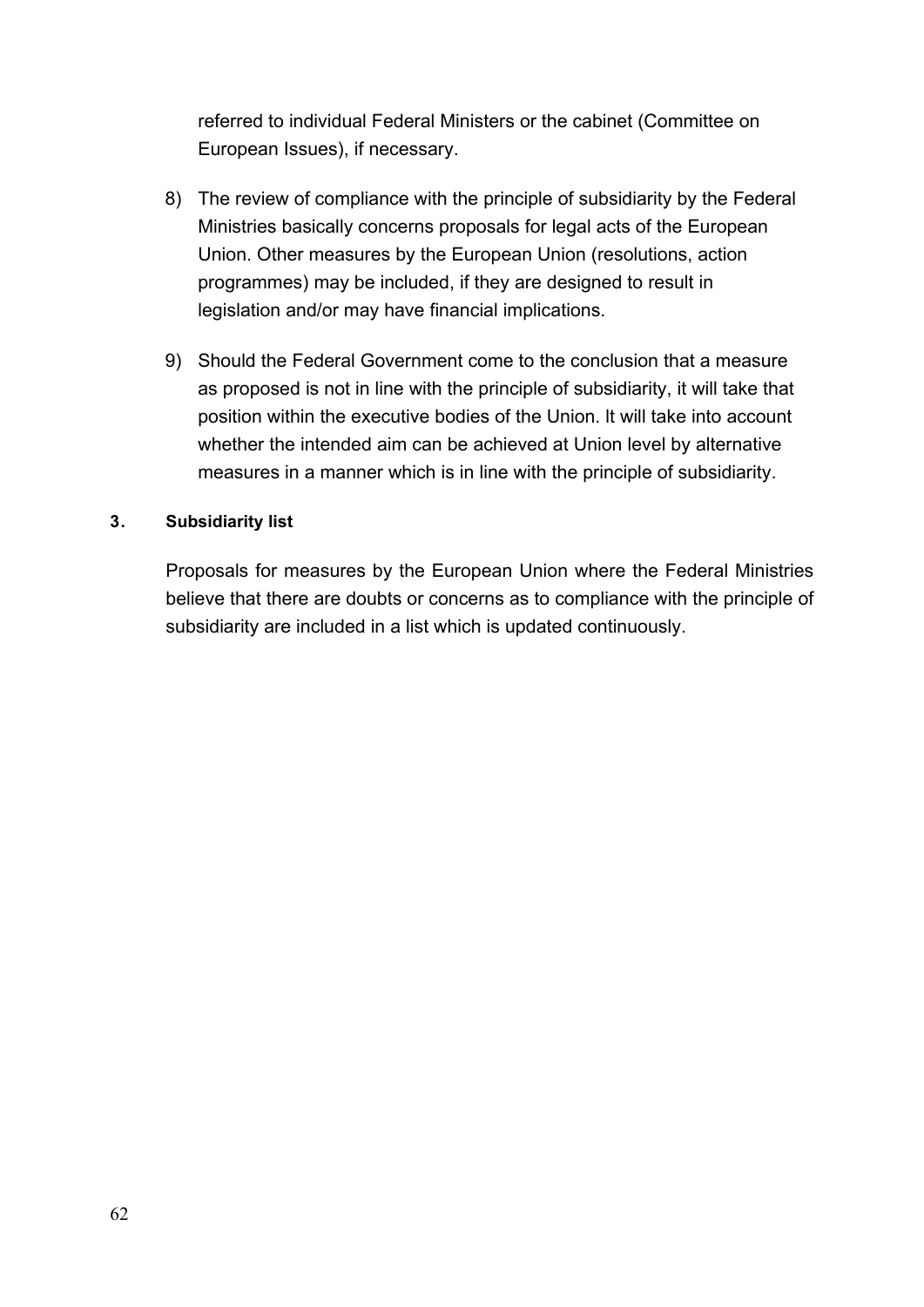# <span id="page-62-0"></span>**Annex 8 to section 74 (1) Joint Rules of Procedure**

# **Review questionnaire for review of compliance with the principles of subsidiary and proportionality by the Federal Ministries**

### (Version of 1 September 2011)

European Commission proposals for **legislative acts** (regulations, directives, decisions), recommendations and opinions as well as **assistance and action programmes** of the European Union are to be examined with regard to **subsidiarity and proportionality** (Article 5 (3) and (4) TEU) in accordance with the Protocol to the TEU, TFEU and EURATOM Treaty on applying the principles of subsidiarity and proportionality in the version of the Lisbon Treaty[\\*](#page-62-1) using the following review questions:

#### **I. Preliminary questions**

- <span id="page-62-2"></span>1) Do the treaties (TEU, TFEU) provide for **competence** in respect of the measures considered?
- 2) Are the measures considered compatible with the **aims** of the Union?
- 3) Is the Union's competence in respect of the measures considered **exclusive** or **non-exclusive**?
- 4) Has the Commission held comprehensive **consultations** before presenting the proposals and published **consultative documents** where appropriate?

#### **II. Subsidiarity:**

To be considered only if the Union's competence is **non-exclusive**:

- 1) Can the aims of the measures considered be realised sufficiently at Member State level — in Germany: at Federation and *Länder* (including local government) level?
	- What measures have the Member States already taken to achieve the aim of the measure at their level?

<span id="page-62-1"></span>[<sup>\\*</sup>](#page-62-2) The criteria in the Amsterdam Protocol may also be used even though this protocol has formally been repealed.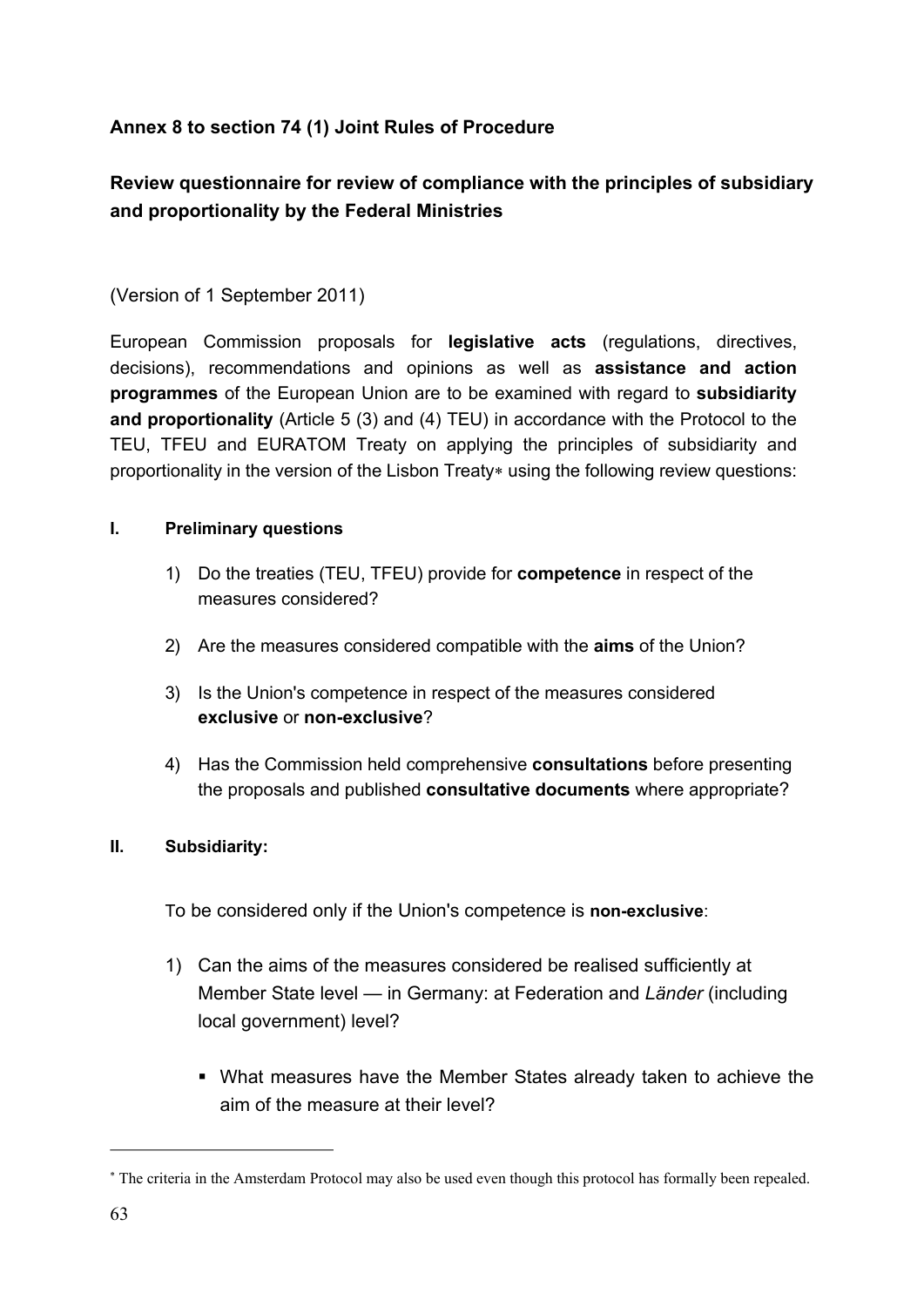- Does the area concerned have **transnational aspects** which cannot sufficiently be covered by measures by Member States?
- Can problems of individual Member States perhaps be overcome through **targeted assistance** from existing programmes?
- Can the aims of the measures considered be sufficiently achieved through **co-operation between individual Member States?**
- Would measures by Member States on their own or the absence of Union measures be in breach of the **requirements of the Treaty** (for example need to correct distortions of competition, avoiding concealed restraints of trade or reinforcing economic and social cohesion) or otherwise constitute a significant detriment to the **interests of Member States** (for example constant use of reservation clauses such as Article 36, Article 45 (3), Article 52 and Article 62 in conjunction with Article 52 TFEU)?
- Will the **acquis communautaire** and the **institutional balance** be safeguarded by actions at Member State level?
- 2) Where actions by Member States are insufficient:

Could the aims of the measures considered be achieved **better at Union level**  on account of their scope or effects?

- Would measures at Union level have **clear advantages** because of their scope or effects compared with action at Member State level?
- On what **quantitative or qualitative criteria** are the Commission's findings based that Union aims can be achieved better at Union level?

#### **III. Proportionality**

The following is to be reviewed irrespective of whether the Union's jurisdiction is exclusive **or** non-exclusive:

- 1. Is the measure considered proportionate to the aims of the treaties?
	- a) Is the measure **suitable, necessary and reasonable** with regard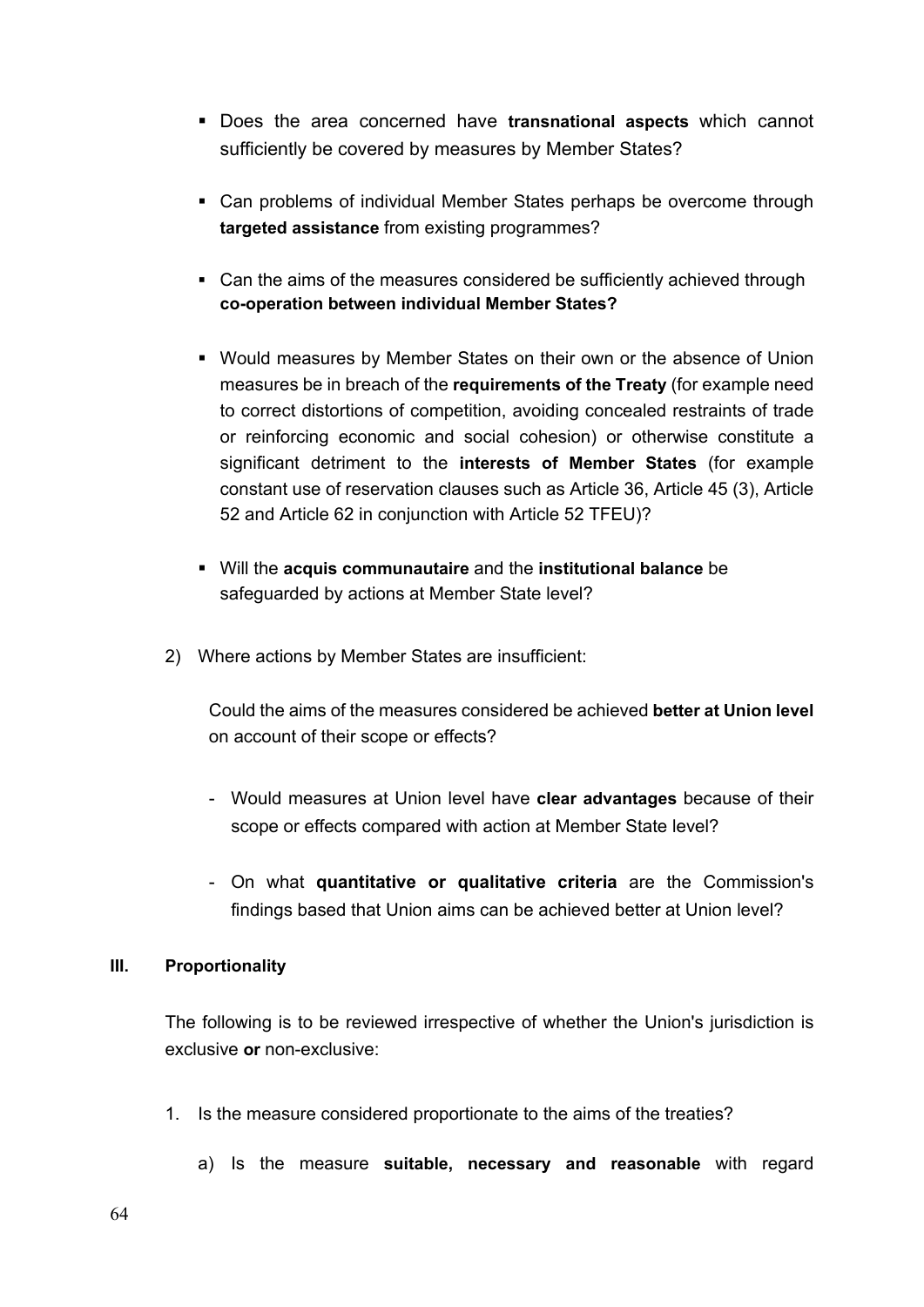to the aims of the treaties (minimum intervention)?

- b) Does the measure considered require **a legislative act,** or could the aims of the measure considered be achieved by **alternative** means (such as voluntary agreements, action by social partners)?
- c) Is the **legal form** proposed for the measure one that imposes the least restrictions on the Member States, having regard to the suitability of the measure (generally directives when harmonising legislation)?
- d) Do the **regulatory scope** and the **regulatory density** of the measure considered leave sufficient room for national decisions?
- e) Does the measure considered take account of the **particular conditions** in individual Member States (such as tried and tested national provisions as well as the structure and functioning of their legal systems)?
- f) Are the **financial burdens** and the **administrative workload** on the Union, Member States, the economy and citizens as low as possible, and are they in reasonable proportion to the aims pursued?
- 2. Should the measure considered be **limited as to time?**

### **IV. If funded through the Union budget:**

Are there particular grounds which would justify partial or full Union **funding?** 

### **V. Implementation:**

- 1. Is it necessary to transfer to the European Commission powers to adopt and implement legislative acts as referred to in Articles 290 and 291 TFEU? Has the proper basis for the type of delegation pursuant to Article 290 or 291 TFEU been selected?
- 2. Is it necessary to transfer **administrative implementation** to the Commission rather than to the Member States, if provided for exceptionally (for example in the case of subsidy and action programmes)?

### **VI. Explanatory memorandum**